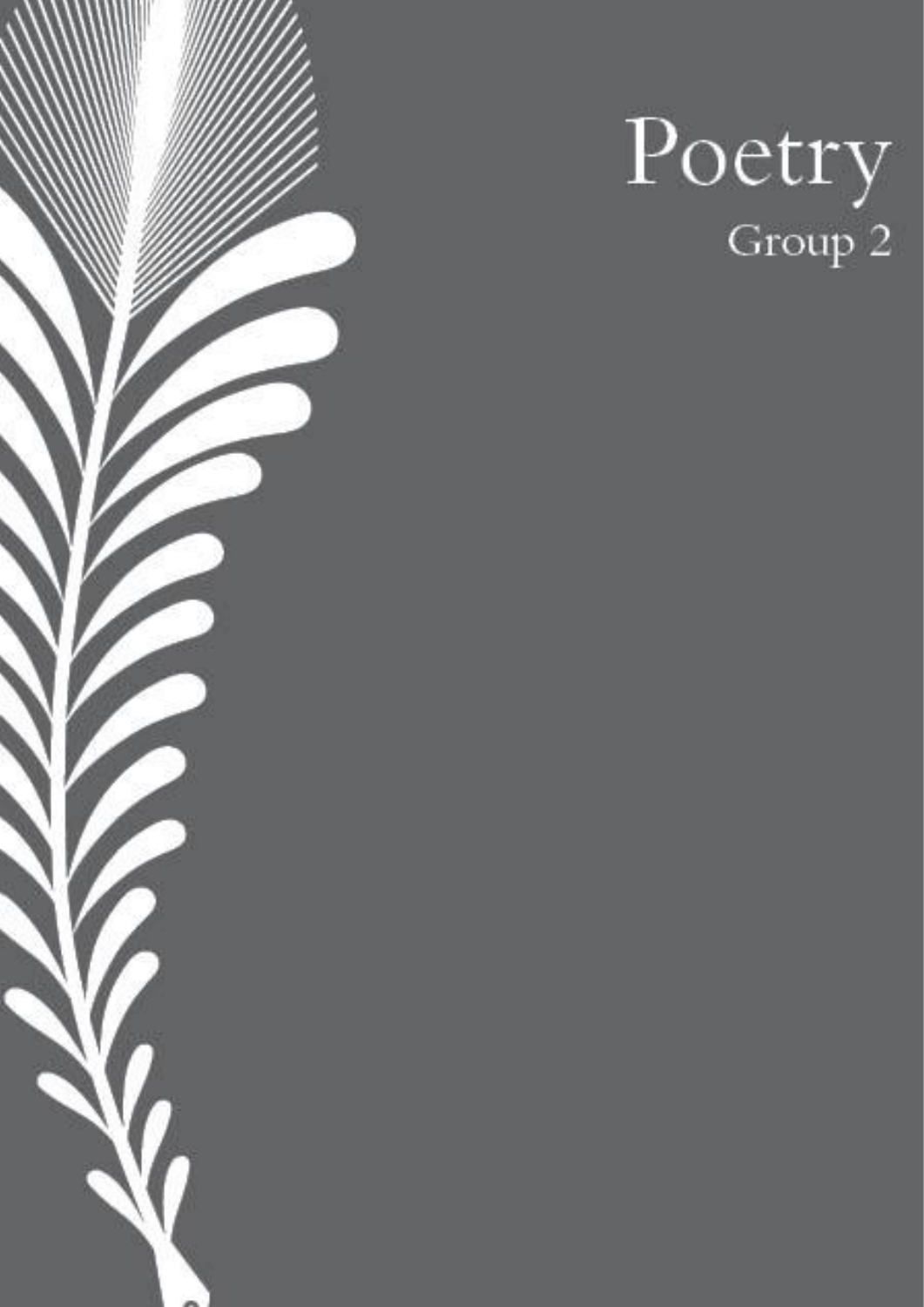# Mogao Grottoes Poem

Canadian International School of Hong Kong, Kwok, Audrey  $-10$ 

The Mogao Grottoes is a weird thing to say, Although it's a significant building, It still embraces the day.

Even if we didn't see it in person,

It still reflects on the ocean.

You see,

Even though you might not see it in person,

Someday you will,

When your life goes to heaven.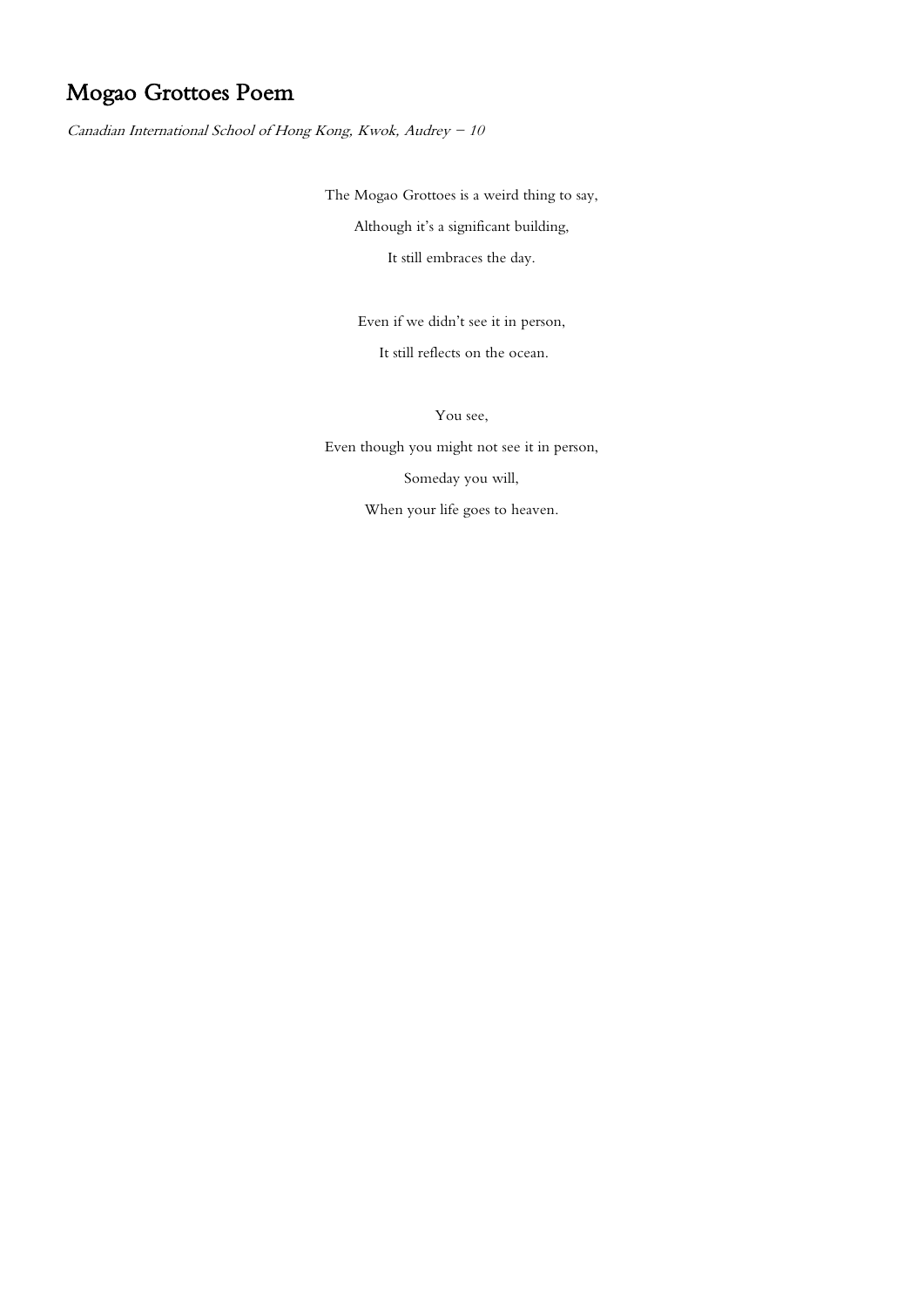#### A Journey Through Time into the Mogao Grottoes

Canadian International School of Hong Kong, Wong, Moniz  $-9$ 

Two thousand years ago, The Mogao Caves were born. In the Thousand Buddha Grottoes, Five hundred temples formed. Travelling monks on the Silk Road Trading silk, spices, ivory trunks Needed a place to lighten their load, And the first cave was dug by monks. Building the Caves as temples, The scorching sand rose to their knees. Painting clay sculptures and murals, The sand still flew over their cheeks.

As the days turned into years, To the oasis, crowds came. The caves were full of cheers, Igniting a raging flame. Inside the Mogao Grottoes, Walls of colourful murals With minerals, earth, metal, Ancient art sparkled like pearls. Stucco statues with eyes and legs Might be guarding the Mogao Caves. Careful, lest you break like an egg. All's silent because of their faith.

Ten centuries later, Less footprints on the Silk Road. Fewer and fewer remember A time before the caves erode. People were now using boats, Traders were sailing on the sea. No one travelled on the Silk Road, The caves would never be seen. The Mogao Grottoes were worried, Abandoned and lonely. They thought they were buried Existing with darkness only.

In the late nineteenth century, Western archaeologists came With key documentary, Digging tools and raging flame. The Mogao Caves were blocked by sand. New explorers, strong and brave, Started researching the land, Discovered the Library Cave. They found cultural sculptures, Buddhist artifacts and murals. Dunhuang, the greatest art treasure, Was famous all over the world.

In this year, Twenty-Twenty-Two, These Caves are a special place. We know these stories to be true, But there are answers we still chase. A site of Buddhist history Expressing itself in its own way,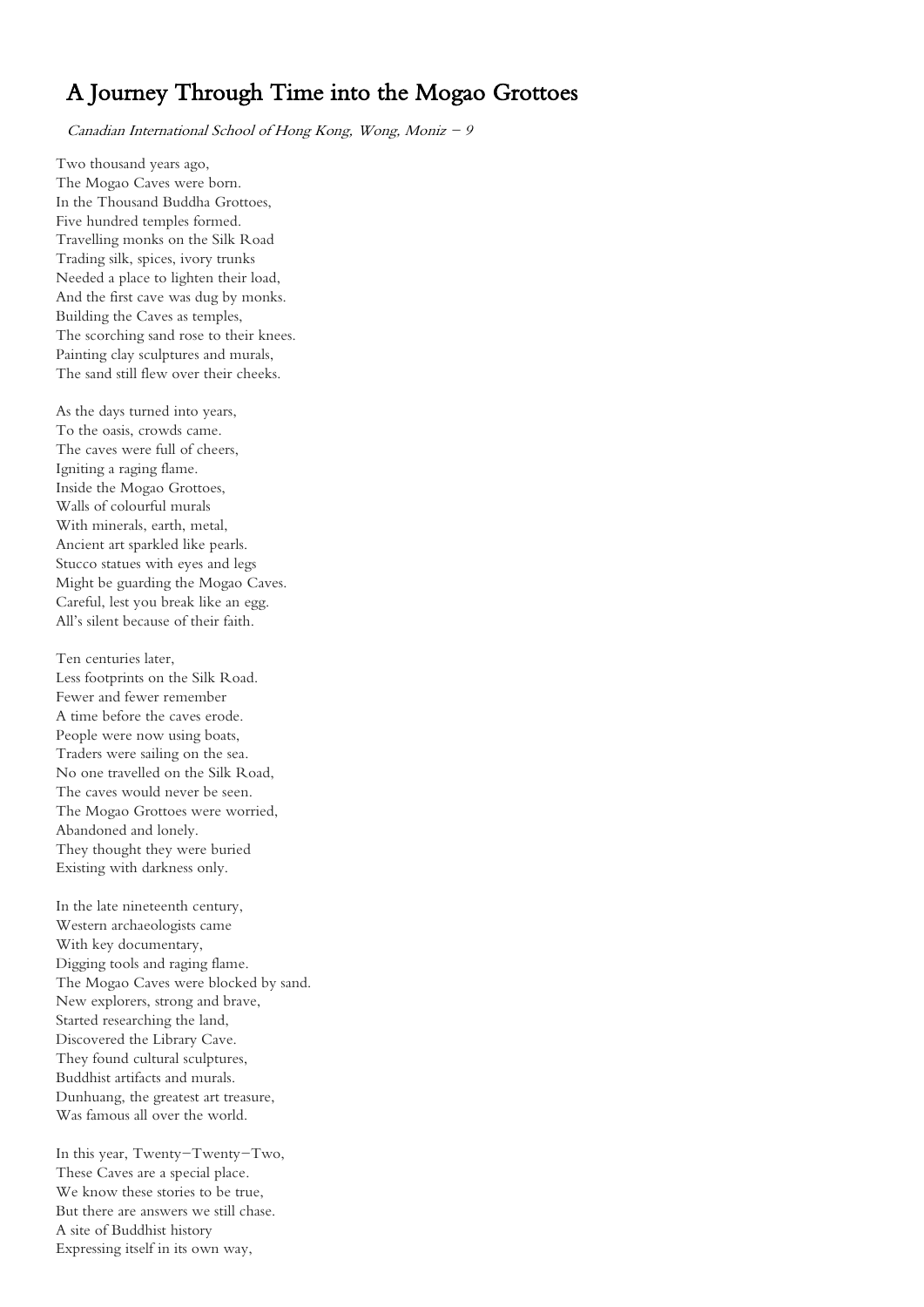Full of secrets, still a mystery, So go there on a special day. Follow the pathways of pilgrims, Walk to the innermost cave. Your own golden vision will come, All this knowledge can be saved.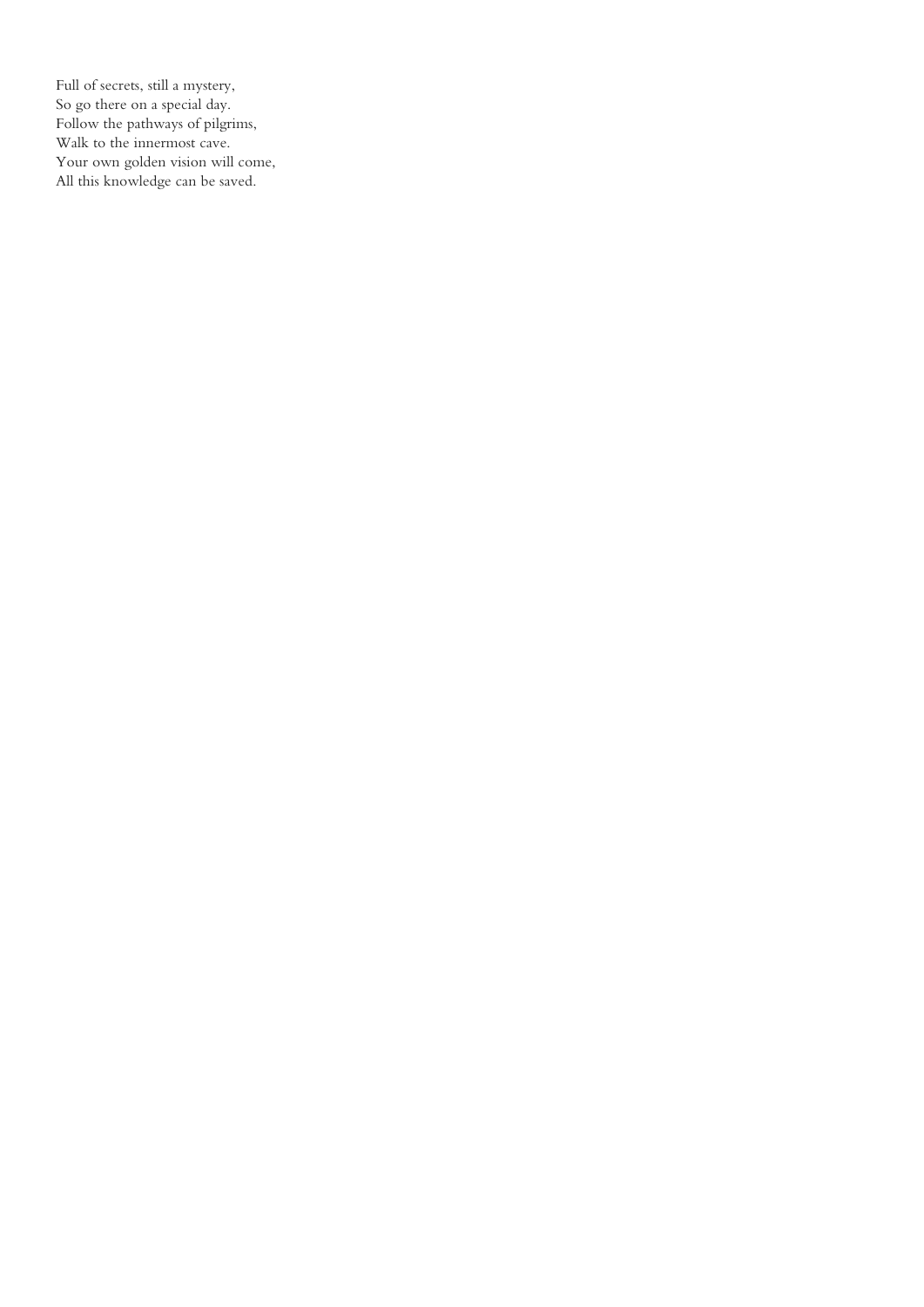#### Buddhi

Diocesan Girls' Junior School, Chan, Hay Yee Jessy - 10

Miles of vigorous dunes Ceiled by earthy aurelian Up above and down below

Tunnels of timeless runes Engraved by deific semblance Up above and down below

#### Bodhi Buddha Days of yore awaken Bodhi Buddha Days of old enliven

Storeys of archaic aura Embodied by dreamlike rouge Up above and down below

Towers of fulgid annals, Sheltered by archaic spires, Up above and down below

#### Bodhi Buddha Days of yore awaken Bodhi Buddha Days of old enliven

Echoes of mythic tune Circled by awakening tone Up above and down below

Dreams of deep reverie Whirled by numinous verity Up above and down below

#### Bodhi Buddha Chants of soul awaken Bodhi Buddha Chants of mind enliven

Showers of lucent blessings Enveloped by gracious smiles Up above and down below

Vespers of praising chorale Crooned by orotund whispers Up above and down below

#### Bodhi Buddha

Chants of soul awaken Bodhi Buddha Chants of mind enliven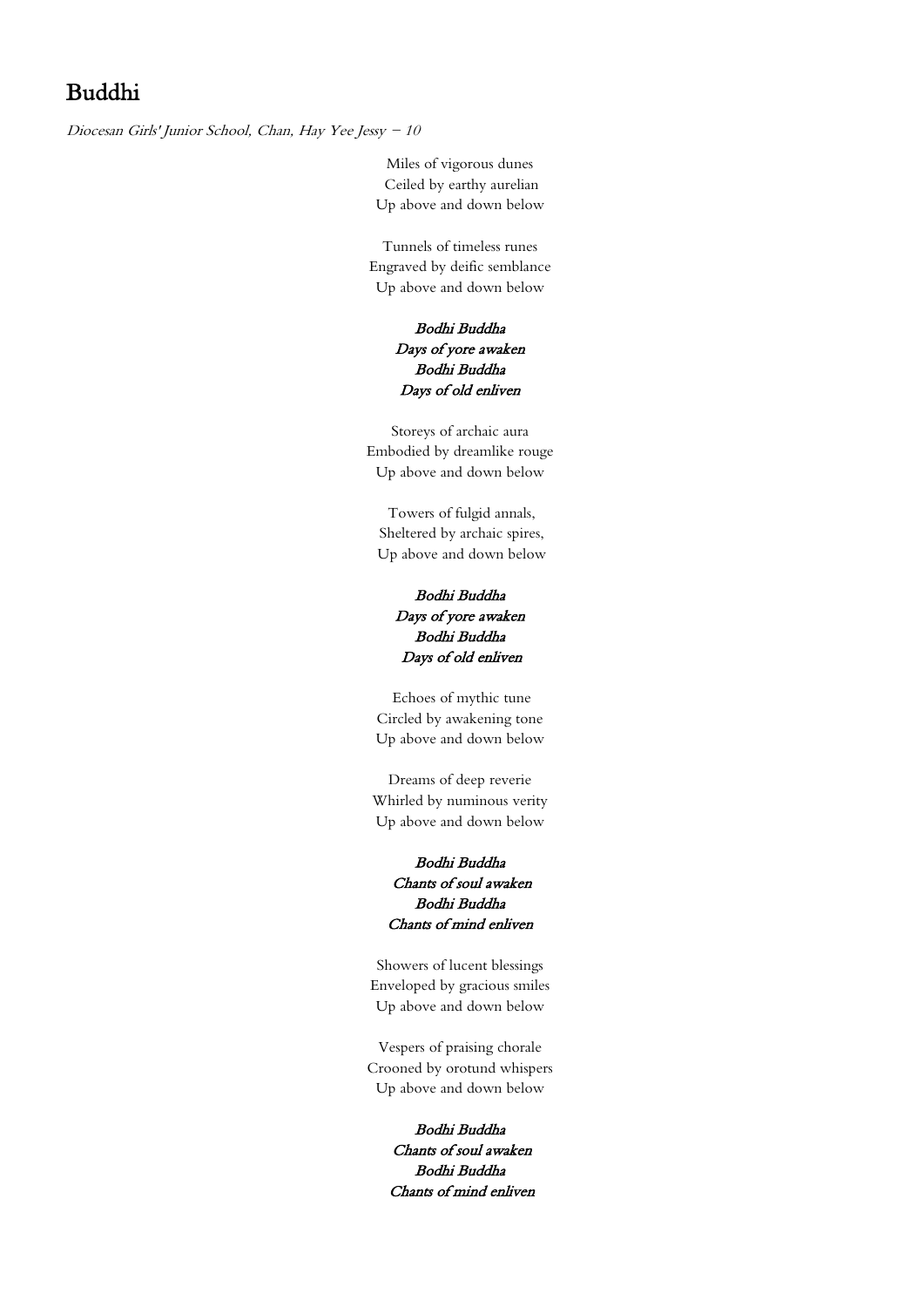No withering, no death, no end

Bodhi Svaha Bodhi Svaha Bodhi Svaha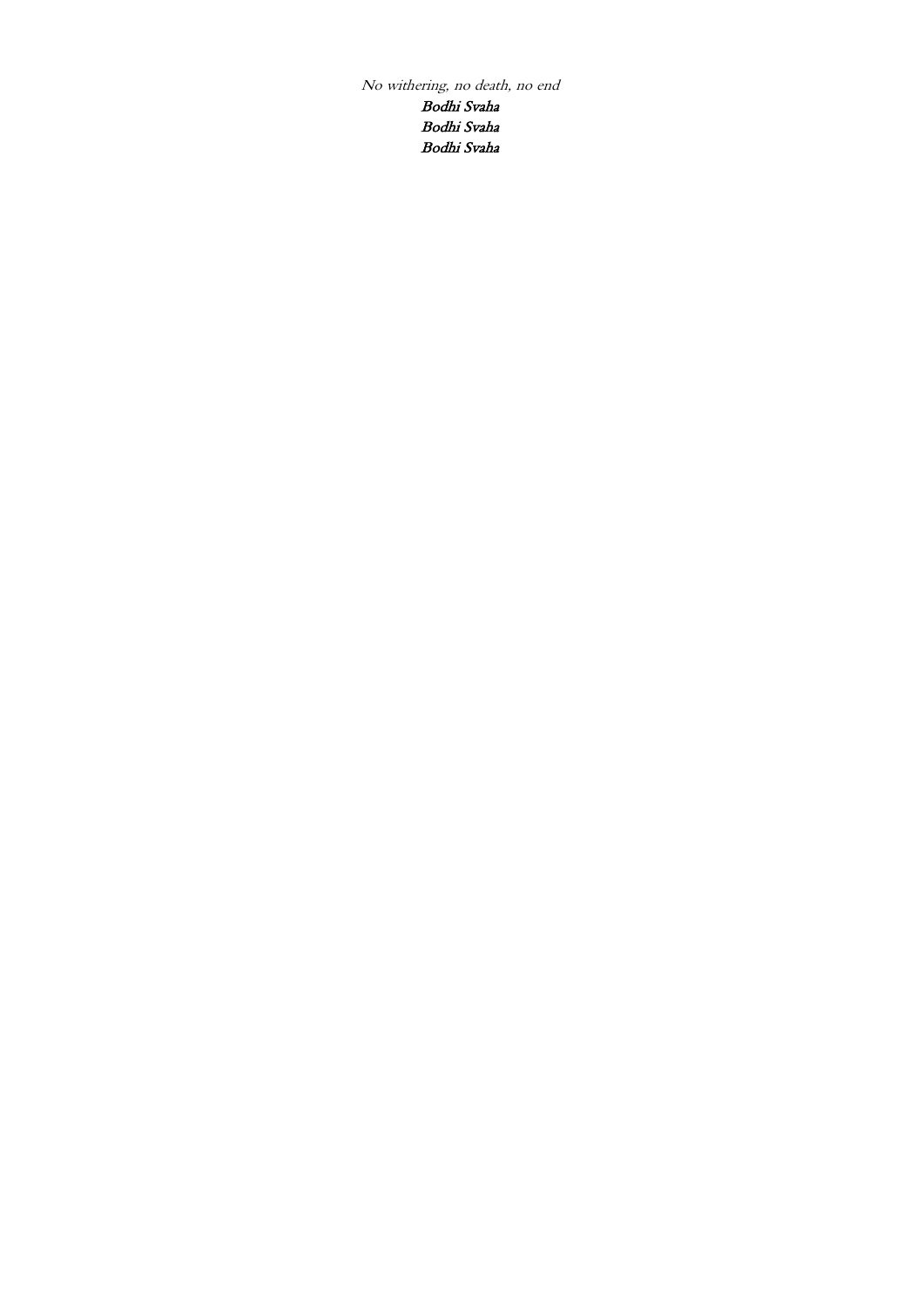## Caves of the Past

Diocesan Girls' Junior School, Choi, Shi Yin Reagan - 11

The folds of gold, the sandy dunes of the desert. The scorching sun glaring, sizzling and scorching. Embedded in the stony face, the entrances stand. Faded paint etches on stone, once vibrant now faint.

One after another, the levels stretch to the sky. Still statues sit in caves, intricately carved. Flushes of orange come and pass, Shadows dropping listlessly.

> Gilded faces of the worshipped, Their wisdom freely offered To those who seek it Willingly.

No sign of life in the plains, The environment unwelcoming. Yet none can stop those Who believe and trust.

A place for reflection, Seeking those willing to open up. Hidden in the endless stretch of gold, The cave's uniqueness rarely noticed.

> Those called to come, Feel a tug and purpose. Peerless and undeniable, A portal back in time.

Lost in the maze of thousands, Fragments of history stored there. Stories inscribed into its walls, Waiting soundlessly.

The past lingers in caves, Away from the surging present. Sealed and protected, These secrets are waiting to be found.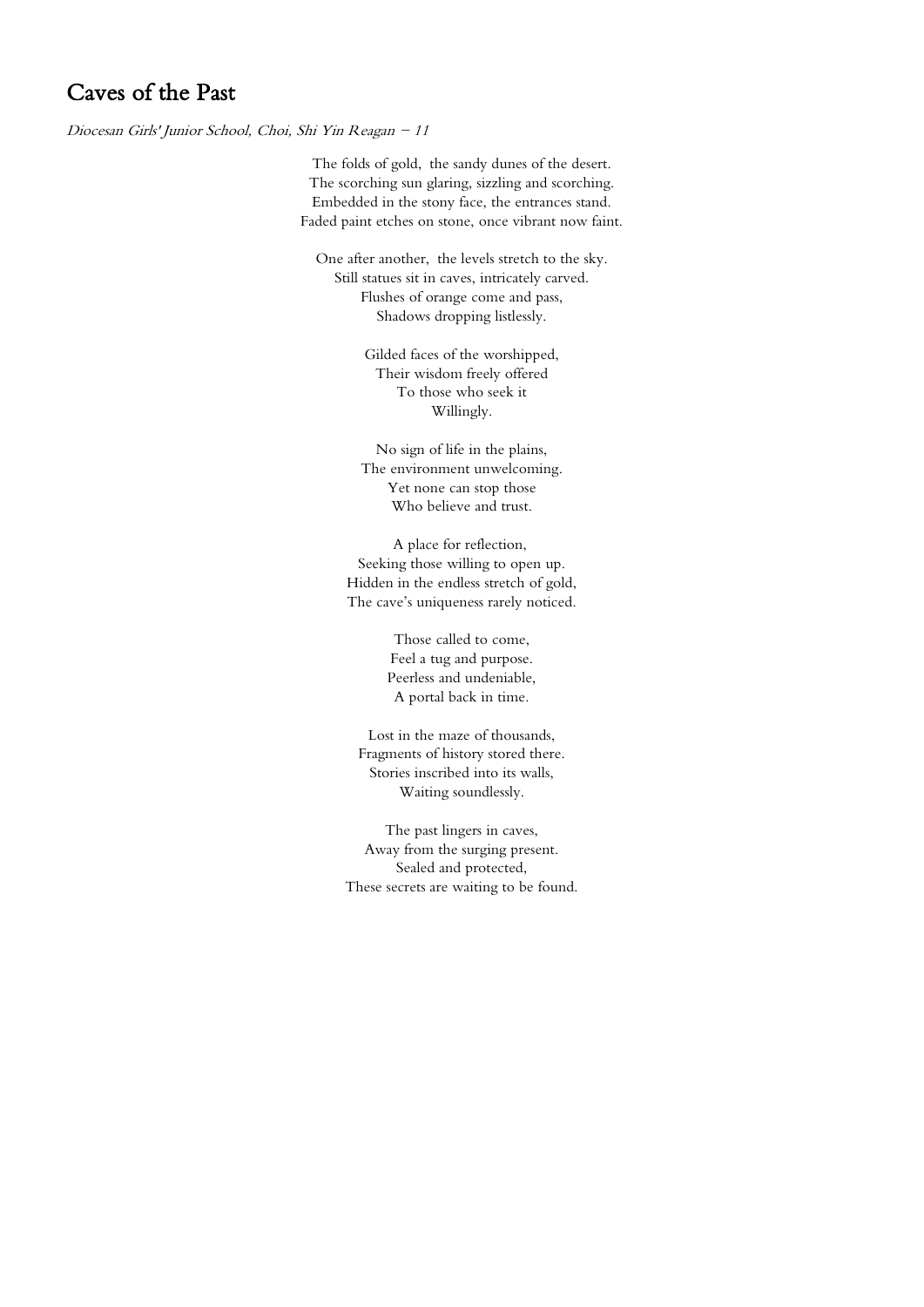## Wander in the Grottoes

Diocesan Girls' Junior School, Doo, Charlene Hayden - 12

In the deserted land of Dunhuang, Past the great Silk Road, Where aged paintings are being adored By every descendant abroad, The historical artworks flourish Into thousands of legendaries, And countless dynasties nourish Our nation's heritage.

In the great cave stood the Buddha, Standing there so bright, Hundreds of others worship Their goodful and trustworthy heroine. Buddhists from all around Come to this very cave, To see and worship Buddha together With each other forever.

Ancient caves were bringing Joy to every nation, The Mogao bells were ringing, As if the sun had been away. The hymns are rejoicing, Cave-like stones are following Wherever the tune goes flowing, When the moons were singing.

While the moments awaited, The desert filled with misty air, Covering the wondrous view, In between ages of destiny. Mist made everyone fall asleep, While the sandy stretch of land, Covering the whole world, Waited until the hundreds were discovered.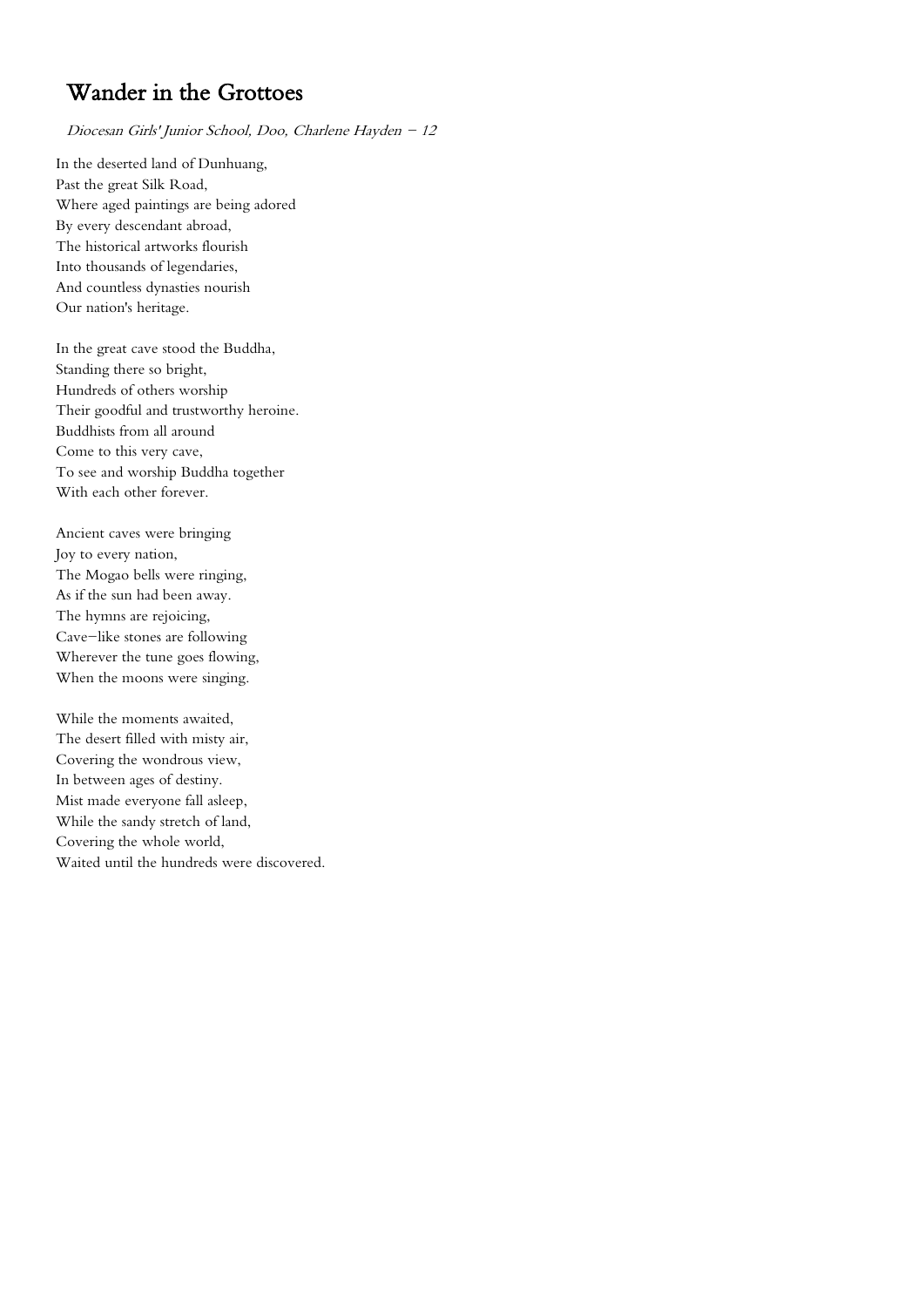#### History of Library Cave, Mogao Grottoes

Diocesan Girls' Junior School, Ho, Sum Yin - 9

Thousands of years in the past, Appeared this mysterious place. It showed many cultural relics, From all over the place.

It happened around the Silk Road, An oasis in a desert. So many peculiar cultures, As much of garden's dirt.

Once, a little monk saw a beam of light Shown upon a Buddha stone statue. When he saw the shaft of light, Inspired he was to dig into the statue.

Dug, dug and dug, Library Cave, he discovered. Filled with precious treasures, Dust, amazing treasures were all covered.

Although the monk didn't know much, For he had never gone to school. People claimed him to watch over the cave, And he knew nothing as he ruled.

One day, the wise men came, And asked the monk to trade the beloved things. The monk wasn't educated enough to know, That the treasures were indeed valuable.

So the monk exchanged the dear treasures: Paintings, manuscripts and sculptures, With money, gold And some lies that were told.

But after the wise men said goodbye, They kept the precious treasures, Went back to their own countries And conserved our ancient cultures.

These cultural relics are at other places, and significant heritage is preserved by them. But as China is growing more dominant, Its historic legacy is now alive with us!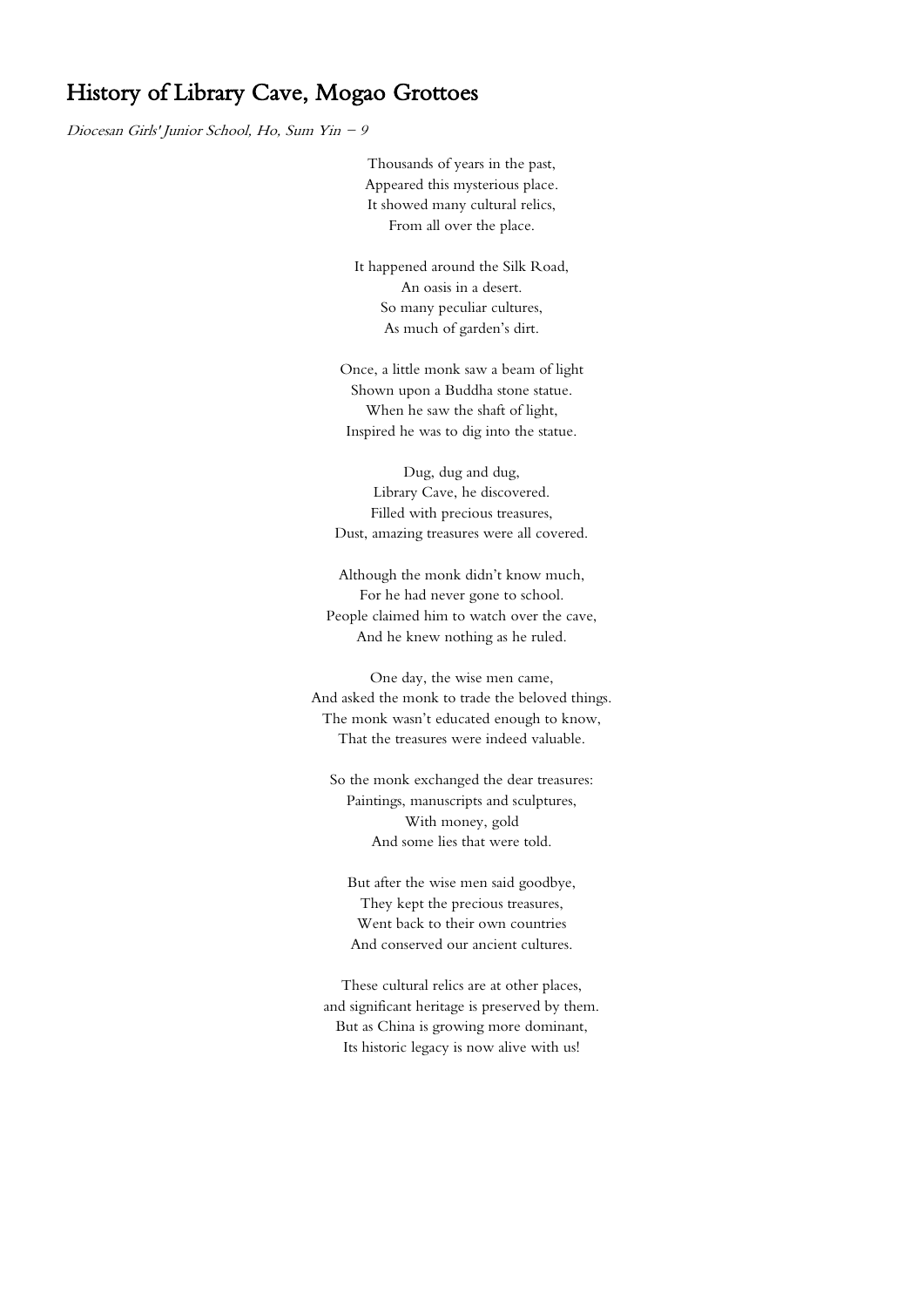#### An Unusual Escape

Diocesan Girls' Junior School, Lam, On Tung Adelynn - 11

I was a young maiden in a mural in the Mogao Grottoes — A mural that illustrated meaningful community mottos Of love and peace, created in 336 A.D by a wonderful artist Who was acknowledged as one of the world's smartest. Up on the walls I was doing my light-footed dance When I saw a potion on the ground — would that be a chance...?

Just then, water shot out of the colourful vase beside me, And it was surging and plunging like a waterfall, as I could see. Splish! Splash! Splosh! Then I thought I was lost, my gosh! My gosh! Suddenly, the potion tilted, fell and mixed with the water, I was no longer in the painting with my dear daughter.

I woke up to the sounds of heavy footsteps approaching, Did they belong to people engaged in illegal poaching? I looked around, gasped in horror and cried like a mourner! That's when I noticed I was in a distant corner! I heard some scratching, laughing, barking and tapping. I saw two people holding a cage, and inside was a bird.

The archaeologists who saw me looked bemused And tried to solve the mystery which made them confused. They asked me tons of questions as if they were my teachers. Reluctantly, I answered them, trying to please these creatures. They thanked me politely and said they would continue exploring. With their voices sincere and their faces imploring. After that weird commotion, I saw the bottle of potion again. Everything was so strange and I wondered if I could stay sane. I really missed my brilliant life in the painting –– Compared to that of the humans, mine was indeed amazing. Before drinking the potion, I said "Goodbye!" Then to my world I returned without any ungrateful sighs.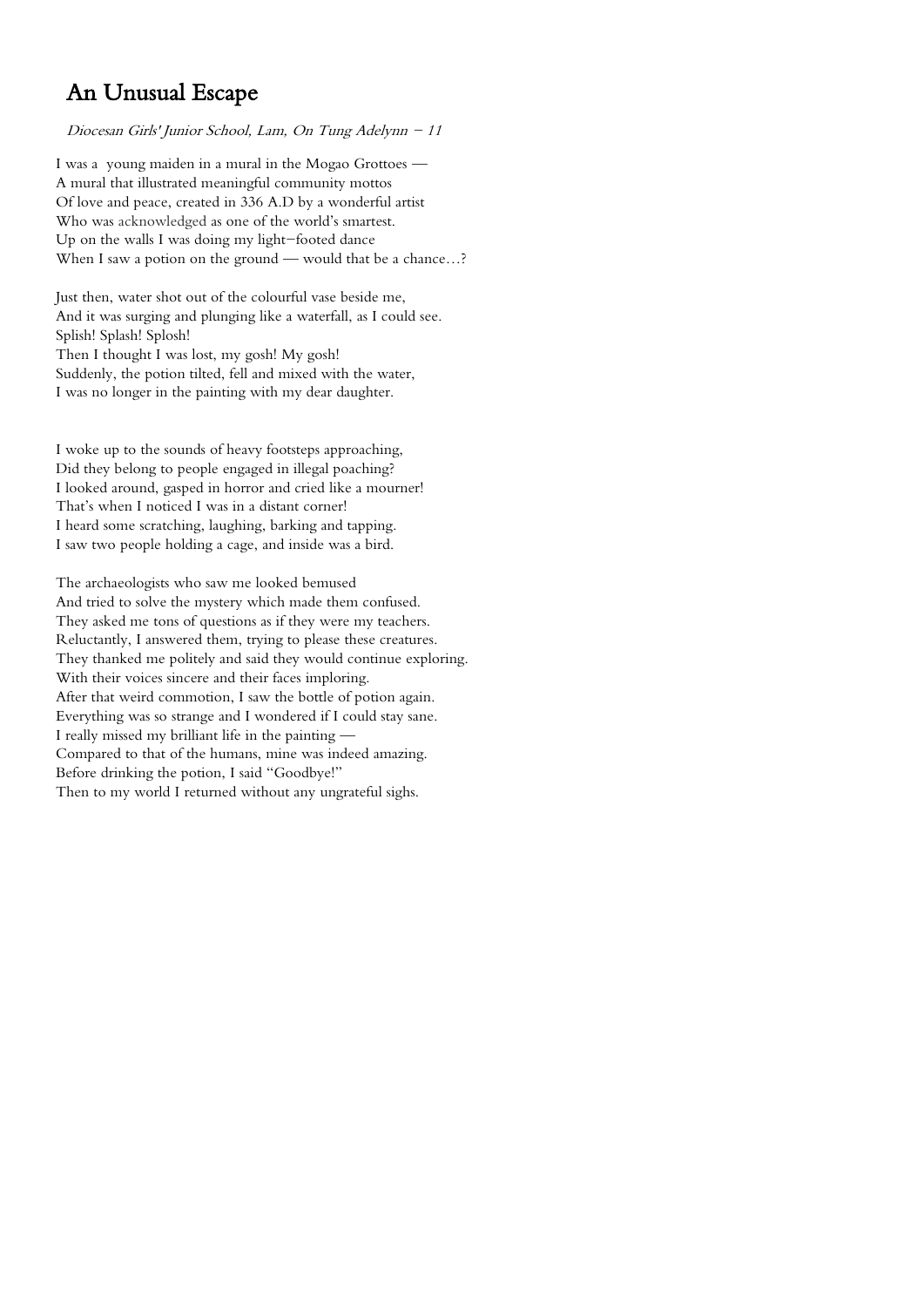#### Seeds of Bodhi at the Mogao Grottoes

Diocesan Girls' Junior School, Lee, Nok Ching Chloe  $-12$ 

Deep down the roots of the Bodhi Tree Sat the seeds of Buddhist Chi. Ripening figs grown from blossoming buds, Dispersing seeds drifted through the gusts.

Falling into Danchuan River along the oasis, Crossing the Crescent Lake beside Dunhuang mesas. Desolate desert turned spiritually sacred groves, Buddhism flourishes in Mogao Grottoes.

Caves of Thousand Buddhas carved in cliffs, Preaching through rock art beauty its beliefs Crossover of art, culture, style, and traditions Amongst the Ancient Chinese, Indian, Turks, and Tibetans.

Manuscript scrolls, carvings, and murals, Display traces of ancient oriental morals. The beauty of enlightenment wore gowns of *prana*, The master of awakening bestowed prajna.

From the bustling Silk Route with passing traders, To the hallowed vihara filled with devoted worshippers. Centuries of time witnessed its highs and lows. Once lost but found its secret untold.

The Eastern Jewel shines forth its light. Imparting vision through statues and wall paintings in sight. The sealed chamber couldn't hold its awe, Hidden wonder of civilization unearthed as a jigsaw.

When nomadic saints heard the divine call, Possession forsaken to live humbly above all. Buddha's teaching and the heavenly sounds Purify the hearts, and souls abound.

Earnest seekers joined in meditation Quietly undertaking the important mission Follow the monks' footsteps over a millennium Zealously pursue the truth for freedom

Can you not smell its spirit-awakening scent? Incense of prayers to quest or to thank Tranquillity overflows corners of the caves Transcending peace overcomes the troubled saves.

Blessings and affliction, peace and strife. Seasons of growth, adding flavours to life. Reaping what you sow. Karma to Samsara. Cycles of rebirth recur in the endless era.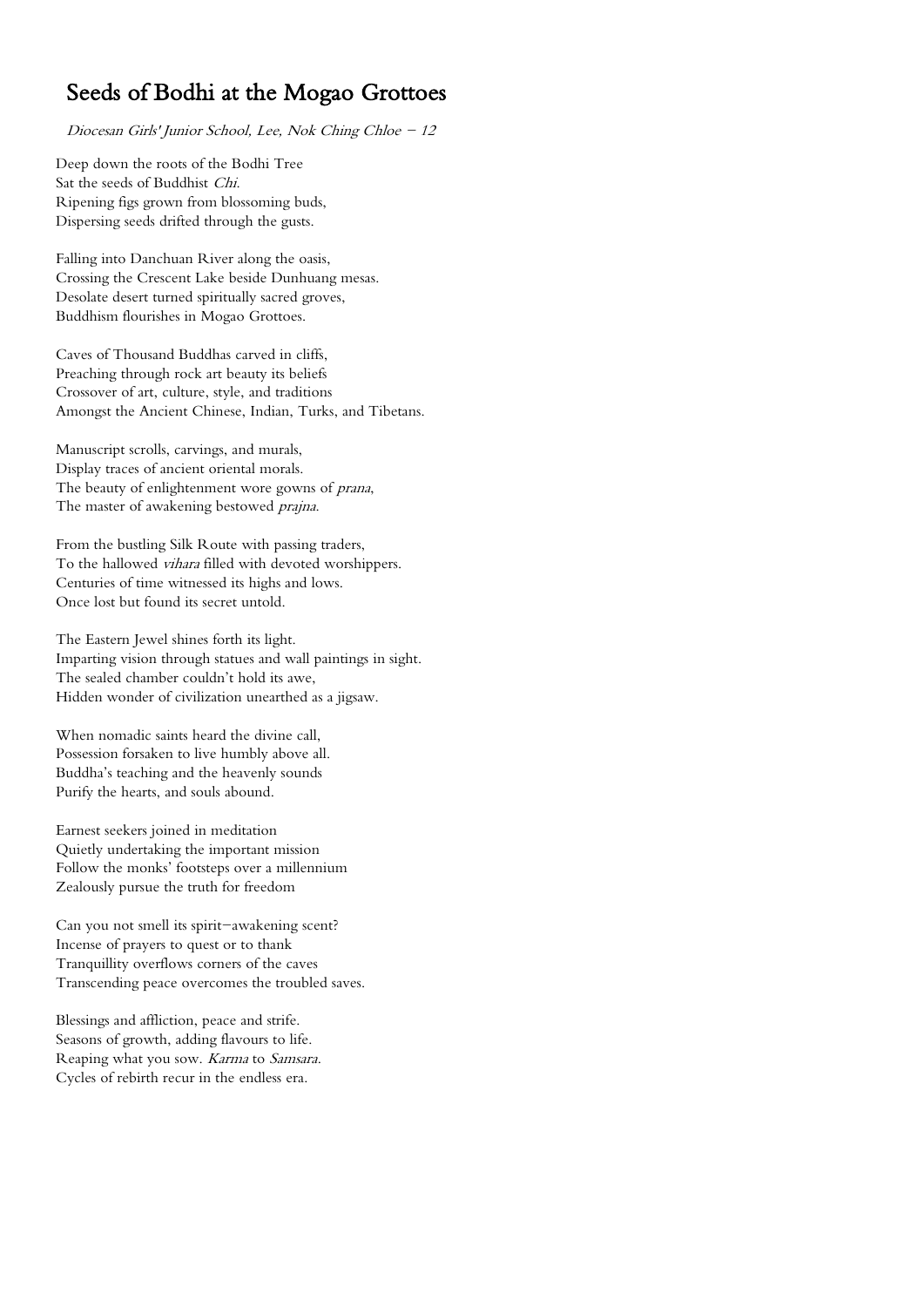Hot sand, harsh rock, dry wind in the wilderness Transforming solitude into mightiness Touching manifold, a thousand years Lonesome sanctuary turned legacy heritage into cheers!

Amazing journey at the oriental crossroad of trade. Tiny seeds of faith give meaning to despair and raid. Respect life. Avoid evil. Be good and kind. Awaken. Enlightened. Nirvana you shall find.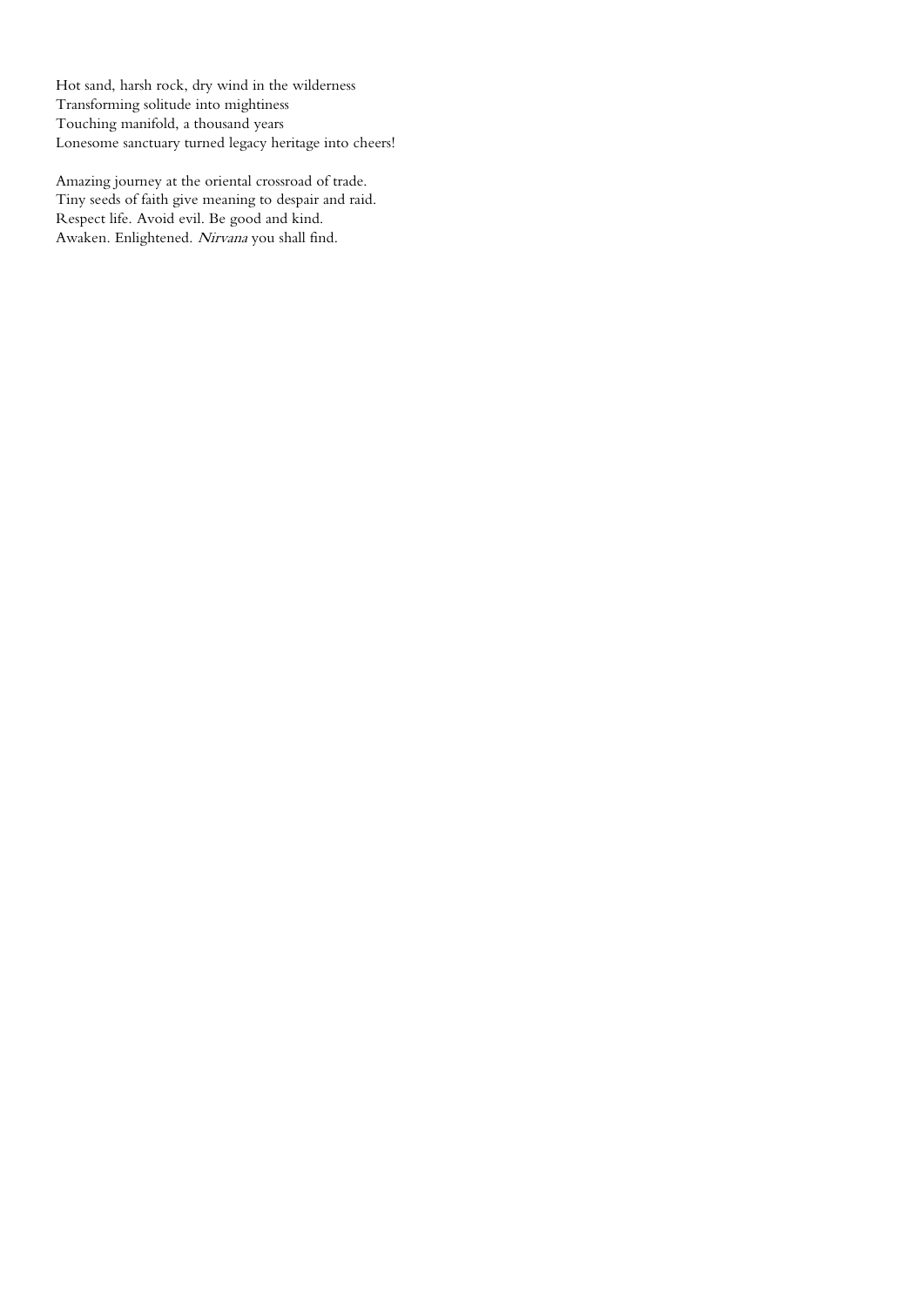## Journey of the Mind

#### Diocesan Girls' Junior School, Sung, Zhi Yin - 11

Why indulge in hatred, When you can surround yourself with love? Why act on impulse, When you can act with wisdom? Why perpetuate evils and conflicts, When you can spread peace and love?

Map, masks— Sandals for the camel saddles. Sunscreen, sunglasses— My eyes widened. Hands on handles, feet on pedals— A sandy journey to a boundless desert.

Clickety-clack, clickety-clack— A scent of train oil wafted into my nose. Hopping on, hopping off— Curiosity shot from head to toe. 'Next station, Dunhuang.' 'Deserts, temples, sculptures— here I go!'

Standing on the Silk Road, I peeped into a melting pot of cultures— China, Central Asia and Europe. Ancient manuscripts, wall paintings and silk banners-Gold embroideries and rare textiles— A vivid picture of life in medieval China.

Sculpted out of sandstone cliffs over ten dynasties. Constructed by monks to serve as shrines for eternity. In these caves of giant murals, I meditated. Paintings, writings, carvings— An experience of Buddhist beliefs and stories. Oh! How I am enlightened!

The goddess of mercy, A calming Buddha Smile surrounded me, Bringing inner tranquility. An elegant lady floating on clouds, A content figure projecting peace, Speaking truth, speaking love, Speaking serenity.

Yellow, red, brown, Spirited paintings, stucco sculptures, Gold, silver, black, Woody smell, a floral note, hints of spice, Amber, scarlet, hazel, Red railings, rusty metal, Rich and bright.

Soaring freely Over the golden desert land, The Spirit whispered and sang, gently. Finding the courage to let go, I breathed in and out, deeply. Drip, drip, drip, Tears trickled down my cheeks, slowly.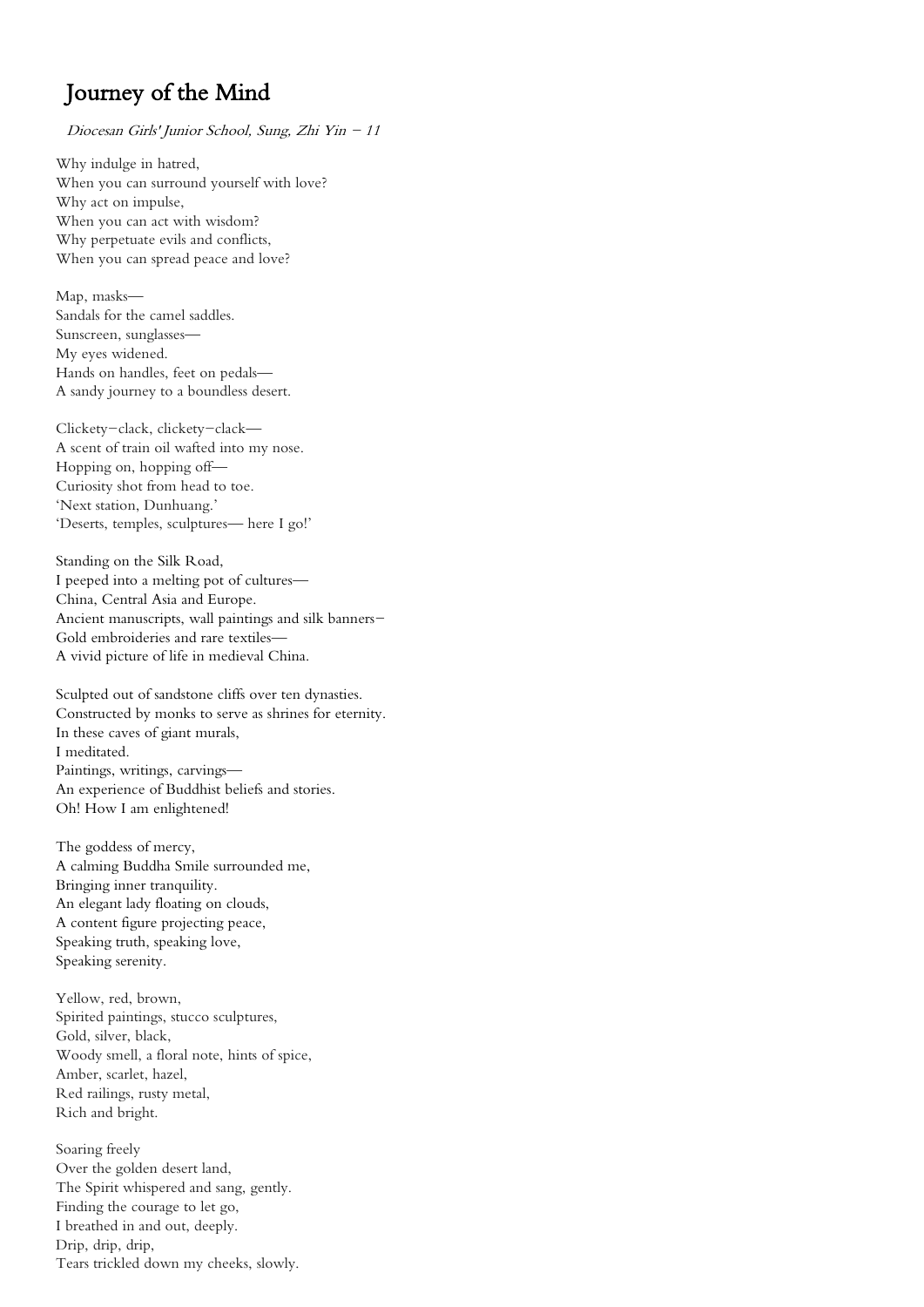#### In Search of the Mogao Grottoes

Diocesan Girls' Junior School, Tong, Sui Ting - 11

Flying coach on a stormy evening from Venice, 6,604 miles, 10.4 hours and 42,000 feet in altitude. Silently I sat in excitement. Embraced by loneliness and curiosity Prepared to embark on a journey that will forever change my life, Dunhuang - the Mogao Grottoes, you call for me.

Overwhelmed by exhaustion and hunger, A good half an hour of ferocious bus ride till I reached the renowned Silk Road Dunhuang Hotel, Rain shower, gloominess, and cruel humidity welcomed my arrival to this enigmatic land, Yet, my heart was filled with eagerness.

Awaiting me was an upsetting, ordinary, unflattering room, Dust and dirt gracefully covered the surface of every seen object, Luggage unloaded, I explored diverse options to combat my extreme starvation.

Loaded myself with countless tourist pamphlets, Scrutinized alternative travelling routes, Submerged into the curious legends of the great Mogao Grottoes, better known as the Thousand Buddha Caves Le Zun, blessed with the view of Maitreya Buddha, dug the first cave, Fa Liang, with an equal vision, claimed the second one, Where shall my pilgrimage begin? I pondered

> Arrived at ten with a bus, blessed with sunshine. All alone so lonely and lonesome.

Suddenly astonished, startled and touched

Marvelled by the five levels built in various dynasties totalling 735 caves Stepping inside gazing admiringly at the seas of murals and sculptures created by gifted artists. Red, green, yellow, brown and orange coloured the caves There are some boards written in Chinese introducing the masterpieces. Each one with its uniqueness, style and history 'How gorgeous this is !'

I exclaimed. A must-visit is the eye-catching Library Cave, A memorial cave for the wealthy Hongbian monk following his death Loaded with manuscripts, scrolls, books, short texts and figurines of Buddhas Sacred sanctuary for poetry, philosophy, law, music, medicine, economics and art.

Moved by the endless, magnificent and invaluable Buddhist arts, I just couldn't stop admiring the cleverness, ingenuity and inventiveness of the past. The splendid Mogoa Grottoes - once forgotten, now revived and heavily protected as the World Heritage Site, History must not be buried

> A long visit of five hours, conquered by extreme tiredness and starvation I promised a tour to the Dunhuang Shazhou Night Market Hundreds of well-organized stalls promoting local cuisine I awarded myself with the most delectable meal Needless to say, it ought to be the trip of a lifetime.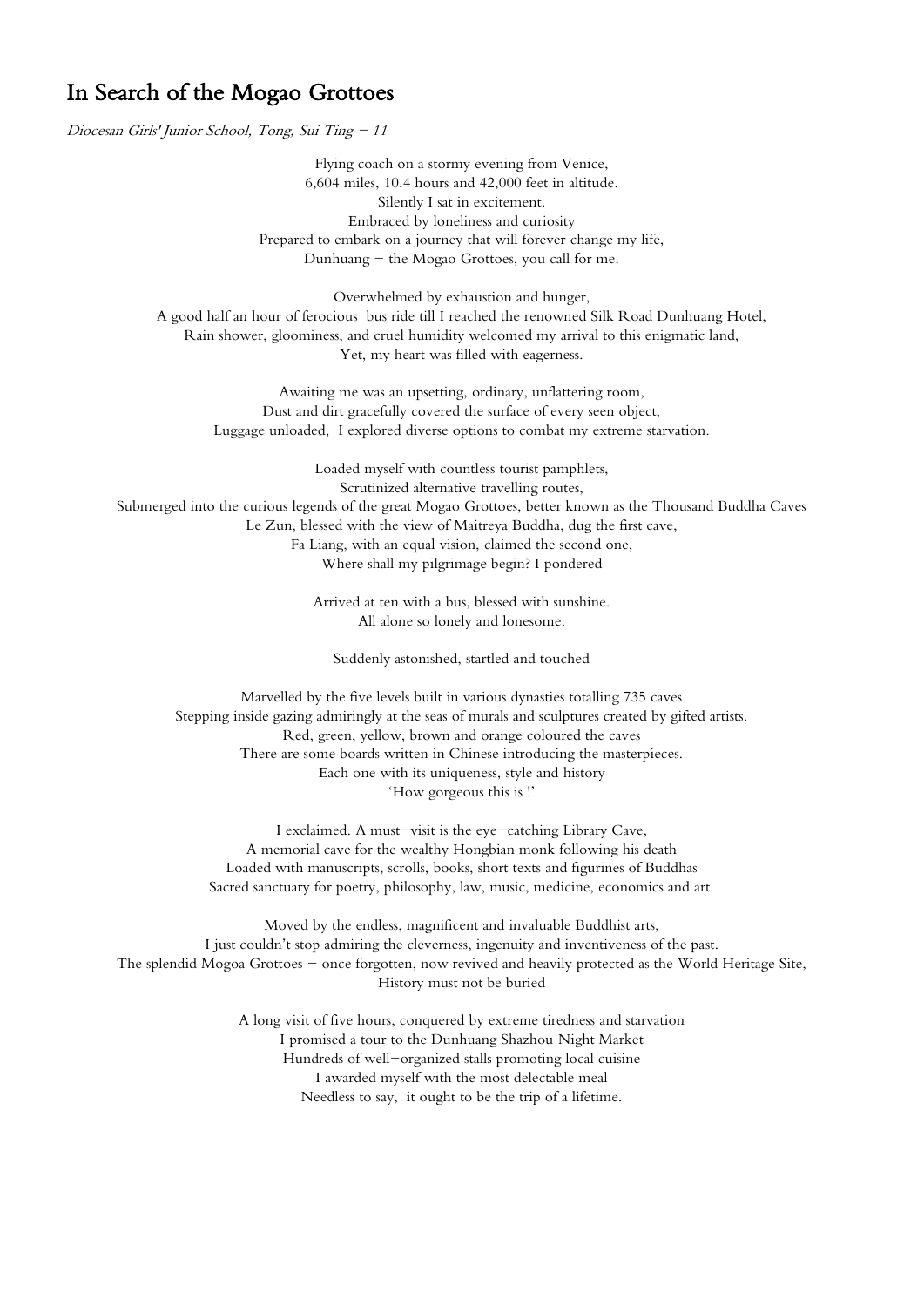## A Historical Treasure House

Diocesan Girls' Junior School, Wong, Hei Lam - 11

On the edge of the Gobi Desert, Lies a place of pilgrimage, Considered as one of the treasure houses in China.

The Mogao Caves is a major channel Along the ancient Silk Road, Connecting the bond between China and the West, Witnessing the evolution of Buddhist art, Bearing such a heavy load.

Its rough walls are like the gentle hands of a mother, Sheltering all her children inside her palms— Coarse yet protective forever. Stairs crawl everywhere like lines of ants, As though walking in a convoluted maze. Countless doors are the golden keys to the mysterious treasures.

A vision it should be, Which inspired a monk named Yuezun to excavate the caves. What treasures did he unveil, that Even calm the whispering waves?

The kaleidoscope of murals mingles with Not only the style of one race. Those fair ladies wore elegant dresses with crystals, Some danced in grace, Some played pipas on their shoulders.

Atypical and anomalous dragons— With the horns of a bull, The claws of a hawk, The wings of a butterfly, The leg of a man, The perfect combination of delicacy and ferocity. All displaying the exquisite craftmanship of China.

The 'living' buddha statues sat cross-legged with solemnity. Disciples greeted and knelt to their masters with stiff formality. Earning a reputation of "Thousand Buddhas Caves". Heavenly kings sat on almighty thrones with dignity. Servants bow low before them with civility. All seemingly formidable.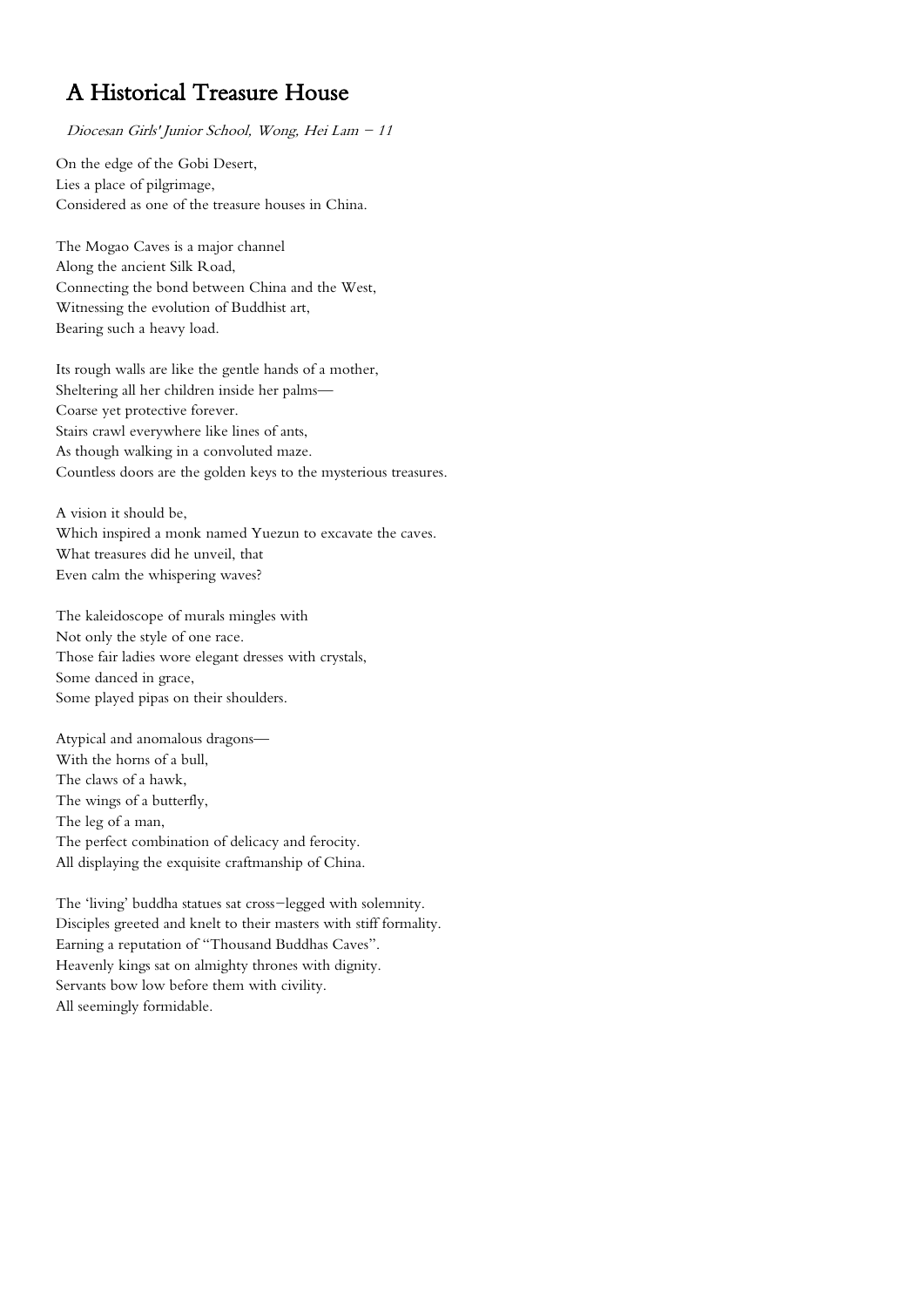The Mogao Grottoes capture every event In the Buddhism history book. Suffering every natural and man disaster which I resent, They remain intact everywhere I look. However, Many threats have been brought to light, When unlimited tourists visit like water flowing forever. Under top-level protection and regarded as a World Heritage Site, I believe the Mogao Grottoes will be well-preserved.

What are you still sitting here for? Embark on a journey to the treasure house, To see for yourself the priceless treasures they contain!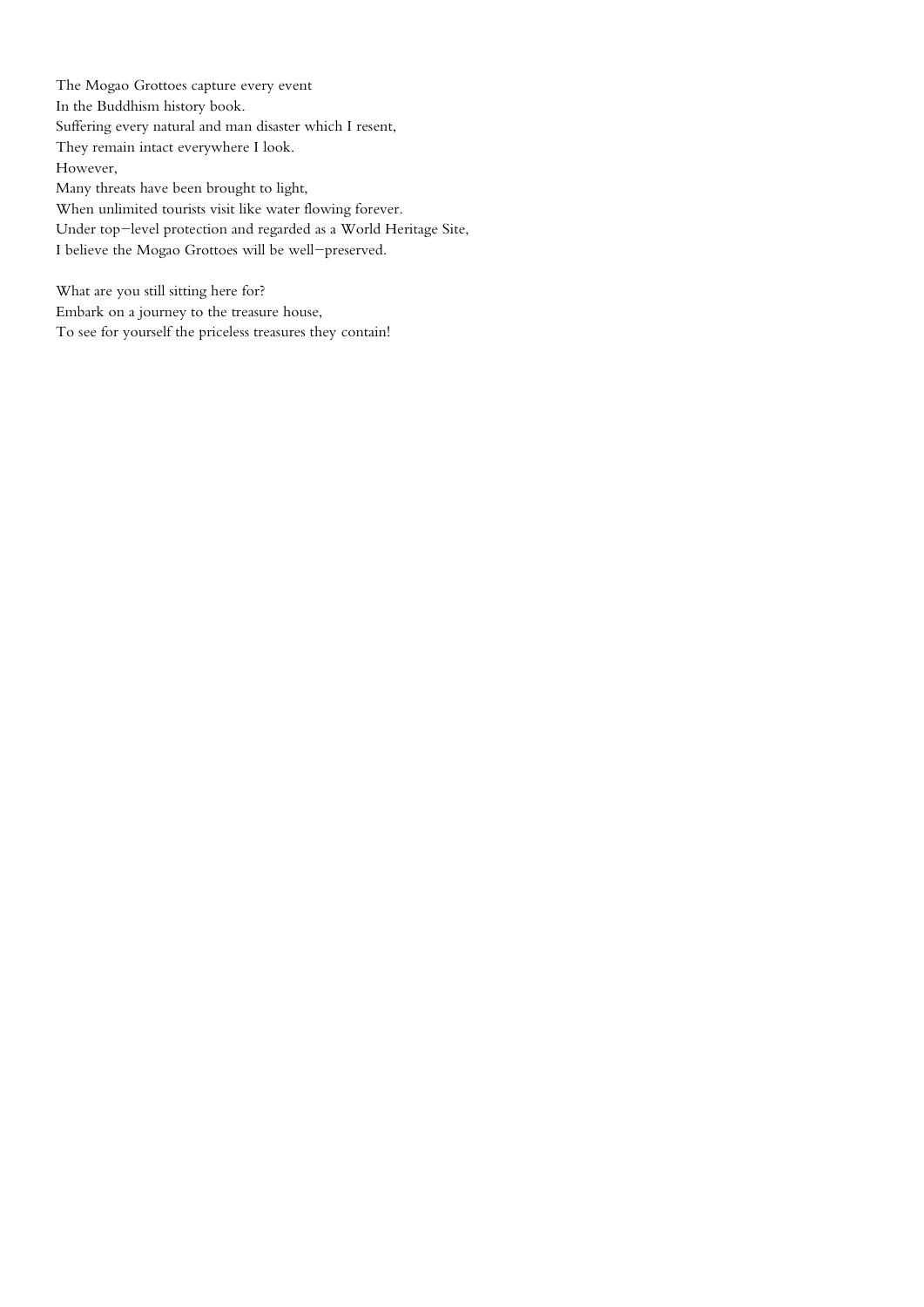## Caves of Gold

#### Diocesan Girls' Junior School, Yip, Kristen Ho Yan - 10

In a desert long forgotten, lies a cave, sleeping in silence, accompanied by age-old murals. Nothing but pure darkness in sight, a blaze of bleak black, void of white. An undefiled imbalance.

No longer are the caves of gold, just whispers from lost stories told. Standing still, it has strayed off its way. but will it come, the promised dawn? Or are the caves forever gone, forever gone, gone, gone, gone.

Soon, the days grew dark, hard and long, and the time gradually went on. Once a beloved and rare treasure, a crown of gold beyond measure now but a remnant of the past, its golden days having long passed.

Until that so marvelous day, Western light shone upon the way. After many hard times spent alone, how wondrous it feels to be known! Years hidden away, lost and gone now to see the long-promised dawn.

Arise! A jewel from barren lands. Created from such crafty hands. a golden treasure, a masterpiece. Beauty to last unendingly, admired for eternity, cherished by all humanity.

History is not times gone by, nor simply ancient stories told. It's a way to learn, to live and grow, like our ancestors long ago. Masters of art long, long ago, created centuries of gold.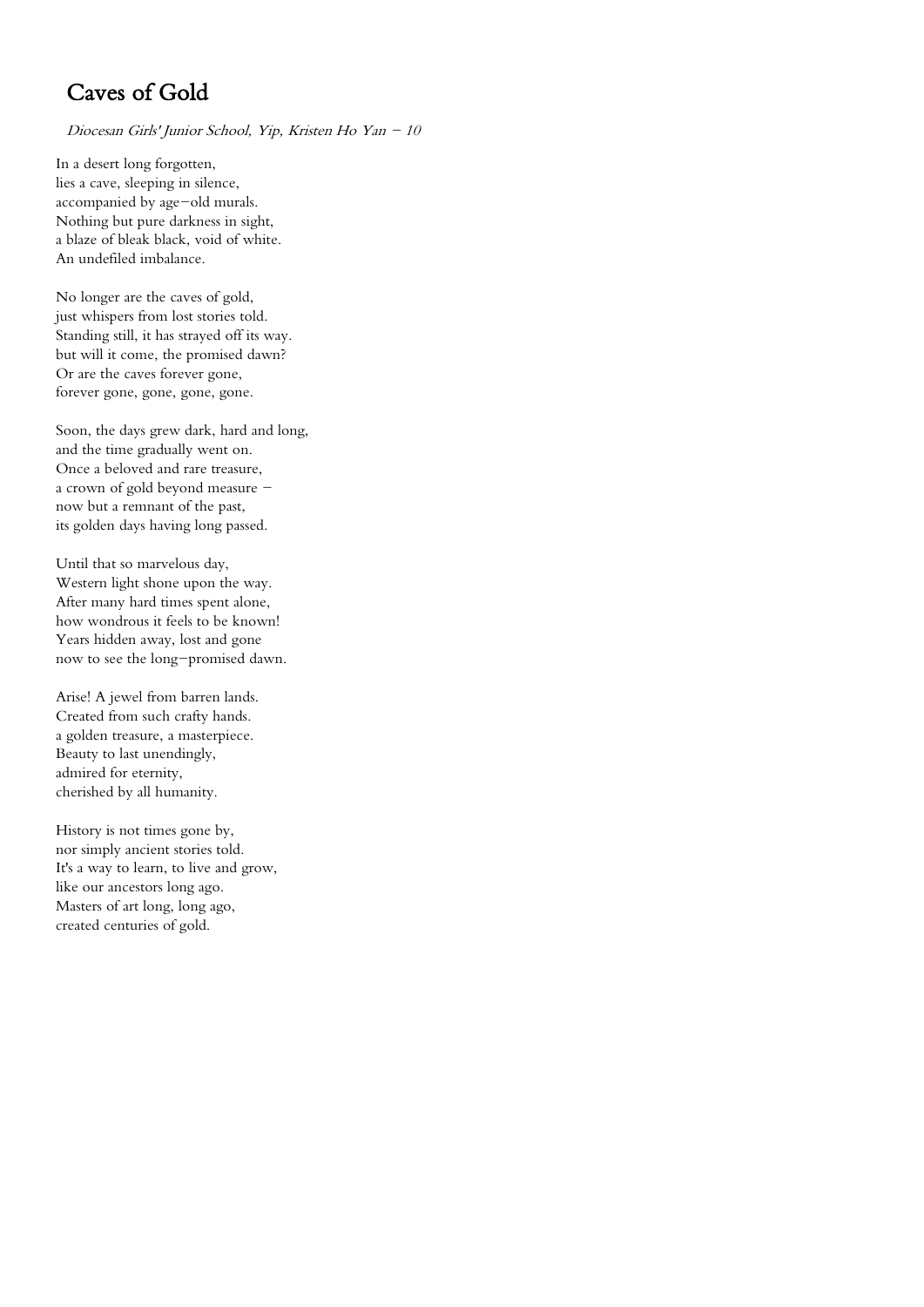## New Tales from the Mogao Grottoes

Diocesan Preparatory School, Ng, Ho Yin  $-11$ 

On the Silk Road of China There are some giant caves, Inside are ancient sculptures, And a lot of staves.

Lots of people came to stay, And made several paintings. The sculptures that the people made Took lots of time creating.

The caves survived war and nature For fifteen hundred years. Although it is really old, Its end is still not near.

When the caves were rediscovered, People found many sculptures. They also read literature To learn ancient people's cultures.

The cave may teach us religion, Economics and ancient art. The awesome sight of the Mogao Caves Will stay in everyone's hearts.

# The Mogao Grottoes

Diocesan Preparatory School, Yeung, Pok Him Ethan - 11

The Mogao Grottoes, Ancient, precious and awesome, A Chinese treasure.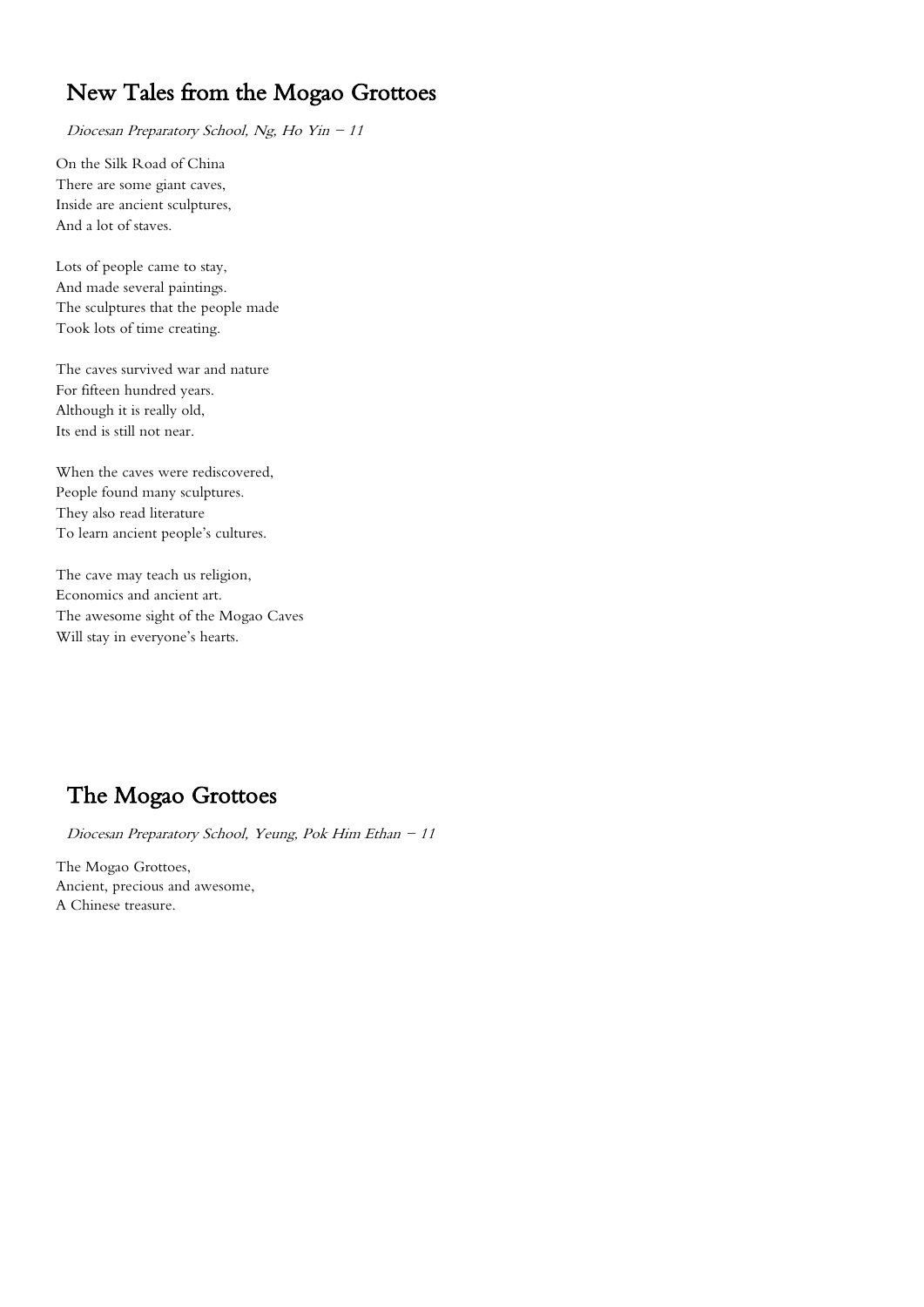## Bats by The Bay

ESF Glenealy School, Leung, Chriselle  $-10$ As the stunning sunrise fills the summer sky, A flock of humble birds soar up high. Heaps of stones litter the burning ground, Dozens of majestic creatures fly around. The caves of China stand magnificent and plump, With the whistling wind blowing past the sandy bumps. The flickering and beaming sun sets too soon, Suddenly, the sky is filled with the one and only moon. Diligent bats are awakened by the shadow of the night, Countless are ready to fight, yet a handful have frights. A courageous and bold bat snatches the job, Gingerly darting through the musty spiderweb cobs. At last, they stumble back home, into their immaculate cave, Children ecstatically swing up and down, seeming to forget about being behaved. Millions of gleeful grins fill the room, everyone scrambling for more and more food, A once glumful cave transforms into a delightful mood. As the spirit of Autumn starts to kick in, Everyone is ready for the fun to begin.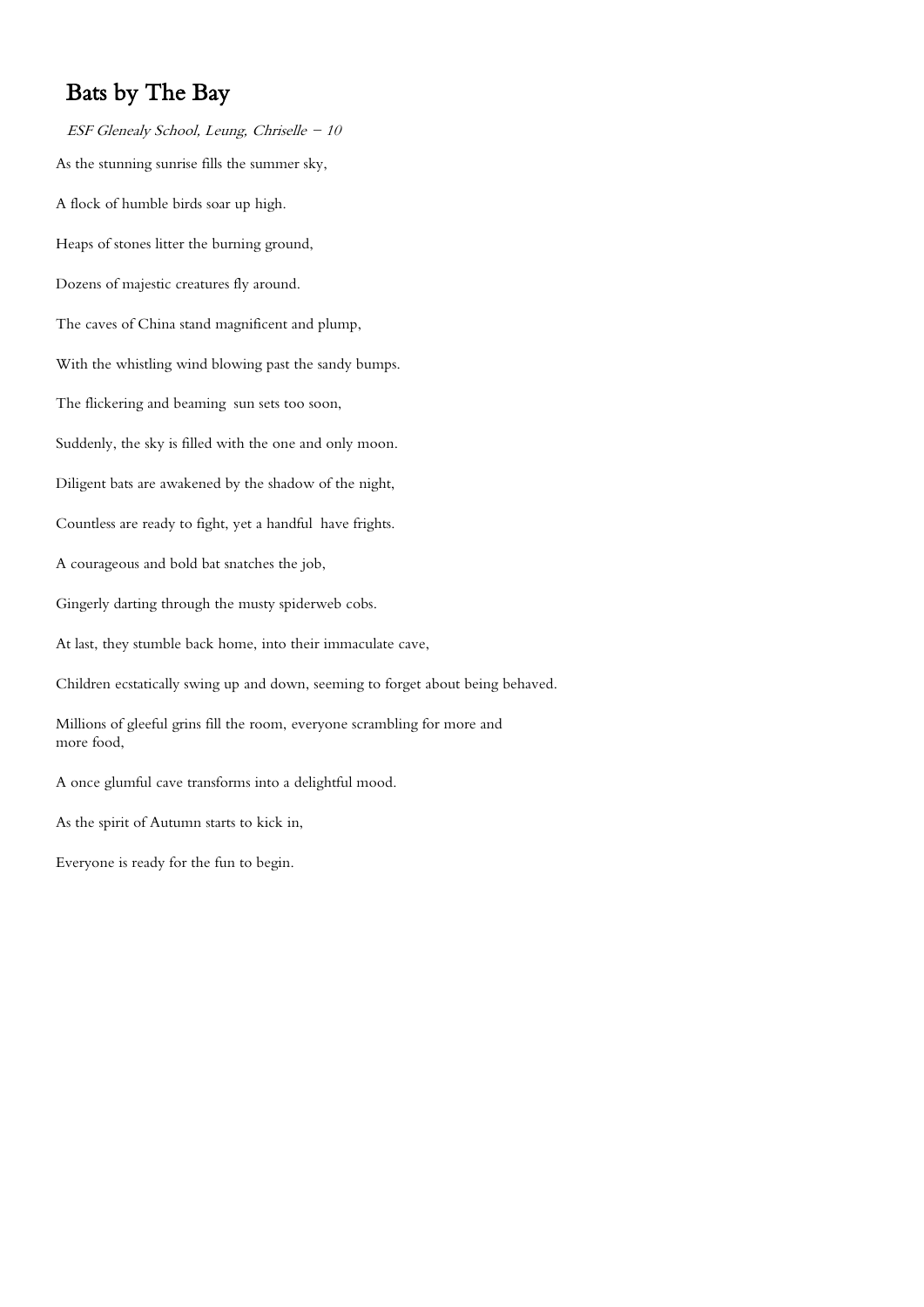## The Silk Road

#### ESF Kennedy School, Huang, Sylvia  $-9$

Facing more challenges than ever, With injuries so severe, Sleeping in dark caves, Leaving the secrets that now fades.

Feeling horribly faint, Faces covered with red, sticky paint, Walking feebly along the path, Not taking a single bath.

Selling silk that shines, Selling spices so fine, Selling different foods, So many things to choose.

Then shouting with glee, With the silver they see, With smiles on their face, Going home at a quick pace.

The caves, so dark and dense, Shielding rain,like a fence, As old as time, Before Mozart was even nine.

Millions of years ago, In the caves all sorts of plants could have grown. There could have been toads, But no cars and no roads.

Gradually, the people began to add, To this beautiful cave Earth had, Painting artwork worth ninety thousand and four, Writing poetry better than anything before.

Today, all has changed, Everything is rearranged! Fascinating artwork to see, Unknown poems to read.

What could the future caves hold? Will it become a place where ancient stories are told? Will it become an office for men? Or a shop that sells only pens?

Will it become a classroom? Or a women's bathroom? Will it become a garden full of roses? Who knows? It might become a museum of chopped-off robot noses!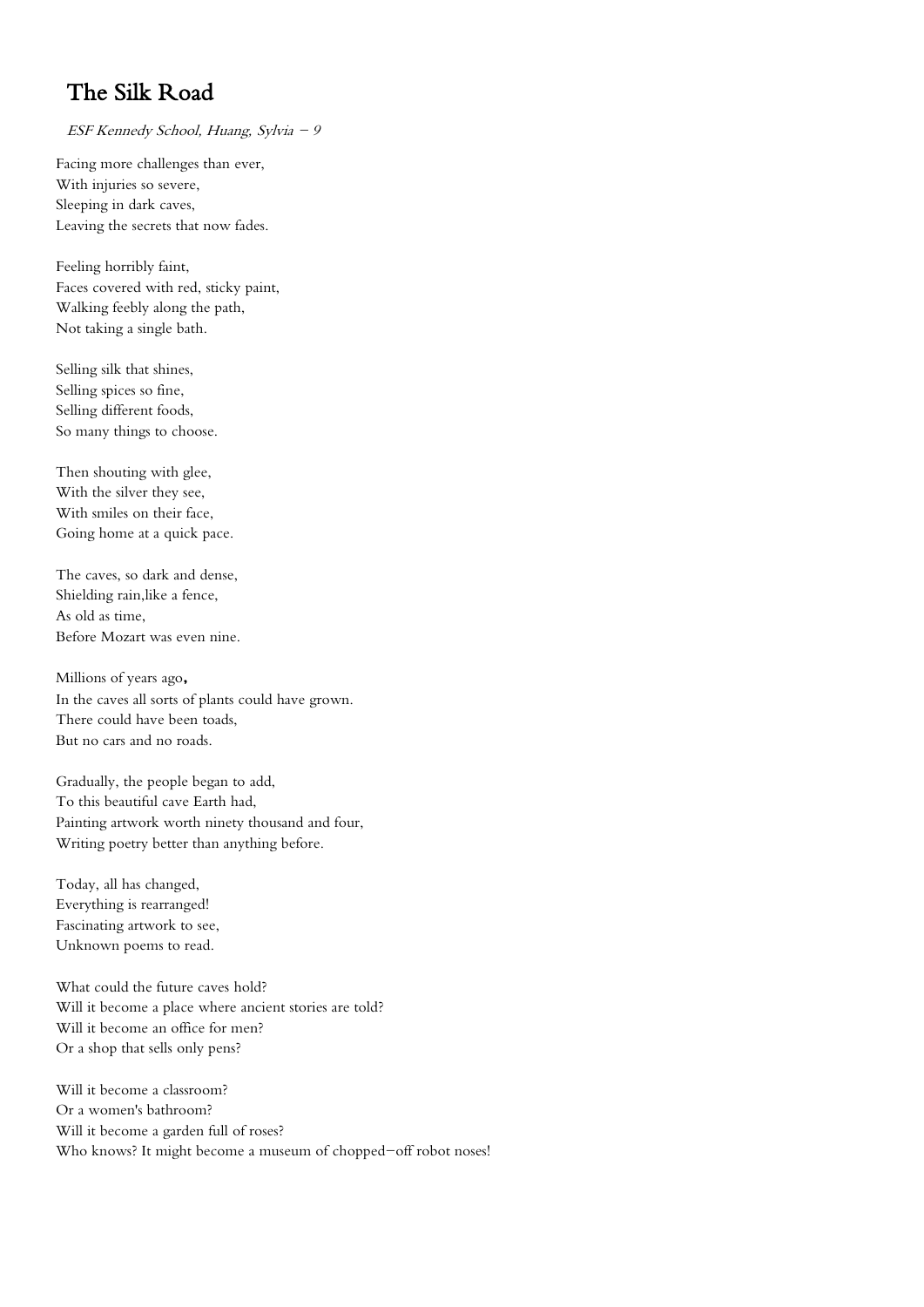# The Mogao Grottoes Poem

#### ESF Kennedy School, Lee, George  $-8$

Magical, mysterious Mogao caves were discovered at a fabulous oasis that stretched along the boiling hot dessert on the brilliant Silk Road in China.

Omnipotent literature, colourful paintings and fantastic sculptures made by Monks were unlocked by scholars who were searching for the secrets of the timeless, sacred Buddhist art.

Gansu Province soon became the hidden gem of the originally old, dusty place in west, central China because thousands of desperate pilgrims rediscovered more sandy caves and the breathtaking secrets of the long-lost culture.

Amazing, awe-inspiring, ancient caves were the loyal guardians of the oldest dated, printed books in the world.

Oh, old silk road, you were the pathway to a legendary lost world and the courageous camels were your messengers who brought thousands of strong believers to the Mogao Grottoes

Graceful, glorious and grand buddhas were storytellers of the Silk Road traditions.

Representing the religious wonders of the world, countless hand carved stories, decorated art on the towering ceilings and Buddhist artefacts were kept safely in the deep dark caves.

Oh, Mogao Grottoes, you were the dusty protector of the ancient manuscripts, wonderful silk banners and paintings, precious silk embroideries and unique textiles.

Time was preserved because you did your best to retell the prehistoric cultures and traditions.

Time became endless because archaeologists from all around the world found the key to unlock the Buddhist secret!

Oh, Mogao Grottoes, luckily your stories were buried under the sand and rediscovered by the world.

Eternal Buddhist beliefs were spread to every single continent like a fireball.

Sshhh, let's keep the secret of the Mogao Grottoes alive!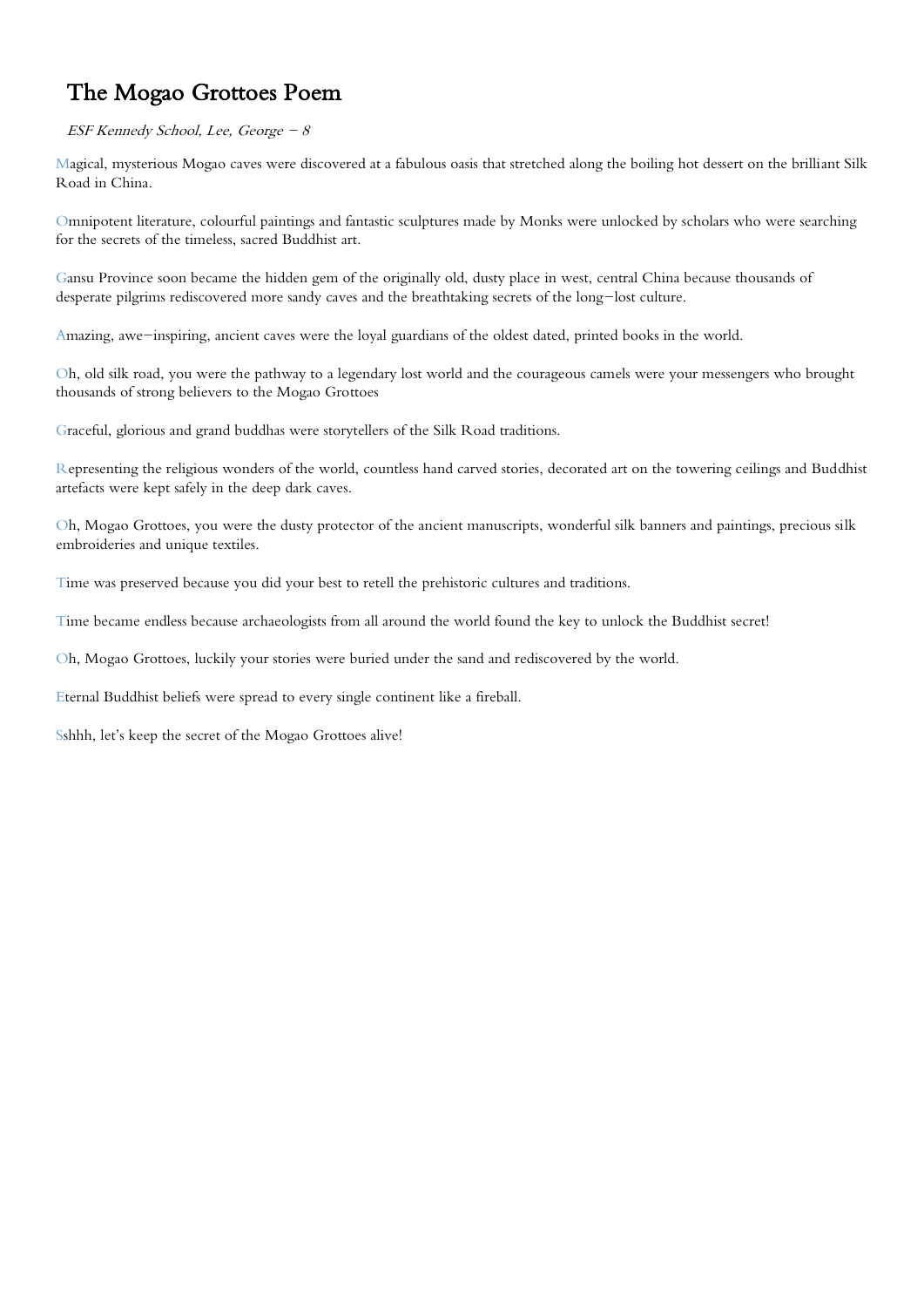#### Mogao Grottoes

ESF Kennedy School, Lim, Declan - 10

The Silk Road was used by East and West, On the road, trading is best, After all those years, It became a tourist attraction, You can see tombs, temples and Buddhist Grottoes! The tombs and the temples might be worn down, But still a magnificent sight to see!

The Silk Road stretched for tons of miles, They traded silk, gold, spices and tiles, East and West trade goods for goods, They both come back with new goods or food, They both come back on a daily basis, I'm not so sure how they don't get sick of it!

The Silk Road looks a bit rusty, But it's nothing that Neosporin can't fix! It looks like it needs minor repairs, But it's still a great place to visit, (You sussy people might not agree)

The Mogao Grottoes look traditional, I think the detail is quite additional, Tourists visit this place all the time, They say, "This is a top-notch place to see" Looking at the Buddha made of stone, The decorations are as bright as the sun, Maybe a bit too bright to handle!

Mogao Grottoes were decorated in gold and silk, The Buddha stands proud and tall, The caves might be home to anything Pandas, Dragons or a random thing! That random thing could be arrogant or modest, From the Zodiac Animals to a sussy bunch of monks! You might think "he's going insane!" but I'm not!

No one lives in the Mogao Caves right now, But it looks like a comfy place, Any moment now, someone might move in, An Omicron victim,or a COVID victim, Maybe to quarantine for a thousand years!

Before people came to the Mogao Caves, They were spiky, musty and smelled like dirt, The Chinese slowly began to trickle in, And made the caves into ol' fashioned gold 'n silk. It seems a bit additional though (\*groans\*).

After all that gold and silk, They slowly lost their appeal, The Chinese walked past them without a glance, Someone should comfort those poor caves!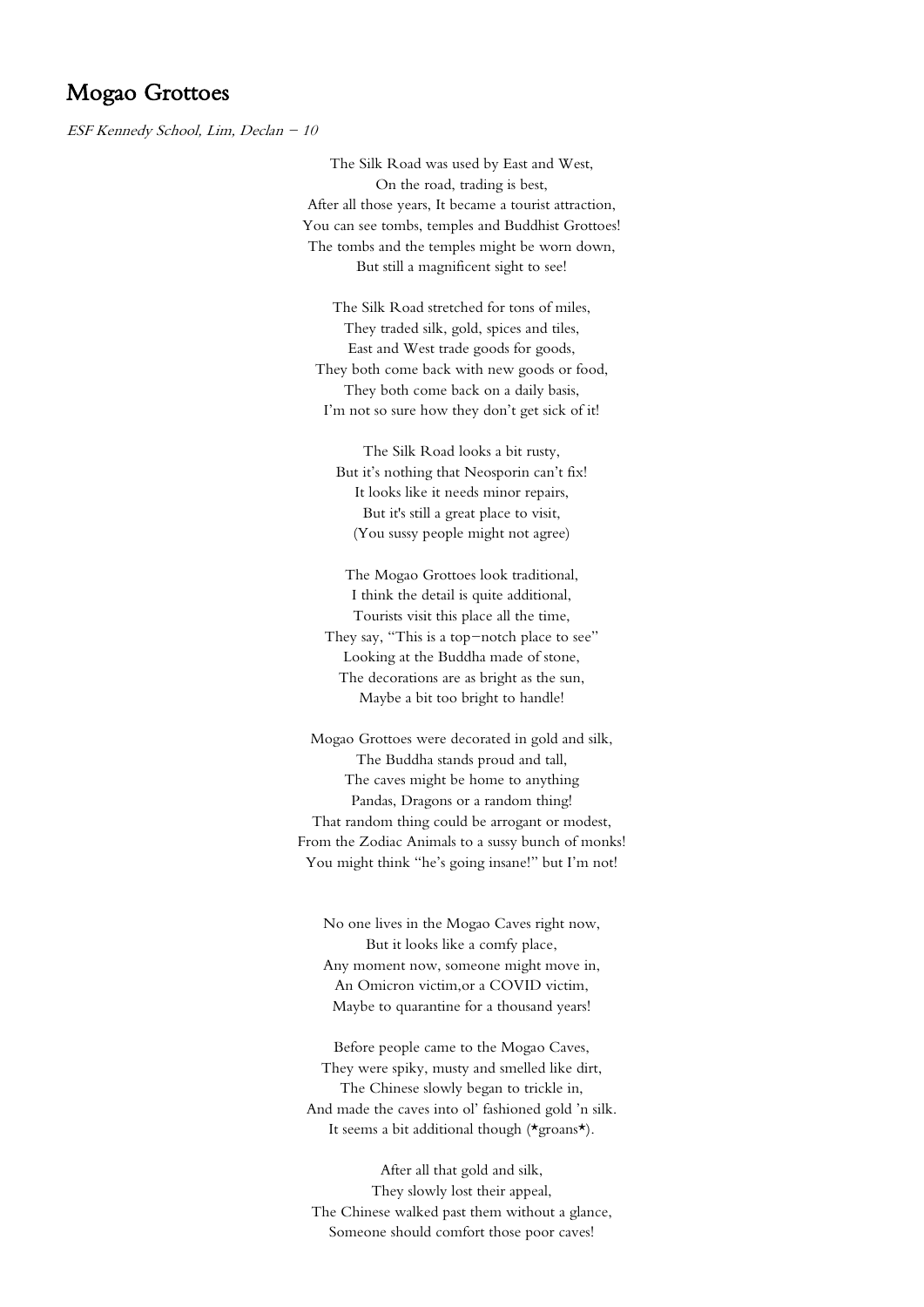#### Enchanted Encounter

#### ESF Kennedy School, Yip, Heather  $-9$

Slowly the monk entered the cave, Old memories started popping in his head. He reached out to some ornaments, Figures like werewolves looking dead. Jaw-dropping features, Mythological creatures.

An enchanting voice whispered "come near..." He can't help exploring more and more. Curiosity was leading him, Some dangerous items unexplored. On the walls were floating lanterns, Swirls, curls, dazzling patterns.

A step and another, Eventually appeared a glamouring box of Pandora. Reaching it with a shivering hand, He thought the world was coming to an end. Was he really correct? "Leave now and you will miss everything instead." The secret voice was creating suspense, The monk wondered if all these made sense.

The monk decided to open and JUST take a look, But the Pandora box shook. First out came just a chocolate brown thing, Turning to be a dire beast stood tall like a king. The beast opened its mouth, Like a blackhole desiring to engulf. Instead it spitted the words "please, stay…" "…I, I, am really afraid".

The monk hesitated, yet His sympathetic heart led him to stay. The whole cave suddenly rumbled, Down came rocks tumbled. No one knows what happened to the monk, The story left waiting to be unfolded.

Maybe, by another daring monk.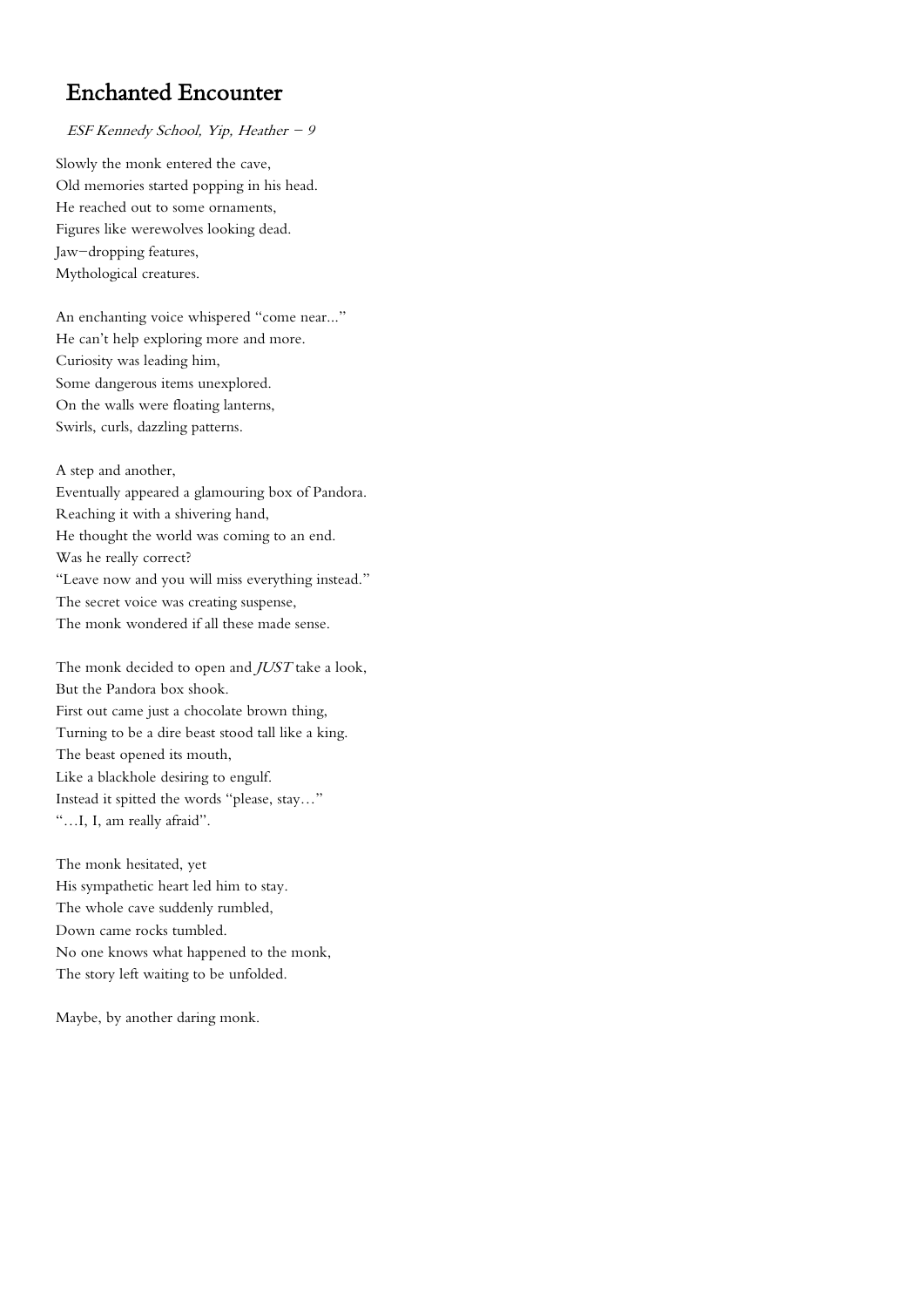# The Heart of the Mogao Grottoes

#### ESF Quarry Bay School, Wong, Angie – 8

O! I open my craggy mouth to speak of an underworld of things unheard, unknown to man–

#### Listen! Listen!

Long long ago, a monk heard me on the slopes: stopped by my oasis of spittle, peered through my stony lips, passed my tongued stalagmites, stalactites, and took shelter in my throat.

He slept in the dark depths of me, and in his sleep he heard, a voice– that could be my own–singing through the dark shapes of his mind.

As I swallowed his sleep, as he rested where I felt my vocal cords should be: curled foetal as a baby.

In the morning he awoke, and unleashed his knife, dazzling my eyes; carving the face of Buddha, right on my chin, carving Buddha's teachings, stroke by stroke, carving his art deep into my skin, carvings of inspiration to provoke the others he would welcome in.

The monk proclaimed me as a sacred place: and the people came and came, tiptoeing over my petrified face, creeping inside my gritted cheeks, decorating my jagged teeth with trinkets, offerings of food and flowers for me to eat.

#### Good! Good!

How lovely to have company! How wonderful to be somebody! My face lit up by their candles: I adored their attention— I adored being adored.

But then! Sounds of crashing and smashing, dust rising, polluting my air, clogging my mouth, my breath, making me choke, voices coughing through my throat.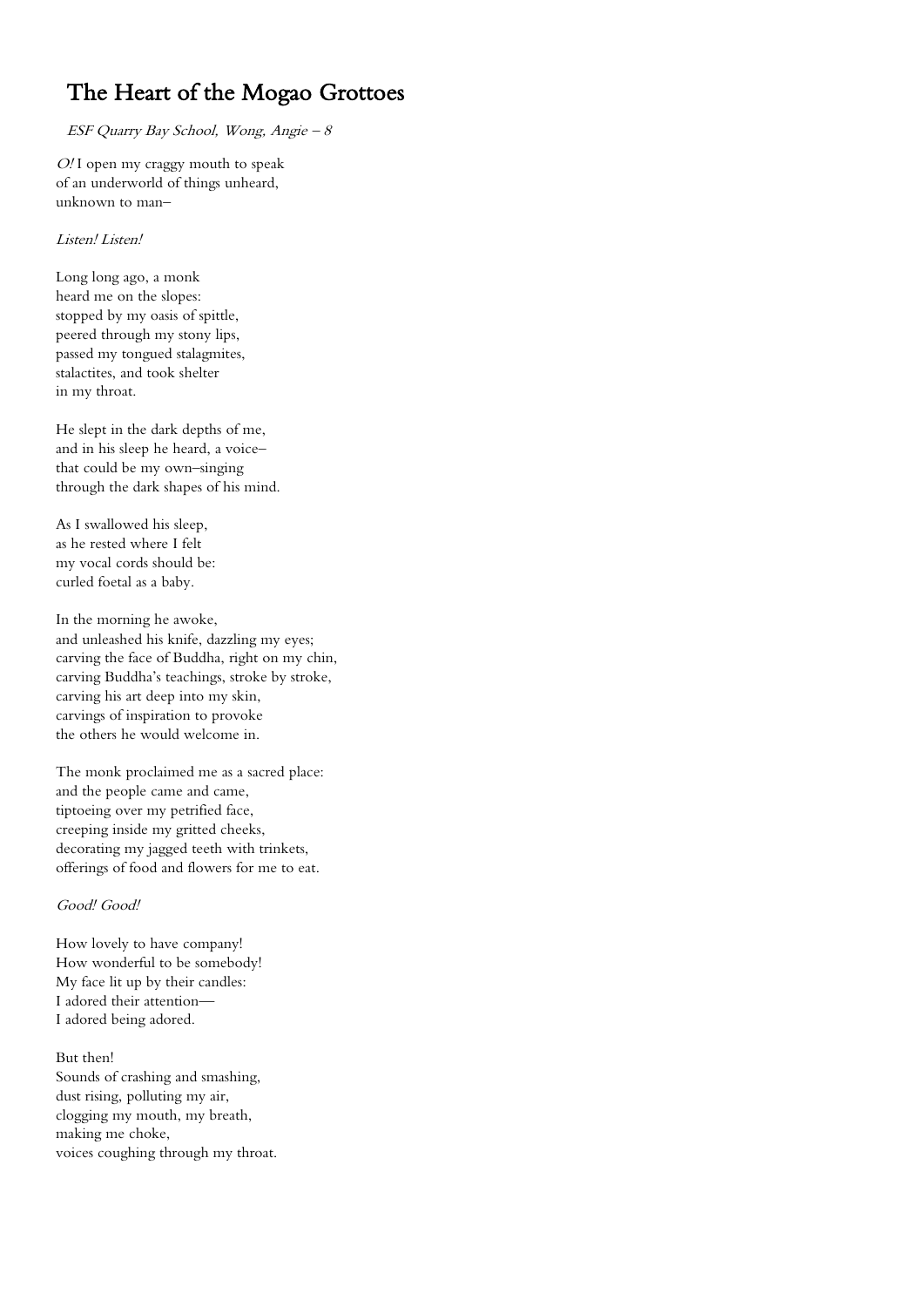Workers' sweat dripping on my tongue: salty taste overpowering my mouth, making me wish I could vomit:

#### Sick! Sick!

Cracking colossal holes in my heart, breaking me apart, as a hammer shattering through glass, banging and booming me over.

Shall pilgrims dig thousands of caves, but fail to listen to the mystery I contain?

After a while the pilgrims became bored: they failed to find the secret that I stored. They stopped coming by. They stopped bringing me gifts. They stopped remembering my ancient face. For centuries, now, I've been forgot, left lonely and abandoned.

Would I be lost in the world forever, again? Or could I rediscovered and made famous? Visited for my greatness?

Look past your tower blocks, your cars, your roads, concreteness, rigidity, and come, come, come, to find me. Pause your work, your industry, technology, and unlock my secretive theology.

Come! Come!

And hear my heart.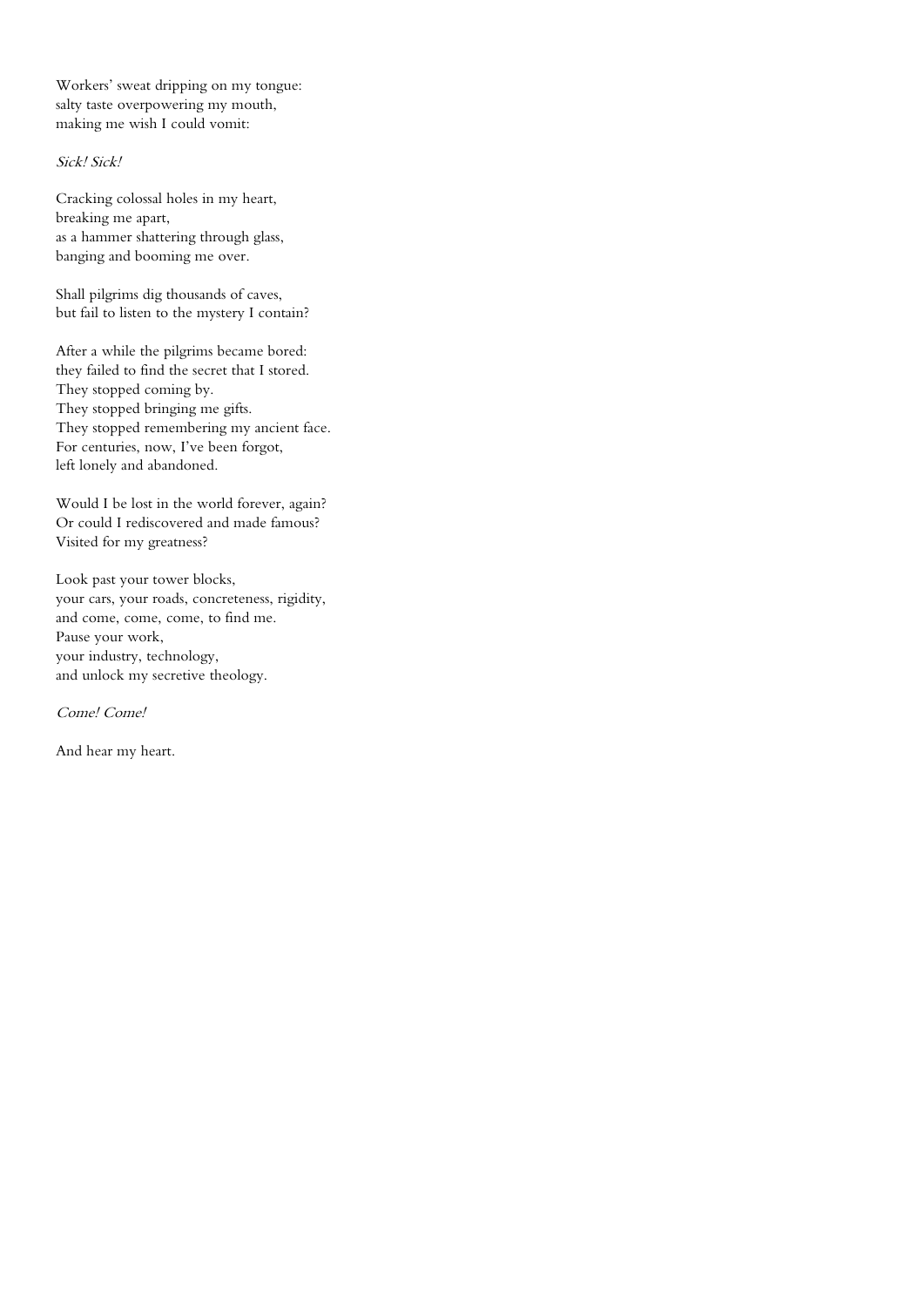# Tales from the Mogao Grottoes

ESF Sha Tin Junior School, Tsang, Julian - 9

More than half a millennium ago, A monk found a very special cave Which pilgrims came to work and stay, But that just couldn't be the same. Thousand years later, Advanced civilization broke off, Leaving the caves in delay. Now, we come to see, We finally realise our blunder, Of the wonder, we grieved. So, now we go, To uncover more things, And ring our hearts with content.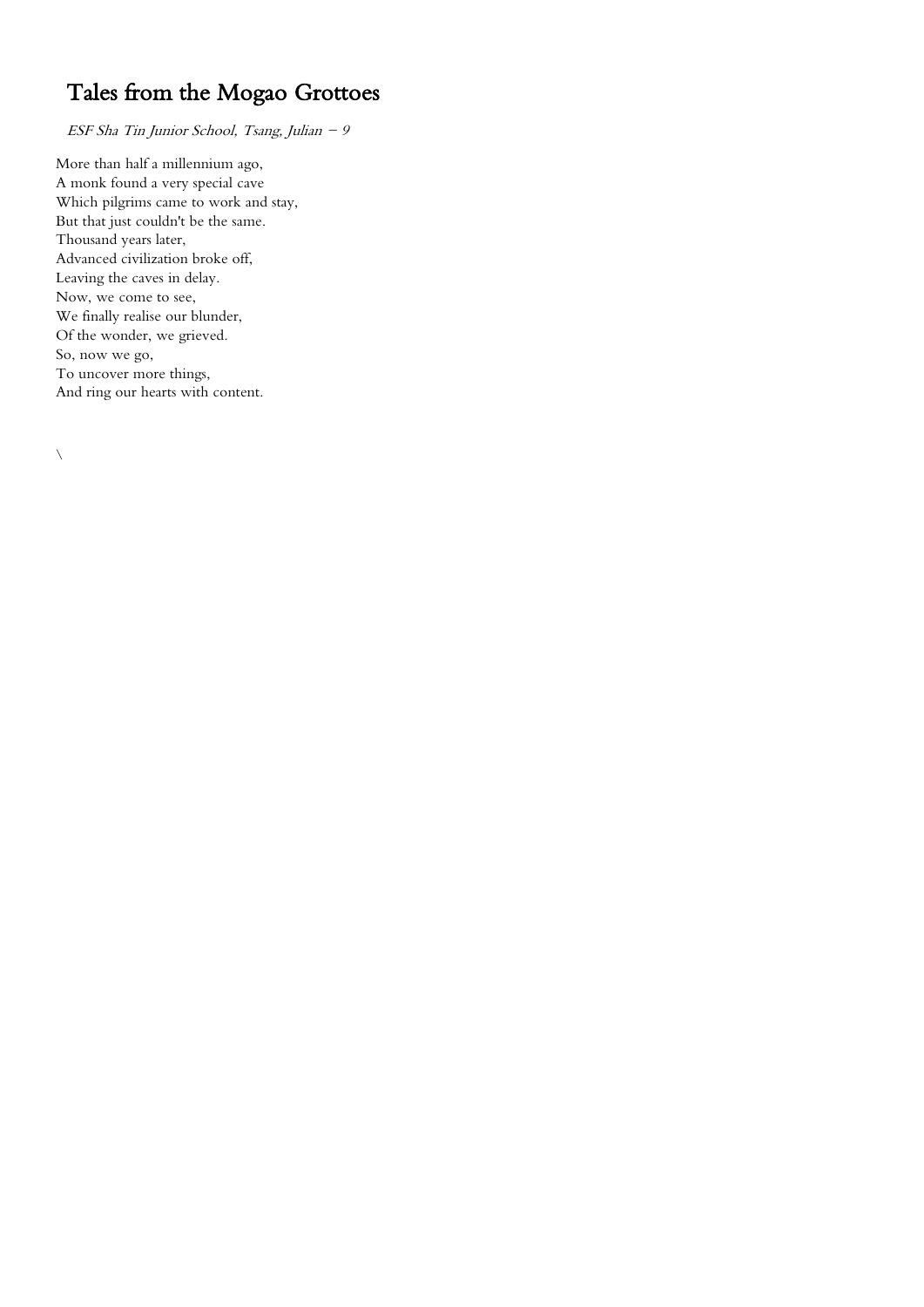## Final Effort

At the foot of the sandy grottoes, stood a man. Let's call him Ganji, shall we? Although he was very young, he only had one goal. Ganji always conceived the world as empty, like a husk. Waiting to be painted with creativity and pride. Although it may be a daunting task, he knew that it would be worth it. That it would finally give him peace. He decided to complete what nature has started- the grottoes along the cliffs.

Harrow International School Hong Kong, Ip,  $Mya - 10$ 

He planned to add some flair and zest to the grottoes. Not just some drawings and stickers, art that people would look forward to admiring- real art; that would normally take a lot of time. But there was nothing to worry about, Ganji had all of the time in the world. So, he started to create his soon to become masterpiece.

#### \*\*\*

Ever since Ganji was a child, he loved literature. He promised his mother that he would one day write enough scrolls and books to fill a library.

"Mommy, I promise I can do it!!" He declared.

"Well that's gonna be very hard, but mommy believes in you."

But she's gone. Gone now. And Ganji didn't know why, but she's gone. Ganji couldn't do anything to undo this. The birds on the wire. They promised to stay together. Carefree, without a worry. And yet she flew away. Leaving him behind. How could Ganji keep his promise if she wasn't there by his side anymore?

"I'm sure mommy will be proud. I'll make sure she will be."

#### \*\*\*

The art of literature in Ganji's opinion was quite delicate, in his own words. He believed that originality was what made literature so special. His hands were already ready. Holding a brush in one hand and his confidence in another, Ganji started to work. Each character was unique, and that was why Ganji loved writing. He also believed that every writer has a voice of their own. Just as his mother told him. He finished writing in no time, because of his creative and imaginative ideas overflowing his head. And so, he finally fulfilled his promise.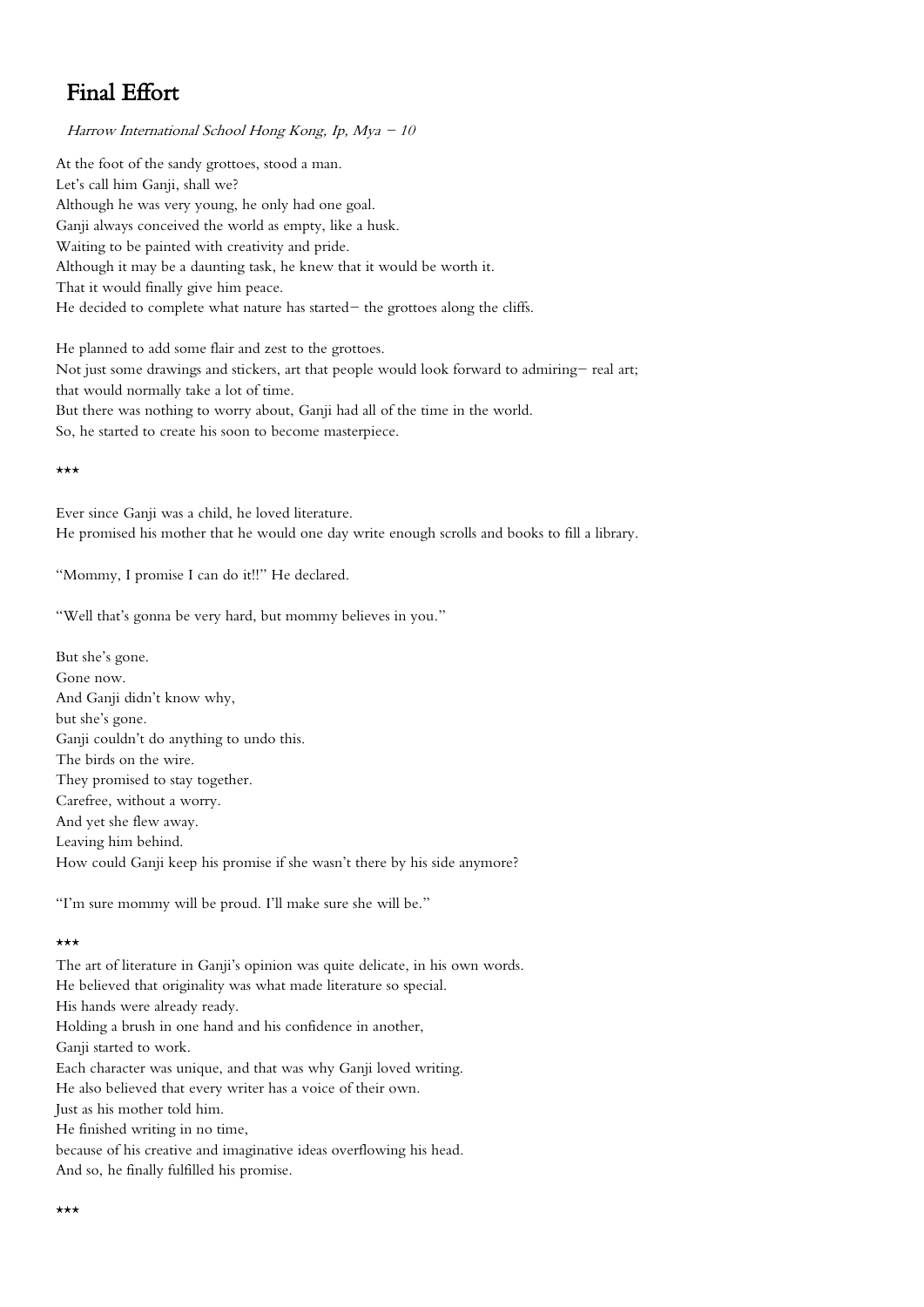Ganji had an eye for art. Especially sculptures and murals. His friend would always say that they had a special something to them and Ganji couldn't agree more. Their never-ending passion for art was one of the many things that kept their friendship going.

"Come on!" Ganji exclaimed

"I'm tired," he replied.

And that's how their friendship quickly turned to dust. The two birds of a feather. His attitude completely changed. Another bird flew away from his wire. And now their pledge of "brotherhood" was broken. Time faded away. Ganji truly felt like he was being dragged into a cage. What happened to the boy who once taught him to fly?

\*\*\*

Ganji remembered the murals that his "friend" and he drew at the side of the alleyways. He yearned for the long lost nostalgia. Being quite artistic by blood, He imagined how the walls would look if he added some creativity to them. So Ganji started painting. It had been quite a while after his last mural, he recalled each step to preparing the pigments. As he dipped the brush into the bowl, he slowly but surely remembered how he drew the murals. His hand obtained a mind of itself. For every stroke of the brush, streams of power and imagination flowed through his body. The world was filled with a million colours.

Well, that took a while. Now we just have the sculptures left.

As he tapped the chisel firmly on the stiff stone, spurts of confidence were gushing through his body as if he was being electrocuted (in a good way of course).

While Ganji carved out the people's expressions, he had made the expressions too.

It was as if he could empathize with the sculptures.

Feel ecstatic when the sculptures were happy and cheerful,

and feel pity and sorrow when the sculptures were sad and miserable.

Just how he felt when his friend had left him.

#### \*\*\*

And so, after decades of hard work, he was ultimately done. He didn't believe it at first, but he was finally complete. The world was complete. His sacrifices were definitely worth it. So as he took his final breath Recalled his last memories He closed his eyes And whispered to the world "Goodbye."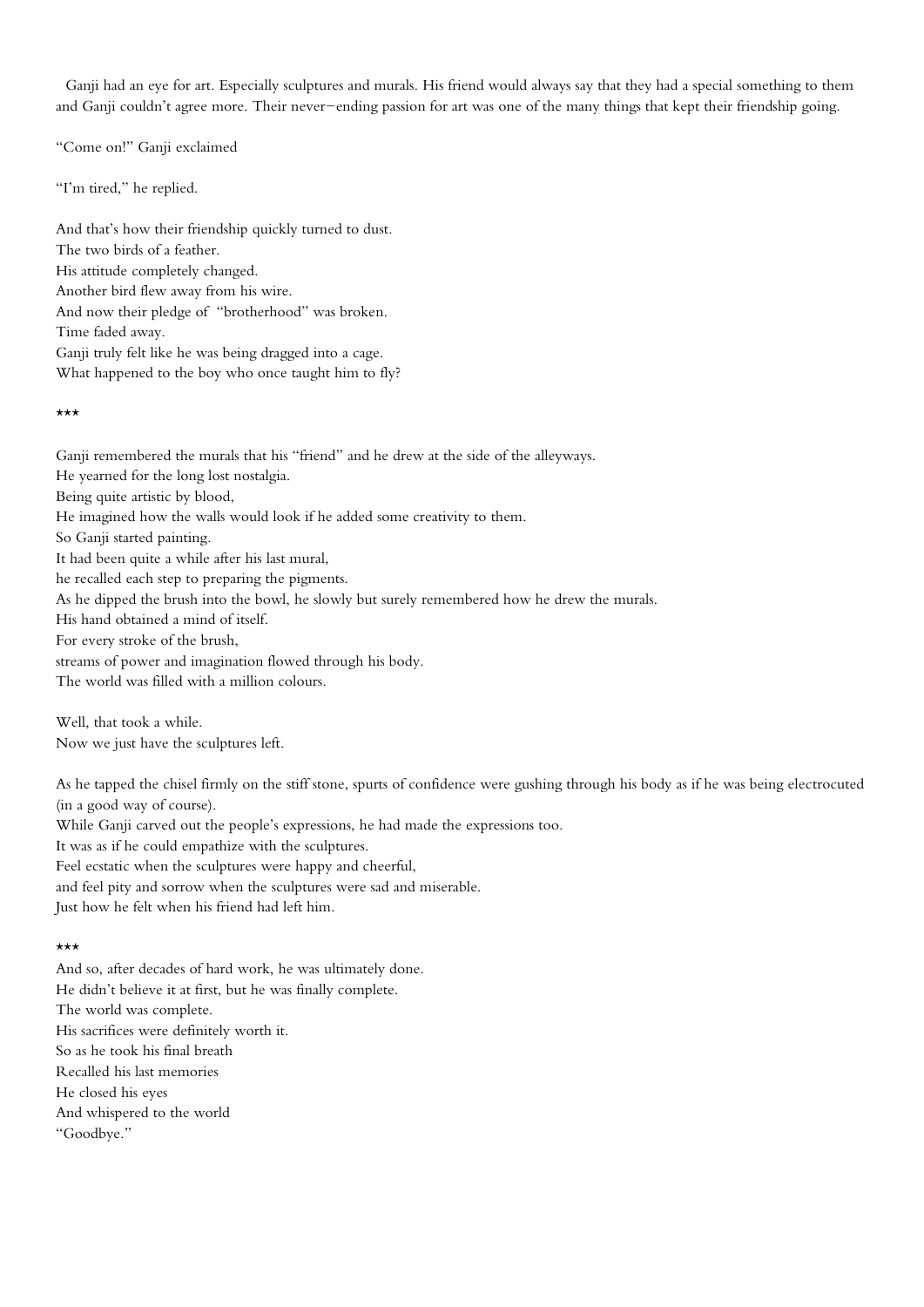#### The Discovery of the Mogao Caves

Harrow International School Hong Kong, Yan, Mary  $-10$ 

One day a monk went to pray, And found some caves far, far away. They were broad, narrow, thick and thin, But they were collapsing in the wind.

Some pilgrims came and decided to stay, And began digging more and more caves. They built, sculpt and painted the walls, And made buddhas as tall as clouds.

As years came by the caves progressed, Because more travellers wanted to come and rest. They carried on creating sacred art, Until one day the caves were done.

That special day came to a close, Because travellers started to go through other roads. So now these caves faded away, And became just a dusty tale.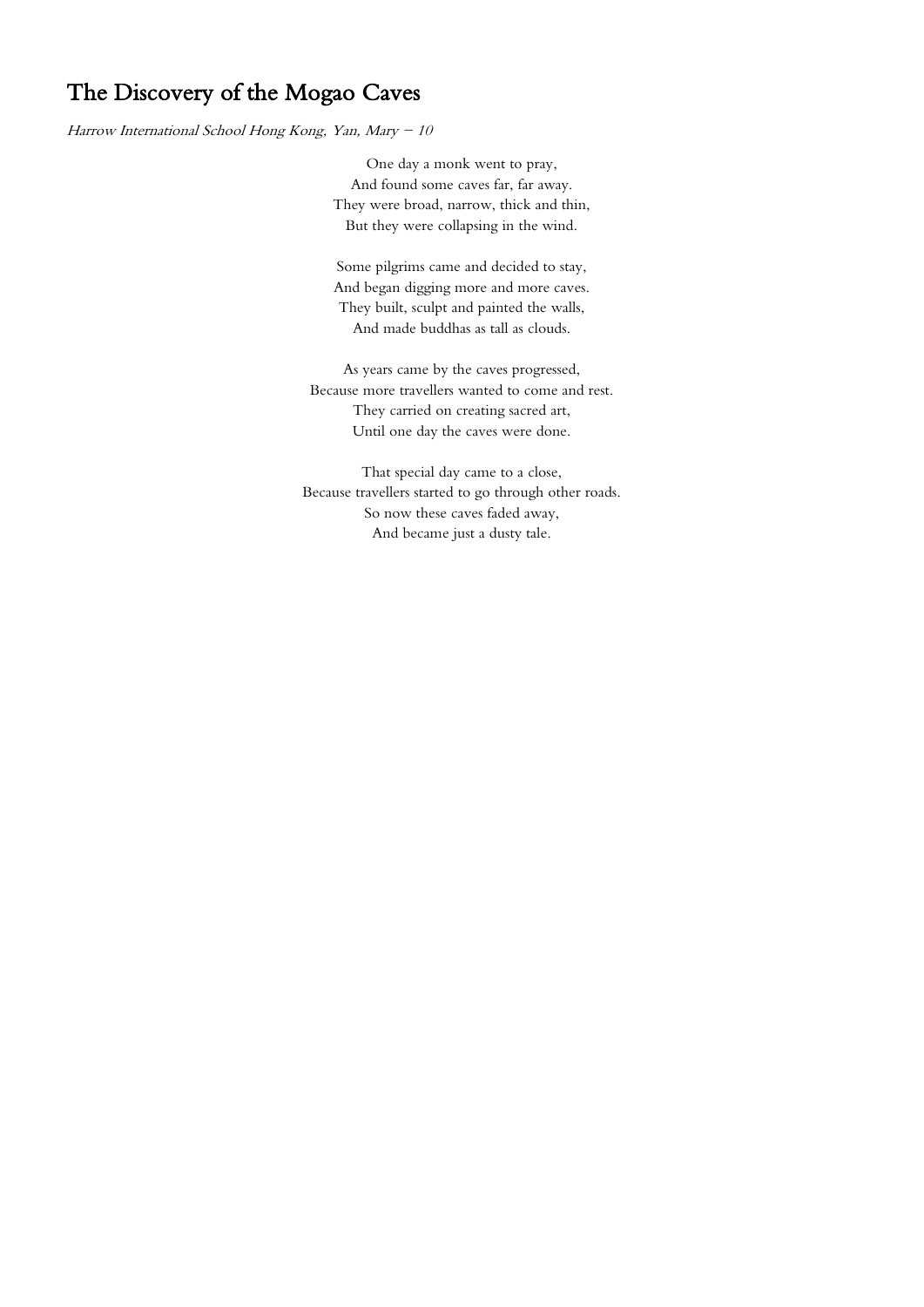# The Tales from the Mogao Grottoes

Harrow International School Hong Kong, Yang, Eva  $-10$ 

The Silk Road has a lot of routes for people to trade many goods. Along the road stands a colossal cave which does not weather with age.

The cavern is old as history and all numbered caves are filled with mystery. The paintings look like that they will come to life but cave 148 is a brilliant sight

It all started with a priest named Le Zun who was a devout Buddhist monk and he built and drew his own creations in a temple which caused awe and elations.

Soon after more monks came and created their own masterpieces; tunnels and tunnels filled with arts, full of mythical and divine parts.

The temple was used for meditation but mostly used to pray for luck. Many crossed the road of peril and danger to seek the rumored treasure.

But then the Grottoes faded into darkness, covered in a blanket of dust. The gates were closed and lights dimmed, to stop the unwanted intruders

Soon a priest named Wang Yuanlu stumbled upon the invisible passage to the forgotten antique land so they could see the light of day.

At last the Grottoes are famous again, untouched by time's invisible hands. Flocks of tourist pay their homage, to the mighty Buddha which remains.

But are all the mysteries found, across the sands which stretch far away? Will all the unseen tunnels be discovered, or will they be kept forever... a shambles?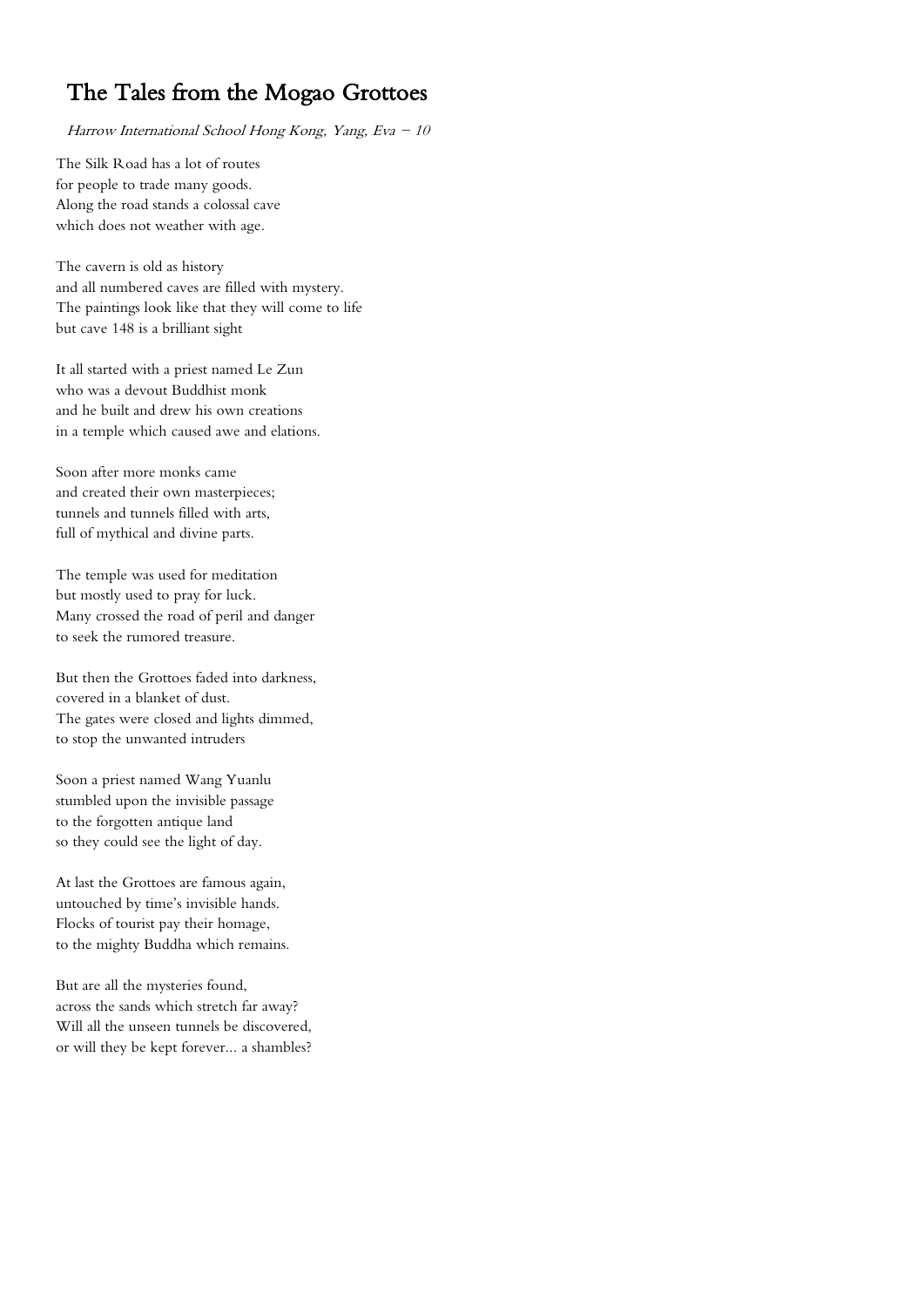## The Great Temples of Mogao

Hong Kong Adventist Academy, Leung, Torres - 10

Located around the Chinese Hills Situated on the Silk Road The caves are huge Then a euphoria comes in You'll fathom at the art designs As well as the architecture Five hundred were decorated But the other five hundred is unknown This is also known as Qianfodong But I would say temples instead Dim as the night Many beings will come to life if you look And you'll be in awe Great Buddha is inside cave 130 Surrounded by artwork Exhibitioners love to hold tours As you might join the tour guide Then you get going on the silk road As you enjoy the view High above the mountains It must be scary But it's also fun!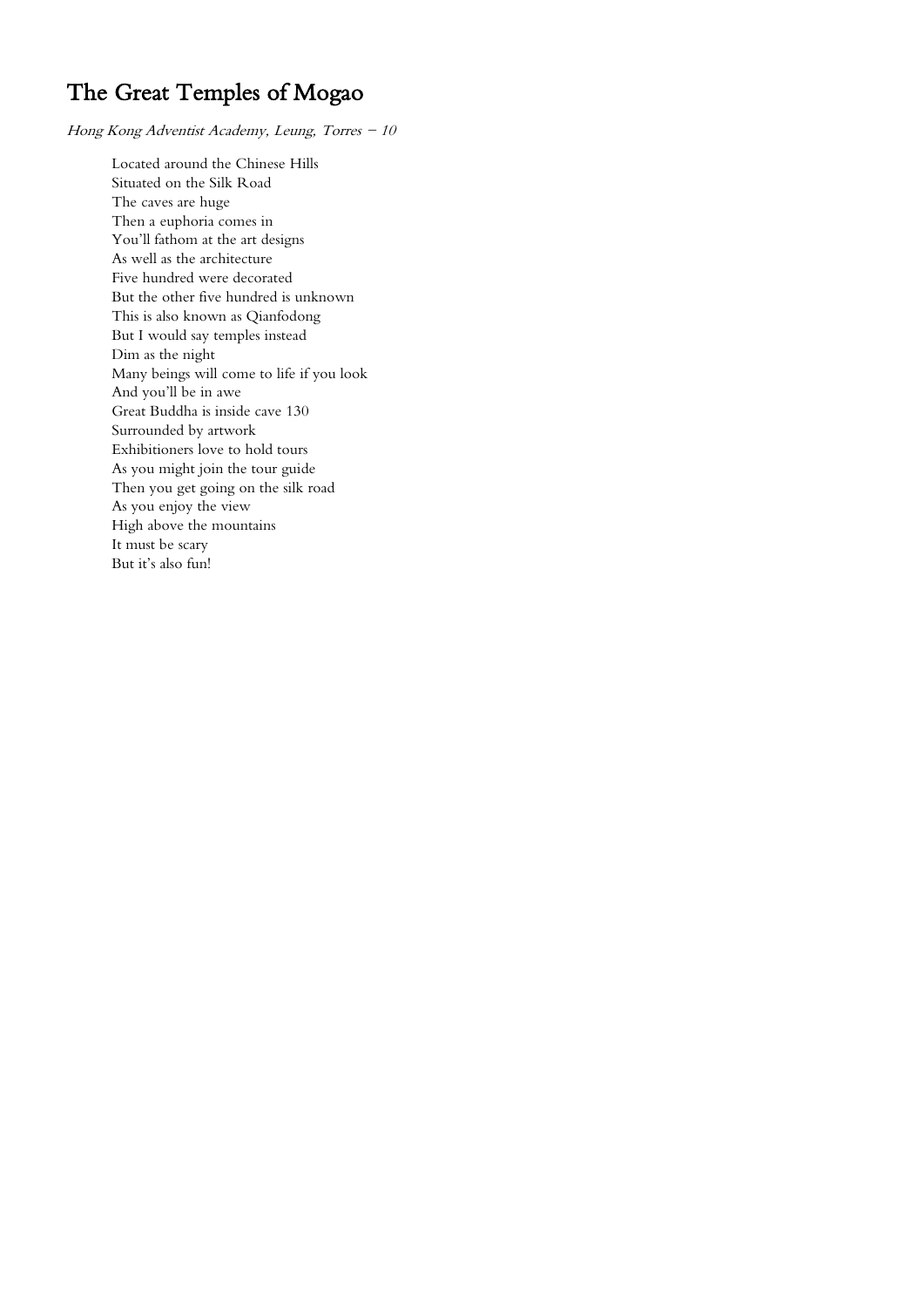## The Wisdom of the Mogao Caves

#### Hong Kong International School, Wenn, Isaac Samuel  $-9$

At the crossroads on the Silk Road A road for trading fabrics Teas Ideas A gateway to the West

The Mogao Caves "None higher" "Peerless" A well of mysteries and treasures An oasis in a barren desolate land An inspiration for Believers Travelers Philosophers

Le Zun

A Buddhist monk with a vision A vision of a thousand Buddhas Incandescent Iridescent Gleaming Glowing Rays of light dancing

He built a cave A cave in Dunhuang in the 4<sup>th</sup> Century To inspire hope Beauty Devotion Meditation "Ohmmmmm"

More monks answered the call A call to meditate Practice mindfulness Reach enlightenment

More grottoes were built More treasures were kept More people were inspired Inspired to create Learn Believe A thriving religious community flourished For a millennium

But the caves were forgotten Abandoned Neglected "Poof" into thin air It disappeared like a dream It became a legend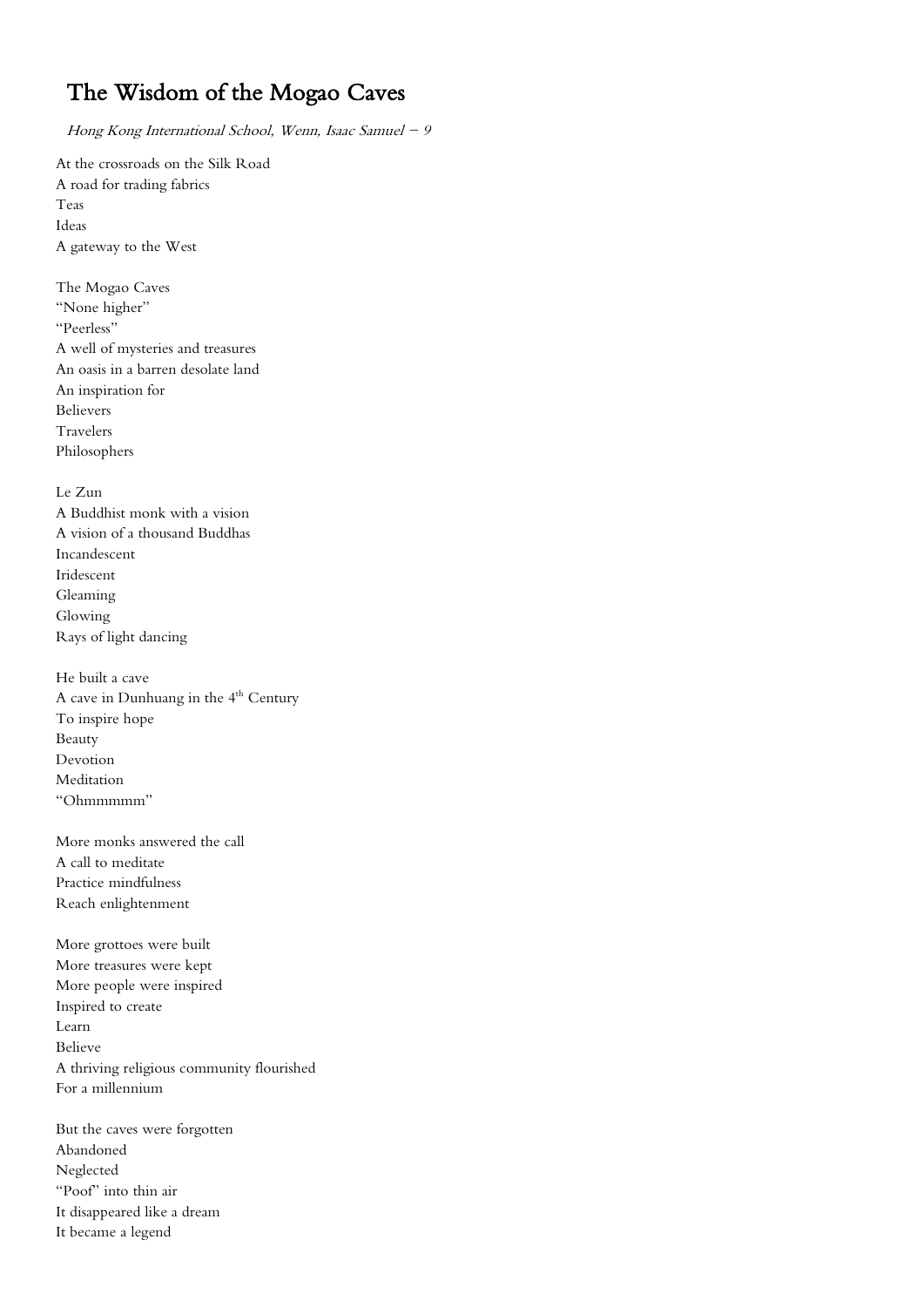Centuries later A guardian emerges Wang Yuanlu A protector of the hidden treasures

What were these treasures? Treasures of Buddhist Art Sculptures Murals Scrolls of scholarly works A library so great So great to rival the Library of Alexandria

What wisdom do they contain? It provides a roadmap A roadmap for Enlightenment Inner peace and wisdom Morality and tolerance Important virtues

Four Noble Truths The truth of suffering The truth of the cause of suffering The truth of the end of suffering The truth of the path that frees us from suffering

Follow the Eightfold Path for Right understanding Right thought Right speech Right action Right livelihood Right effort Right mindfulness Right concentration

And you can reach Inner peace Enlightenment Nirvana

Teachings for a chaotic world Hope for the believer An inspiration for many Treasures for eternity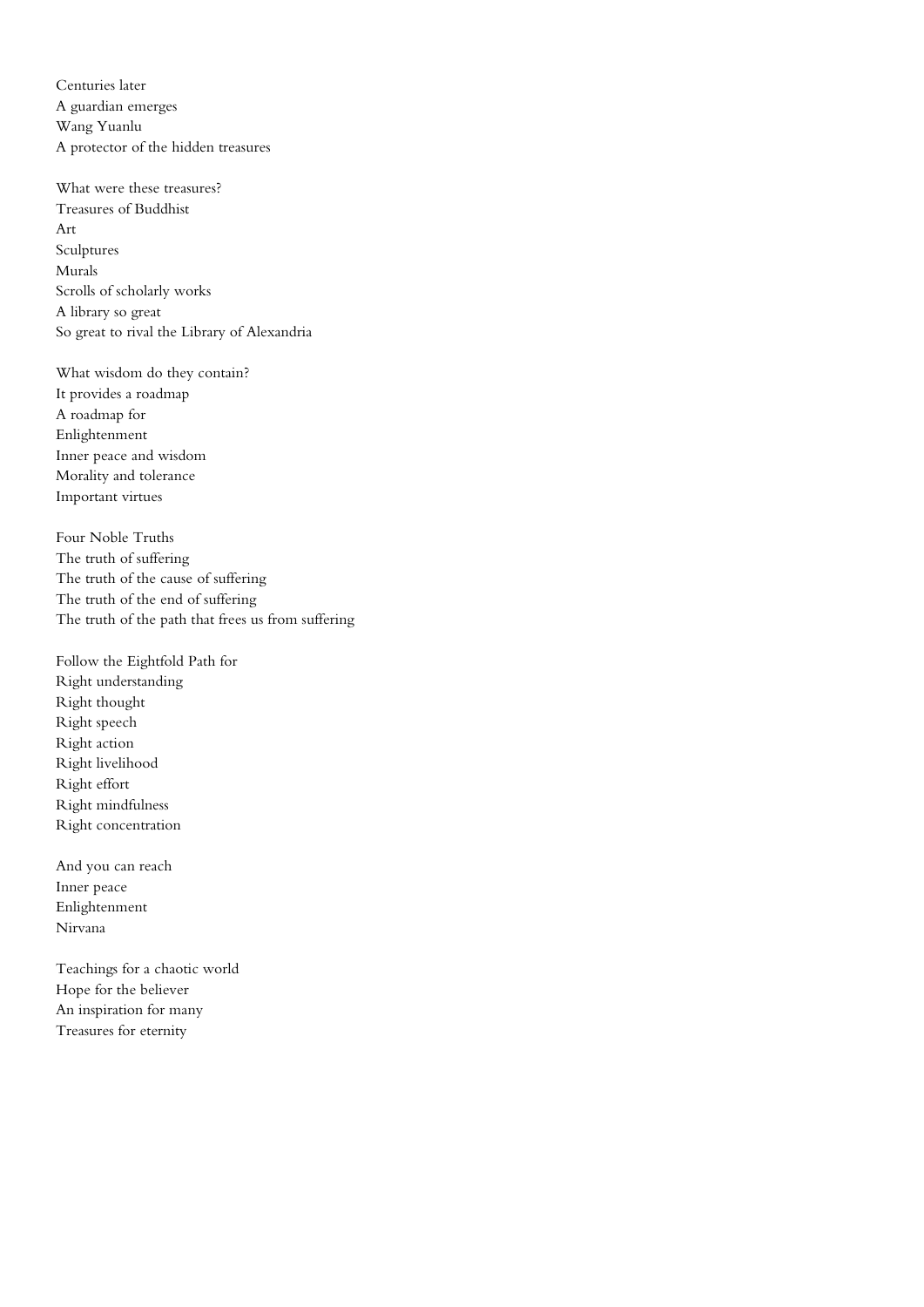#### Hidden Secrets of Mogao Grottoes

International Christian School, Lo,  $Ava = 11$ 

The bright sun was up as if it missed the welkin and was glowing when it reached out the heaven

The desert was warm and light colored, golden brown as wide as a tunnel and always enduring down

> The weeks of travel the weeks of enervation we have finally reached at the famed destination.

The damp walls of caves made from mud, reed to lime paste are filled with detailed art some already been erased

> Murals of hamlets of ancient Chinese temples of tall mountains and hills the opposite of simple

Sculptures of Buddhas some enormous some small found in every vast cavern like a great gallery hall

Into the grottoes means back into history means into new stories means unfolding mysteries

To touch the gray walls is to feel the unjust past is to perceive journeys an experience that lasts

Oh, Mogao Grottoes! Splendid secrets you reveal getting to explore you is positively surreal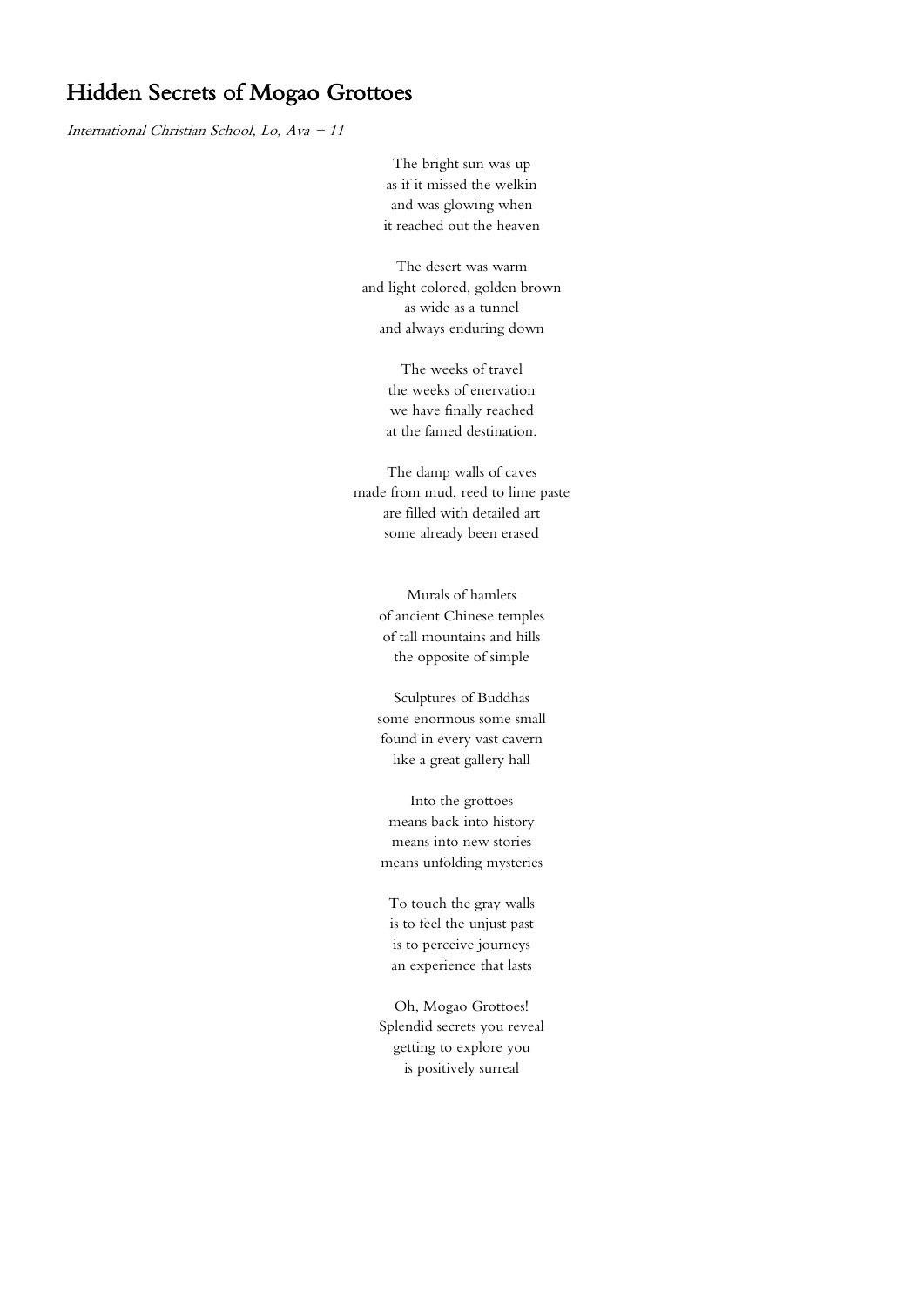## Legends of the Caves

Kingston International School, Fung, Derek  $-9$ 

#### 366 AD

Miles and miles of rugged terrain I passed without rest On my pilgrimage as I advanced towards the west I travelled the wild and wandered through barren wasteland Crossing the desertscape, the Dunes of the Singing Sands

Journeying endlessly and overcoming obstacles Trudging on dry sand littered with skulls Oh what perilous trouble I was in for I trembled from the reverberations of the desert storm's roar

I reached the Precipice of the Immortals at last The peak of a mountain with a sight that was vast Sunlight glinted off crystalline water in the desert oasis The magnificent vista seemed forever timeless

Suddenly I collapsed exhausted on the floor My eyes were closed and yet I saw It came to me in the depths of my dreams I envisioned golden light dazzling in beams A thousand buddhas surrounded me A vision of ecstasy Revealing my destiny

I awoke breathless, heart pounding in my chest Overtaken by an urge to fulfil my holy quest Memories of the vision lashed into my mind To carve a cave that would keep the truth forever enshrined

I grabbed my chiselling tools and began to create Working in the dry desert air from early to late I carved out a space in the cliffside With a hidden entrance to reach the inside

I engraved thousands of Buddha statues in the stone And depicted masterpieces of all that I have known Maidens peacefully playing musical instruments All with calm and gentle temperaments

I painted on raw walls creating heavenly murals To tell the tales of bygone parables I portrayed vibrant illustrations of sutras here To remind myself that my life would contain no fear

As soon as I finished I sat down and meditated Relaxed calmly in the lotus position finally liberated Hoping the Buddha would be grateful for my monument Two legs folded and two hands closed seeking enlightenment

#### 556 AD

The locals passed the secret of the silk down to me You'll need silkworm larvae to make this luxury Feeding them the leaves of the mulberry tree

These larvae spin their cocoons after moulting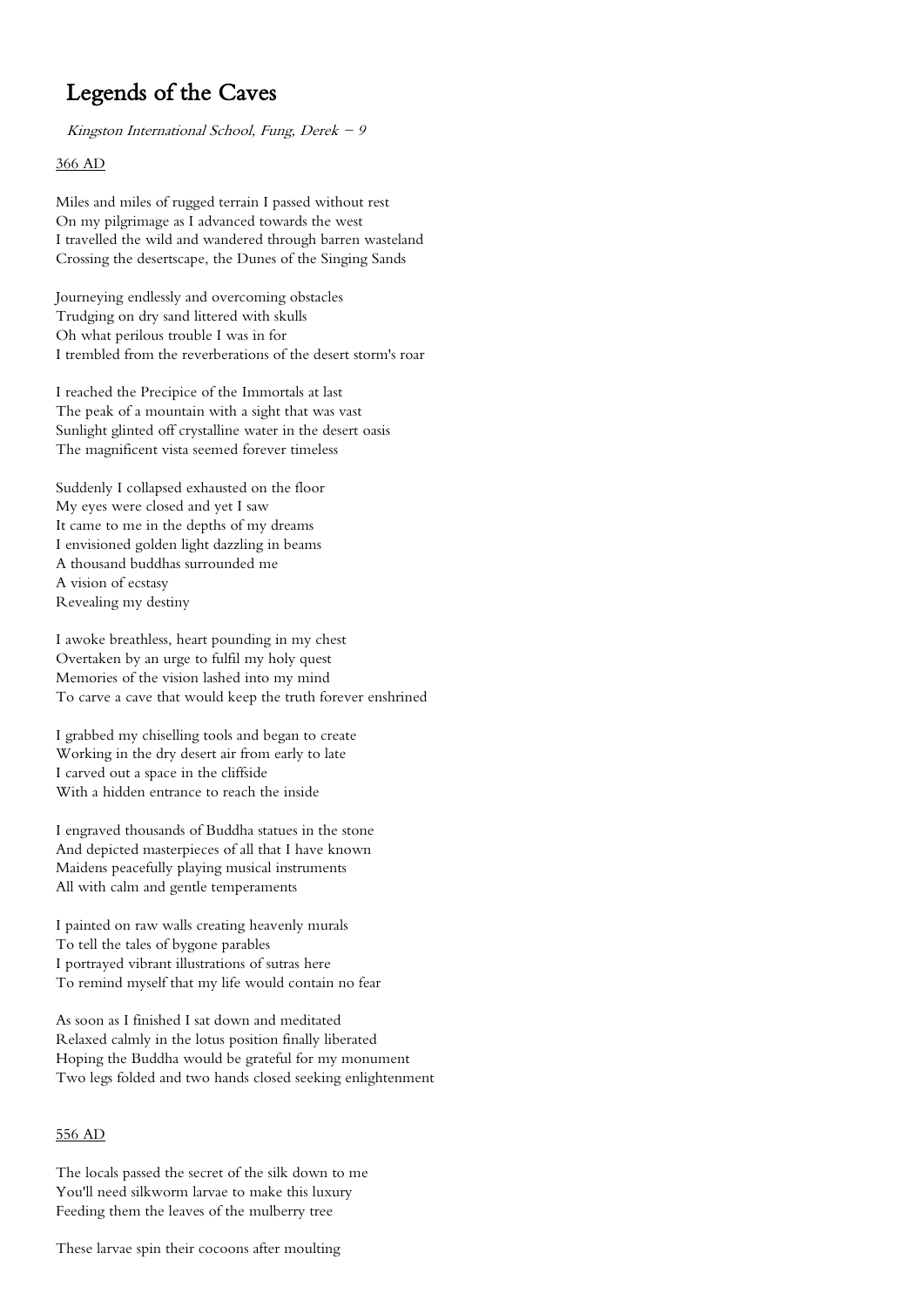Which are then dropped into water that is boiling The filament is extracted from cocoons through brushing

This raw silk is carefully woven and knitted A material so elegant and exquisite is created The Chinese Emperor keeps the secret closely guarded

Sharing this secret might be my last word Condemned to death and never again to be heard Though risking my life I am not deterred

I traveled with my silk fabrication supply Bringing to Constantinople what they yearned to buy Crossing rivers vast and mountains high

My camel was laden with the load as I rode my horse We trotted for miles along an extensive course Taking the precious cargo far away from the source

The menacing desert wind blew and caused a storm I still headed forwards and guided my horse in crooked form Until I found a cave to take shelter and be warm

I built a fire and gasped in shock At the illuminated artwork on the cave rock A secret art gallery that made me gawk

I slowly fingered a Buddha on the wall Clasping my cane that was thin but tall Containing a payload so precious and small

When the storm calmed I headed on my way Leaving the mystical cave without delay To meet Justinian the First here today

Romans surround me as I snap open my cane Revealing the silkworm eggs their empire hoped to gain Ready to bring glory and riches to Justinian's reign

#### 2016

Equipped with my camera I plan to capture Ancient and historical murals and sculpture To inspire the world to do something helpful To protect the Mogao Caves

I board the train to a faraway land And arrive at the caves like the windblown sand I stare horror-struck as I enter a grotto I stare at the cavern in ruins

Precious artefacts that once shone so bright Are faded from sandstorms and scorching sunlight Some of the paintings are cracked and peeled Some of the cave collapsed

I silently enter another grotto on foot Paintings are burned and covered in soot Vandals defaced the murals and sculptures Vandals desecrated this shrine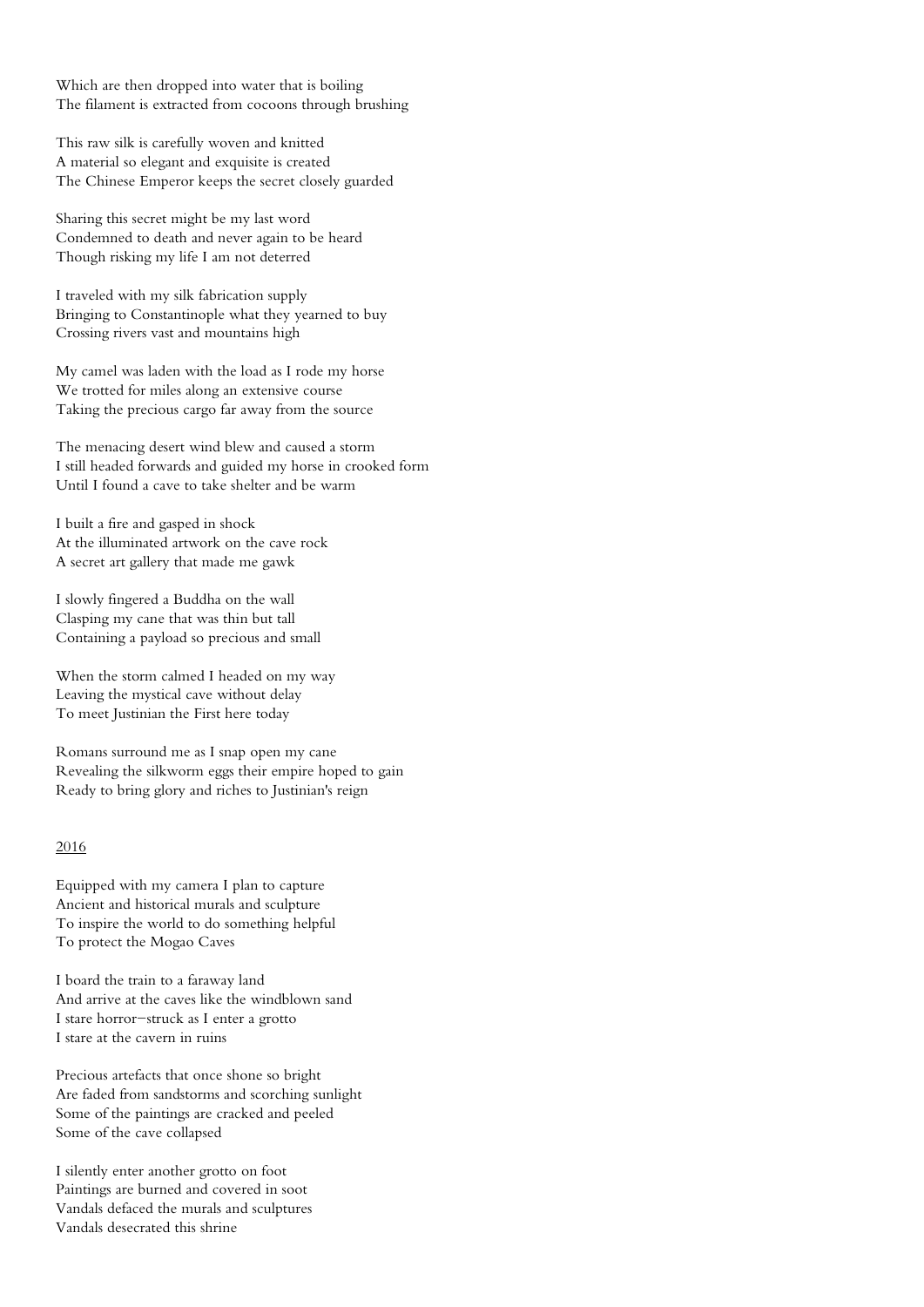I notice some missing valuable treasure Stolen by explorers for their own pleasure How evil that they flaunted their theft How heartbreaking for the caves

I gasp in shock as the cave crumbles Statues tumble down as the floor rumbles It is time for the caves to be a real wonder It is time for us to change

I am beckoned into a majestic grotto To immortalise the caves shall be my motto I take photos of the sacred art I take the news back home

I ride the aeroplane back to my homeland To prepare an exhibition so grand I imagine showing the caves to the world I imagine the caves being safe

I put my photos of the caverns on display At the Getty Center in the heart of LA People come by and eyes widen People gape in awe

The great treasures of the Orient shall now be known A legacy of conservation is set in stone By the monumental revelation of the Mogao Caves By the feast for artistic eyes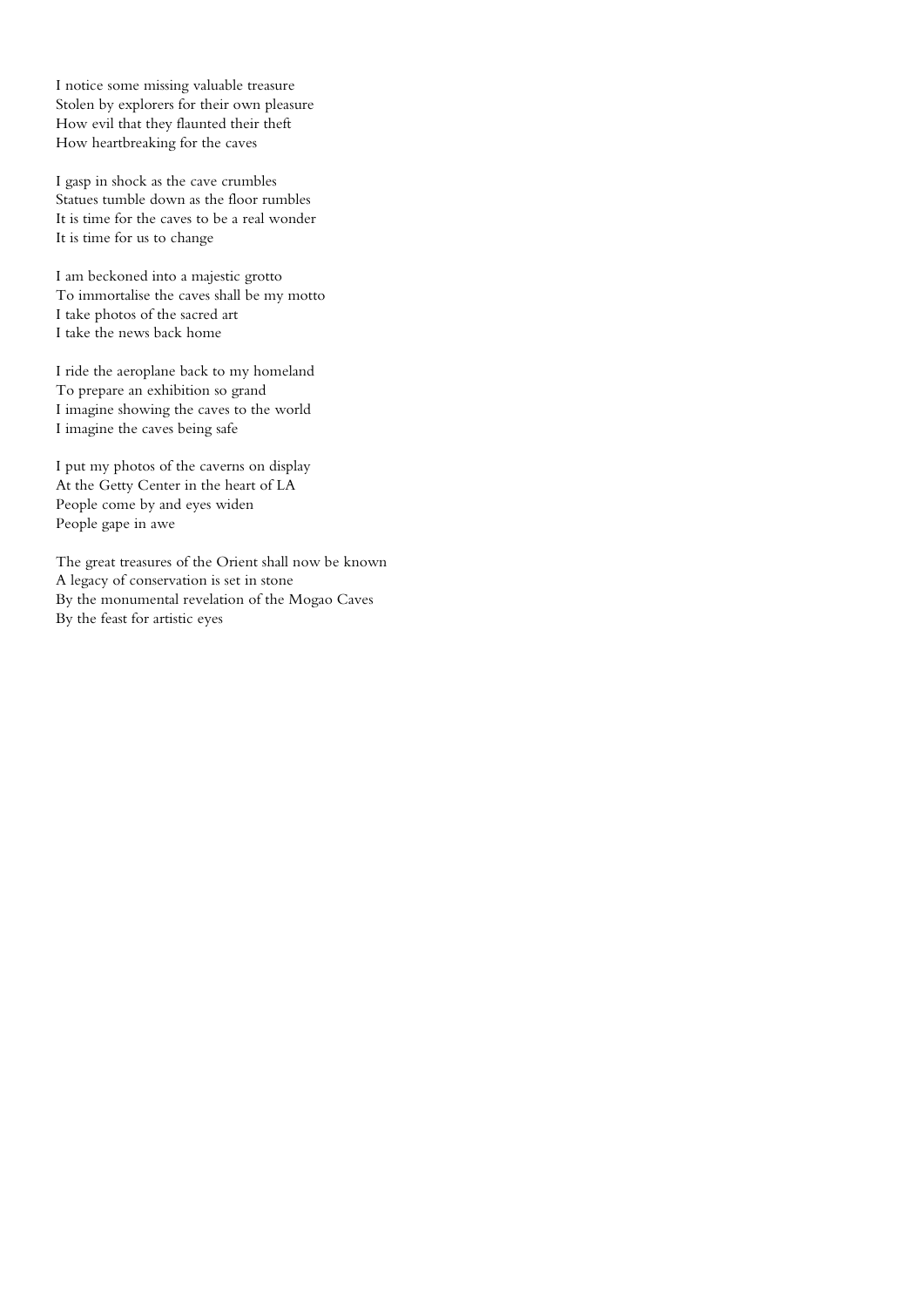## Mogao Caves

#### Korean International School, Khandelwal, Sanvi  $P - 8$

They can be high, They can be low, They can survive, Even in the snow.

This one was hidden, Where no one could see , In the desert forbidden, Far away from the sea.

They are dark in the night, They have lots of treasure, They are never bright, But light gives you pleasure.

Placed along the silk route More than 500 caves build, They show buddhist art's root, With sculptures and paintings on silk.

Magao caves they were named, Preserved and protected, In many countries they are famed, Taken care of and perfected.

Inside there are paintings, Around 1,000 years old, Many people were creating, So precious as gold.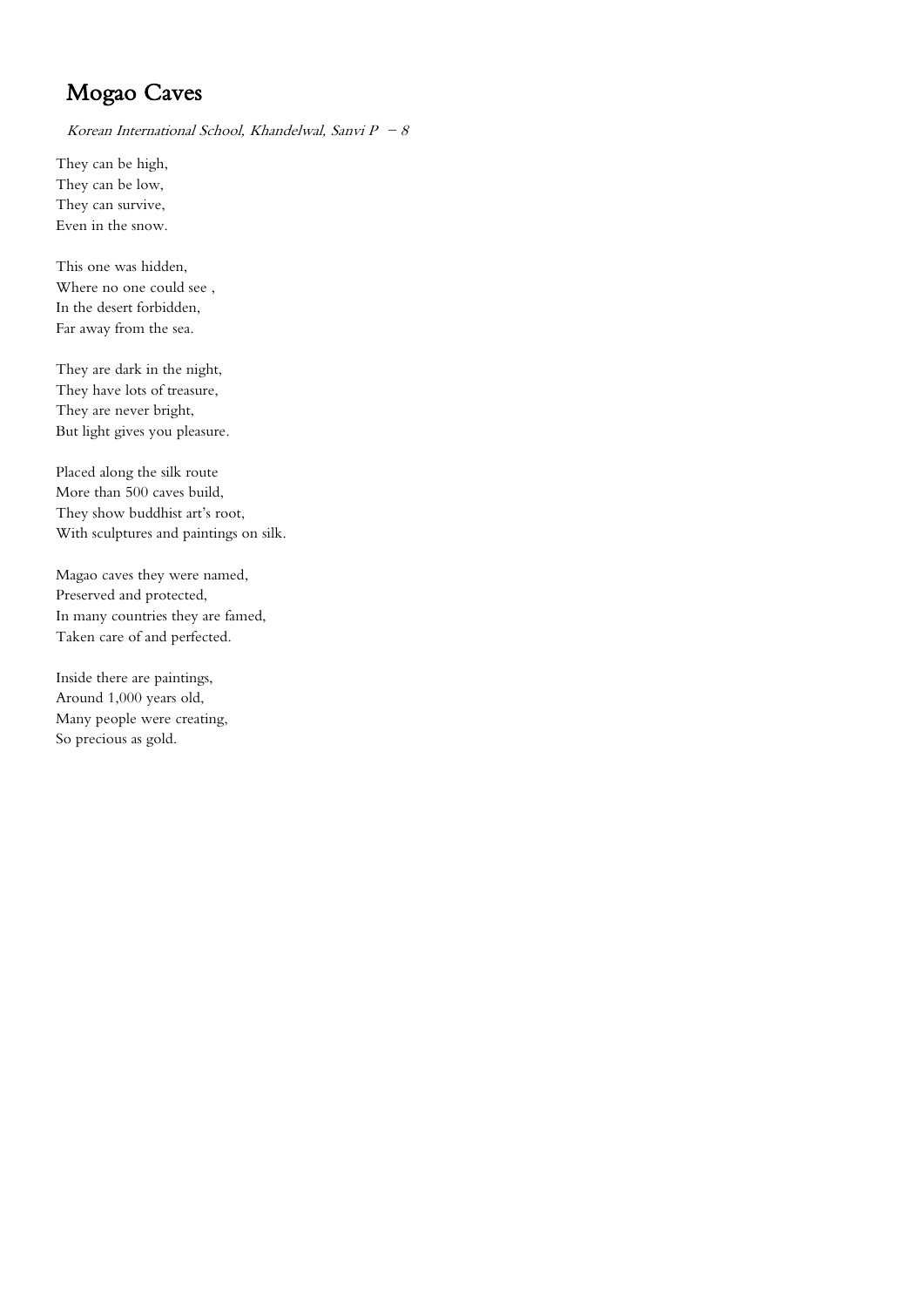# Mogao Caves

New Territories Women & Juveniles Welfare Association Christian Remembrance of Grace Primary School, Kong, Cerise - 9

Painted life on walls They are all Buddhist figures Is world heritage

#### Mogao Caves

New Territories Women & Juveniles Welfare Association Christian Remembrance of Grace Primary School, Ng, Nathan - 9

Silk Road oasis Collections of Buddhist art Many fine sculptures

## Mogao Caves

New Territories Women & Juveniles Welfare Association Christian Remembrance of Grace Primary School,

O'Rourke, Abigail  $-9$ 

Ancient and famous Standing after centuries For meditation

# Mogao Caves

New Territories Women & Juveniles Welfare Association Christian Remembrance of Grace Primary School, Yung, Alice - 9

Caves filled with murals and very pretty sculptures. Best place in the world!

# Mogao Caves

New Territories Women & Juveniles Welfare Association Christian Remembrance of Grace Primary School, Zhow, Grace - 9

Beautiful pictures They tell the story before In the hot desert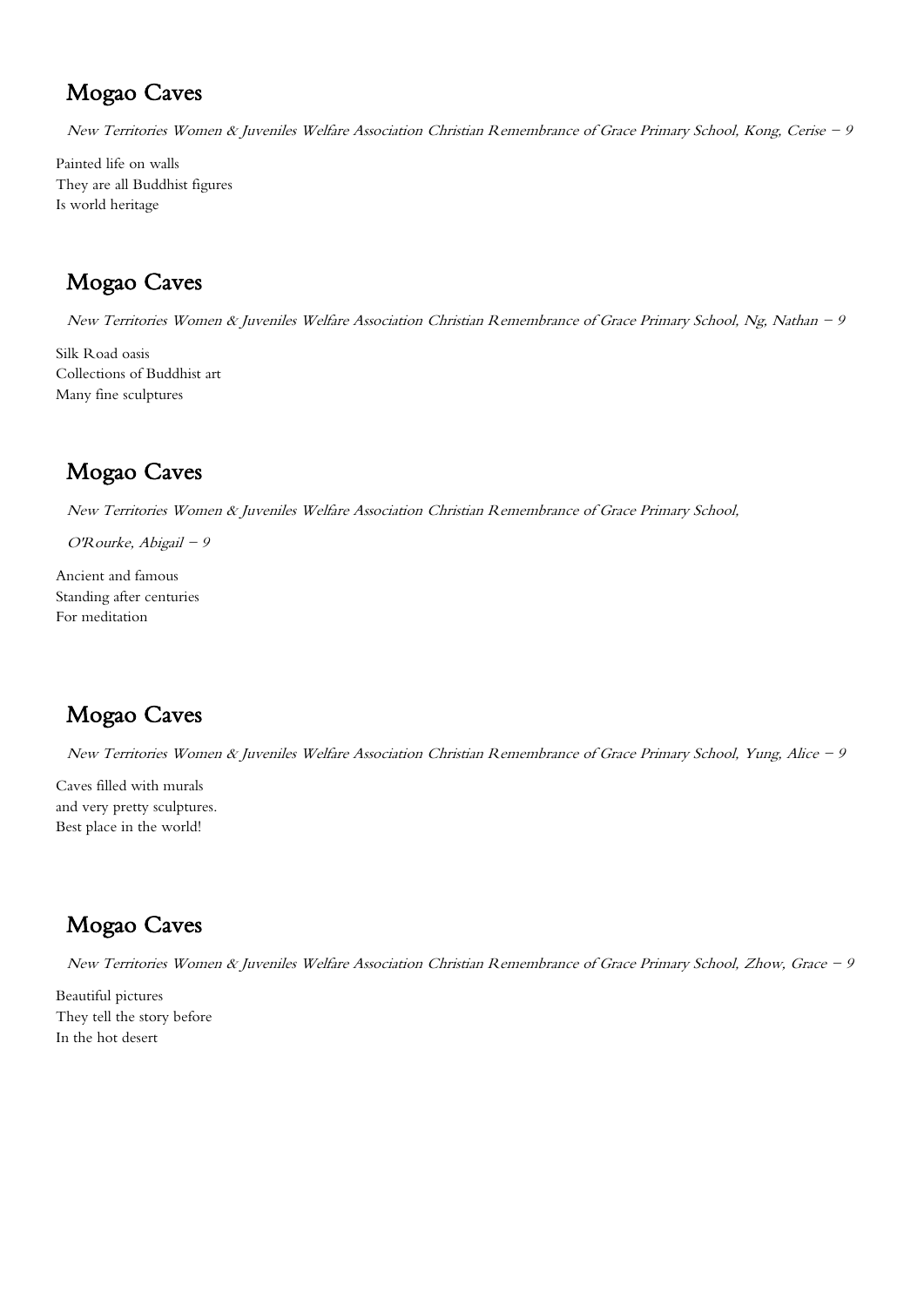#### Mogao Grottoes Live On

Po Leung Kuk Choi Kai Yau School, Chan, Audrey - 9

Long live the Mogao Grottoes Carved into the cliffs above Dachuan River Along ancient Silk Road, true treasures bestowed From one thousand caves Legends told and temples glowed Centuries of memories infinitely engraved

Majestic cave temples stand tall day and night Inspired by vision of a thousand Buddhas Bask in streams of golden light Surviving rain and heat leaving us in awe From Muslim rebels to European explorers to Russian soldiers All leaving their marks, yet the Grottoes endure

> Glory to the ruling family The Northern Wei and Northern Zhou Constructing caves with dignity Sites of worships and vows Through the Sui and Tang dynasties A sanctuary of privacy and unity

One thousand painted and sculpted Buddhas Tell stories of medieval politics, culture, arts From religion, ethnic relations to daily dress Bearing witness to ancient civilizations Han Chinese arts in full blossom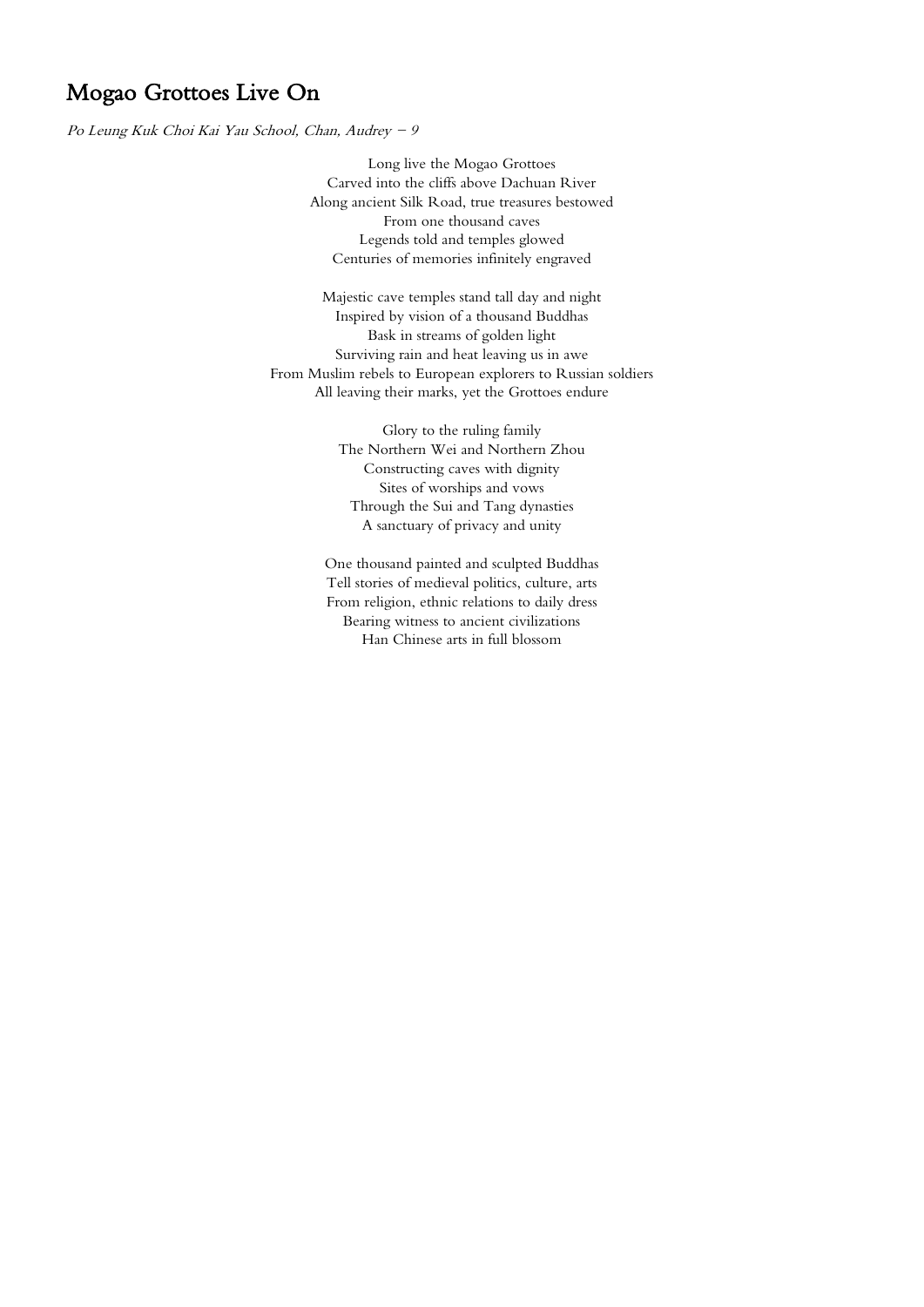#### New Tales of Mogao Grottoes

Po Leung Kuk Choi Kai Yau School, Tsang, Tsz Ling Naomi - 10

At the very centre of Dunhuang, stands Mogao Grottoes, towering over. There stands caves of paintings that are painted, waiting, just to be acquainted, and statues, weavings, stories and more, undeniably without a bore.

 Yet who would imagine that on those walls, laid secrets hidden on those painted tales. There, trouble and chaos befalls, monsters and demons, both females and males, decided to adventure out of those halls. But fortunately, there were brave volunteers to stop those bad deeds, to prevail, to finish, to end those actions before the wicked exceeds.

 There were two sisters, one brave and one bright. The first was valiant, courageous, strong and tall, yet slightly too reckless, but that's mainly all. The second was smart, with an intelligent mind, but bashful and shy, you would most definitely find. Though the most important thing, the one trait in common, is that both of them are undoubtedly kind.

 They lived with their greedy aunt, a woman of pride, she was disrespectful and the good in her heart seemed to have died. One day, to visit Mogao Grottoes, the sisters begged and pleaded, their aunt at last gave in, and the pair's plan succeeded.

 They rode on the shuttle bus to arrive at their destination, and the trio (excluding the aunt) bounced in without hesitation. From top to bottom, in and out, they looked at the stairs and walls, the galleries, rooms, the small library, and the great halls.

 The first sister just appreciated and admired every story, tales, statues, paintings and more in their glory. Yet the second sister, with her sharp witted mind, something out of the ordinary was what she could find.

 The second sister noticed that some pictures seemed odd. There were eyes that followed and creatures that shifted and nodded. They snickered and smirked and cackled at her. Then the girl squinted at the paintings, and found the creatures moving were demons for sure.

 The second sister elbowed the first, to show her what she found. The first sister realized with giant shock and gaped with no sound. Instantly, they went to tell their grumbling aunt.

 "The pictures were moving!" "The creatures were creeping!" "The demons were cackling!"

"The devils were teasing!"

 The sisters pleaded and begged it was true, but the cruel aunt rolled her eyes, seeming sure it was untrue. "Nonsense," she growled ,"Don't bother my day." "It's already been so much worse since we've come here to stay."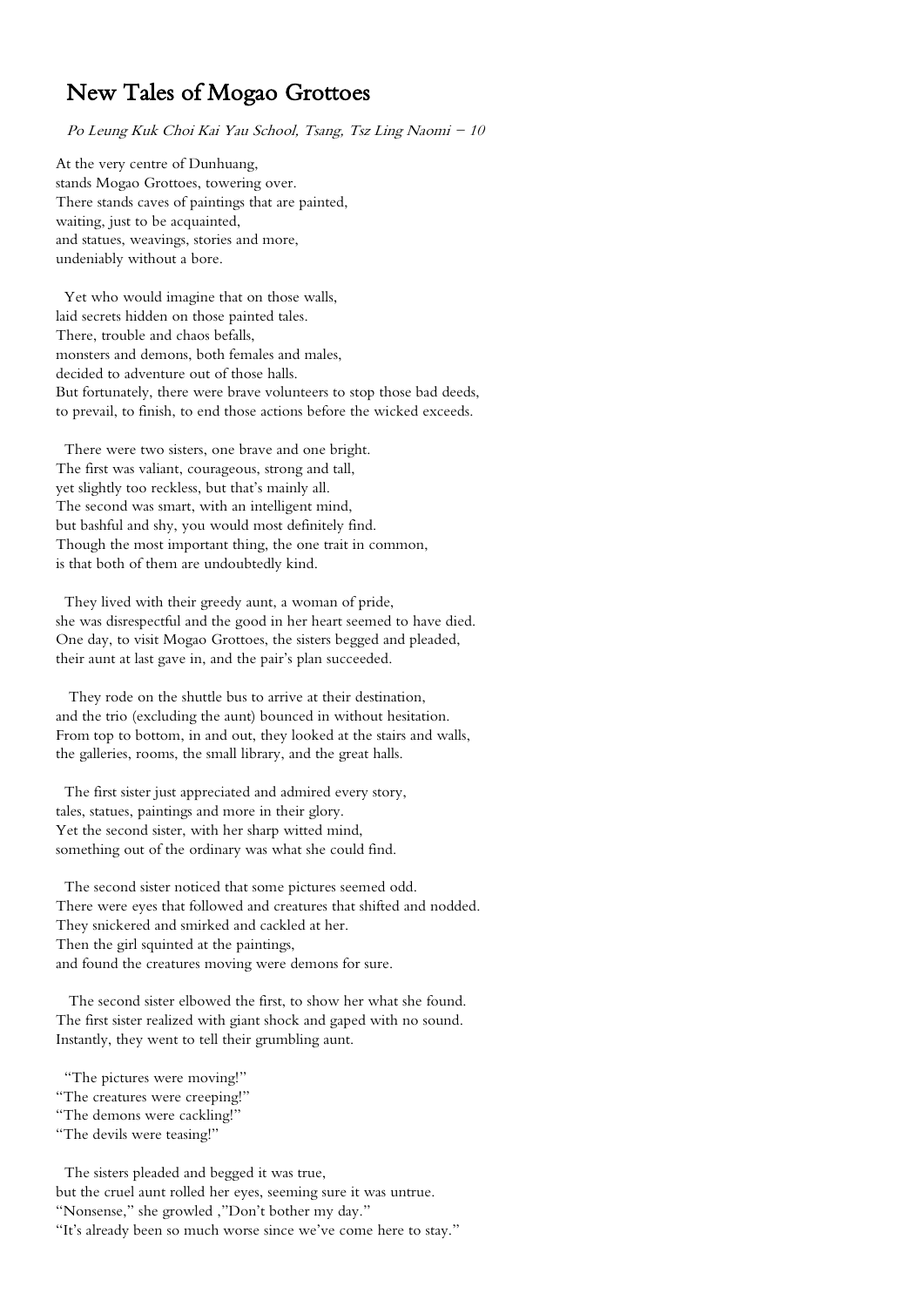The sisters looked at each other in unison, and signed.

They didn't know how to explain what they could find. They turned around together, but their aunt had disappeared. The two exchanged frightened looks, and they agreed that was very weird. They decided to search for her, through the grottoes.

 The first sister yelled for their aunt, but the cold halls were deserted. Not a single person was walking by, so the girl felt alerted. The second sister, on the other hand, decided to just observe. Suddenly, she heard a screaming noise, and she nearly lost her nerve.

 "That sounded like my aunt."the second sister thought, and notified her sister, as both tensed up at the thought. They agreed on exploring this mysterious place, and split up to discover more. Then eventually meet up again in a space.

 The first sister wandered around, without a target, and without a sound. She noticed a picture move and creak, with the demons that she had to seek.

 She saw it cackle, and laugh, and bounce, and she raced towards the wall, ready to pounce. The demon just chortled, and vanished with no trace. The first sister looked around, and searched the walls for his face.

 She caught sight of the monster, on another wall. This time when she pounced, she guaranteed he would fall. The demon fell out of the wall, alive and on the ground. He snarled and told the other monsters to come out to the girl and surround.

 Meanwhile, the second sister came across the library cave. She found ancient scrolls that were precious, and leaned towards them, but at once a demon popped out of the wall and bounced out of his grave. Few other demons came along and tried to stop her.

 The young girl faced upon demons, quite an awful lot as she tumbled backwards and into the pile of scrolls like spice in a pot. She fell down in many unique scrolls of every kind, but there was one that somehow captured her mind.

 She grabbed that scroll, before the red glowing hands of the demons reached her. Clutching the scroll, she rolled to the right, and opened that crinkled paper. On it were a few words of mystery with other parts below. The sister recognized the language as putonghua, and read out the words not fast nor slow. The magic started, and the demons screeched, and vanished in mid air. The girl smiled, as she found the weakness right there.

 The second sister unraveled the rest of the scroll, with a sentence down below: "Read the following spell and the demons will be trapped in the wall forever, but there must be two people reciting the spell, in the place where power is most well, and that is what you should know." Upon this, the young girl pocketed the scroll, and ran while shouting for her sister.

 The first sister, still fighting those demons, fled down the stairs. She backed into a corner, where the monsters had caught up, ferocious like bears. She dodged some of their attacks, but much hope seemed lost. The demons clawed their way to the girl, who now just had her fingers crossed.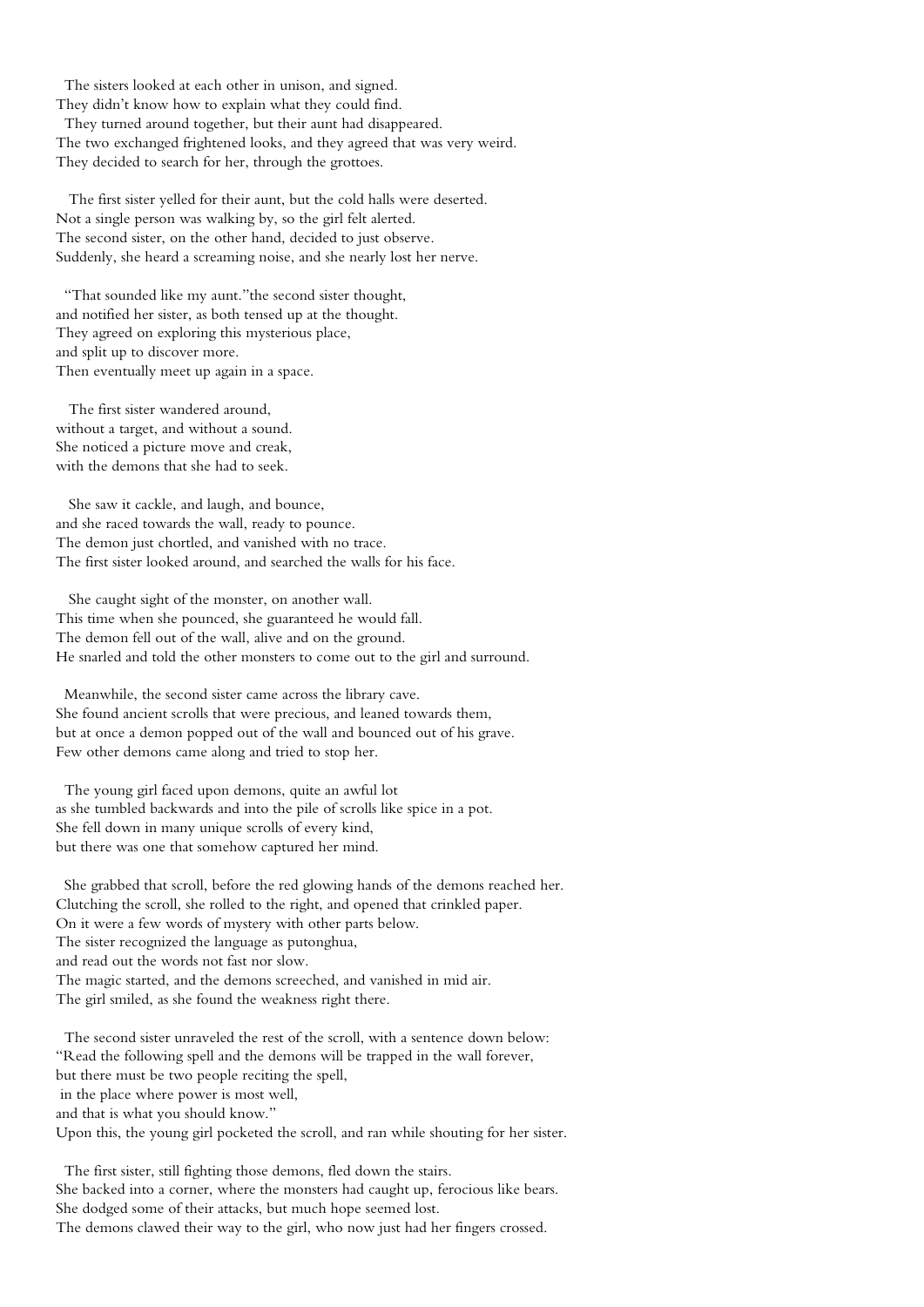When despair was on its edge, and gloom was nearing, The first sister closed her eyes, yet she couldn't hear a roaring. It was silent, for a while then she heard her sister's voice. "E mo zou ba!" was what her second sister recited, and the demons disappeared, Leaving the first sister, shocked yet grateful, and she happily rejoiced.

 After learning what had happened, the first sister smiled in glee. "Then why are we waiting? Let's recite the spell!" said she. The second sister showed her the scroll, and pointed above the spell. "We must read it in the place where power is most well."

 They pondered this, thinking what to do. Then realization struck both sisters, as they slowly knew. The most amazing, admirable, astounding area and place, must be one statue of the buddha with it's beautiful grace.

 But the question was, which? The second sister muttered and stared at the scroll. Suddenly, something at the bottom caught her eye, a black arrow so clear it couldn't be a lie.

 "Ah!" said the first sister,"I know what this is for!" "It will lead us to the correct buddha on the correct floor!" They followed the arrow, to which direction it pointed, but the sisters didn't notice a crowd of demons sneaking out unappointed.

 The duo swerved around sculptures and passed all the paintings, sidetracked cave stories to find the great buddha. Suddenly, they heard noises behind them, and found demons chasing them like burglars after a gem.

 They ran like the wind, still following that arrow, yet the demons still followed them tightly through the halls that were narrow. Some came close to those two girls, so they had to recite the first spell, several times to make them vanish and to repel.

 After running for so long, both were out of breath, and the demons had slowly caught up and were plotting both their death. But alas, they reached the buddha they were supposed to go, Maitreya Buddha, crossing her feet, with such an enormous shadow.

 The sisters quickly scrambled to their feet, and were amazed by this sight. Then, they quickly stood below her and recited in the light.

 "E mo zou ba, Zou hui hua li, Qing bie chu xian, Yong yuan suo bi."

 The magic instantly worked, and the demons vanished in mid air, They faded back to the picture, with a furious glare. A wall opened up, and tourists tumbled out. The two girls spotted their aunt, and her head seemed to spin about.

 "Where were we? Oh yes, stop bothering me!" their aunt yelled. There seemed to be no difference of their aunt, she still grumbled and she smelled. The aunt seemed to notice no difference and didn't know of the demons. "Demons? For goodness sake, please stop your imagination. You stupid halfwits would be in the jail right now, if I ruled the nation!"

 The two girls just looked at each other, and together they smiled. Perhaps this journey could be a secret of the secrets they piled.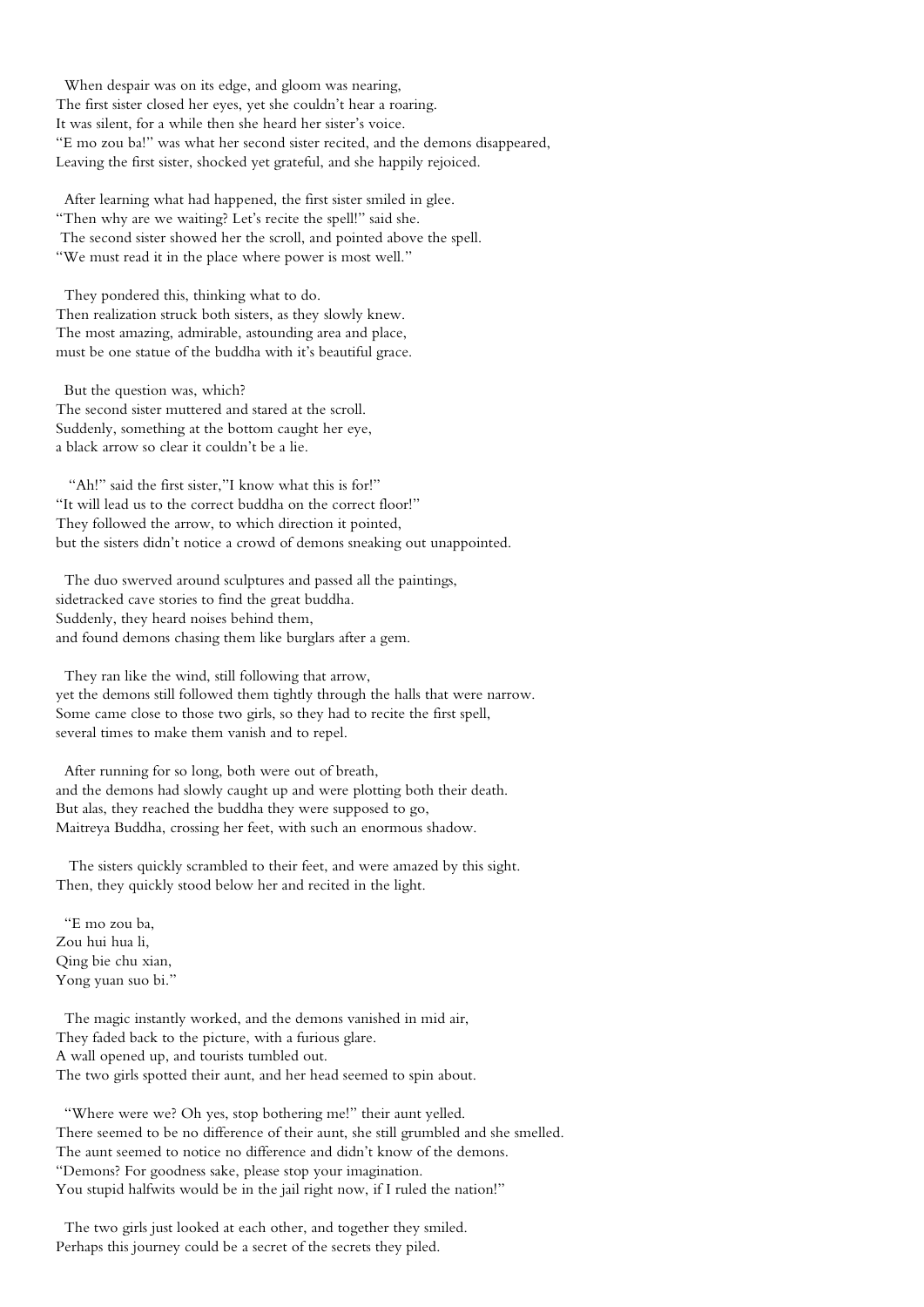# The Mogao Caves

Po Leung Kuk Hong Kong Taoist Association Yuen Yuen Primary School, Lee, Hayson - 11

"Why am I in the Mogao Caves?" A curious boy Alexis gasped and surprised. As he walked towards the sculptures he saw His gaze was locked in awe

He kept walking through the cave Looking at all the paintings from 1700 years ago It had special colours but with the same person. They all looked strange for a lot of reason.

He saw Buddha sculptures everywhere Mesmerized by their magnificence when he stared No matter where he set his foot in He held his breath and couldn't help his grin

Alexis slowed down as he looked carefully Through every room he walked past previously Walking back to the very beginning Till he saw the room with no carving

It was the room with a balcony And a staircase hidden in its journey Alexis went in and rolled down the stairs Landed in a place with hundreds of squares

A dark and big wall blocked his way out He saw a square in a circle and wondered what it was about He pressed on it and the wall broke down He walked out of the Mogao Caves safe and sound

# The Mogao Grottoes

Po Leung Kuk Hong Kong Taoist Association Yuen Yuen Primary School, Li, Renee - 11

At the end of the cliff The magnificent grottoes stand stiff Reaching deep into the Mogao caves Whereas the mighty Buddha's engraved With all the paintings far and wide And characters are side by side

Great big statues filled in the rooms To represent the Buddha's glory bloom How secret they are, hidden in the ground How great they are, when they were found And travel from thousands of years ago How can we not cheer for the pride they grow?

Who engraved them? Who built them? Does anyone believe they are priceless gems? Or maybe there's a god inside Who would never ever die? The Mogao Grottoes are full of mystery They will surely go down in history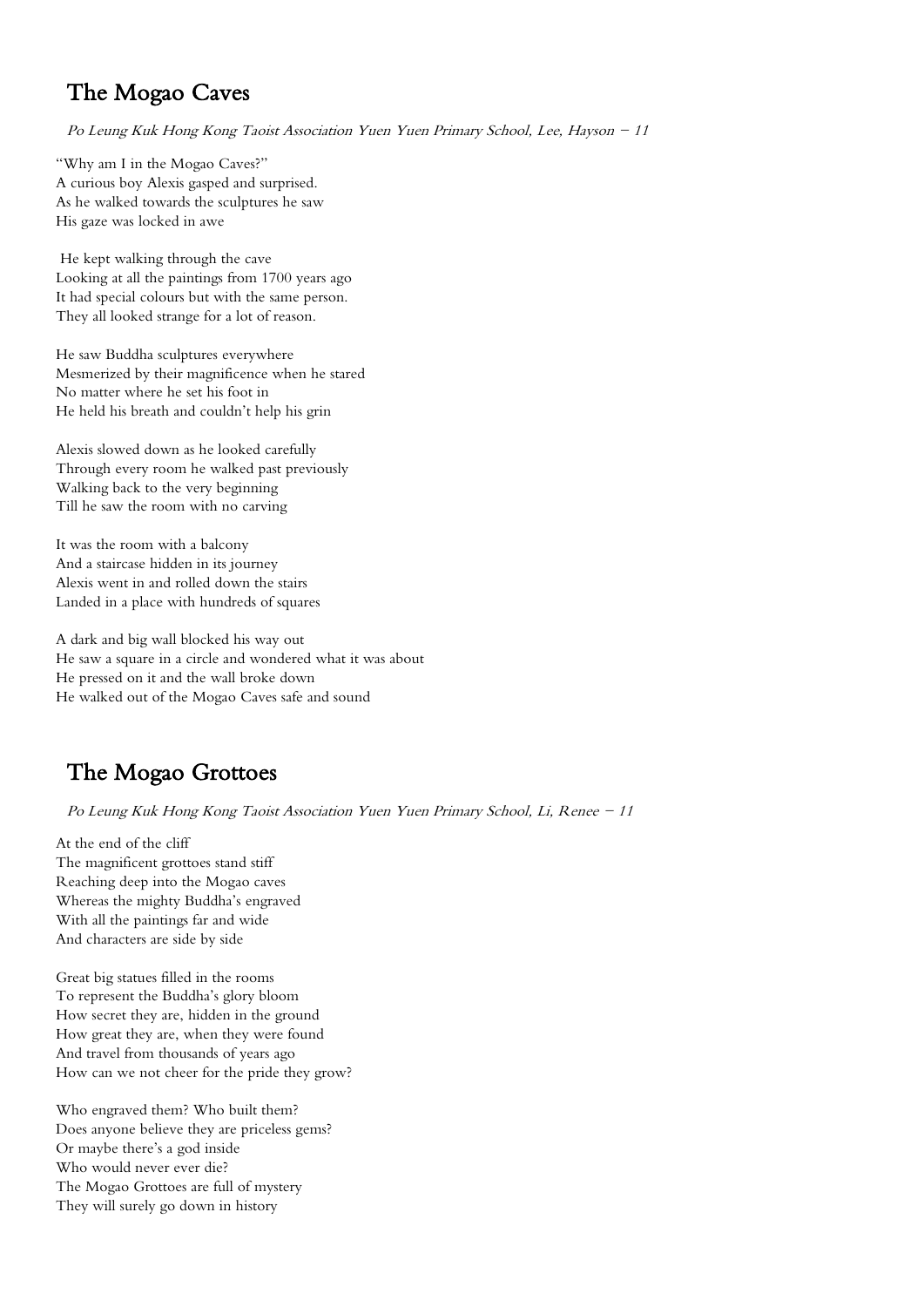#### A Deer from the Mogao Grottoes

#### Regents Primary School of Shenzhen, Li, Zimu - 10

Hi, boys and girls. I am a beautiful deer. I come from heaven. Now I have lived in one of the caves of Mogao Grottoes for more than a thousand years.

My fur is magic. I can change my fur's color. People say my white horns are just like a cloud and call me 'The Nine-Colored Deer.'

When my fur is red, the warmth is coming.

If my fur becomes green, you will get healthy.

If you see my blue fur, you will be the wisest man.

Maybe you like purple. The people will be noble in my purple light.

Sometimes my fur will be gray. Then you'll be a silent man.

Yellow, must be your favorite color. The universe will be covered bright.

When I become brown, you will be decisive.

If you see my silver fur, your love will be forever!

The last, my black fur means more mystery to the world.

Now I am your tour guide.

I will pass through all the caves and dynasties with my power.

Dunhuang has been where different peoples and cultures converge and exchange since ancient times. This is the famous Silk Road.

Woosh! All the Apsaras fly out of their caves. Some of them come from Tang Dynasty. Some are from the Five Dynasties Period and Song Dynasty.

Look, some are coming from the sky! Maybe they come from other countries, England, America, Japan.

Come on! Boys and girls, in one line, let's go dancing with our friends' Apsaras and enjoy the music from each dynasty. I dream these tramp Apsaras can stay here forever!

By the 61<sup>st</sup> cave, we're in the Five Dynasties Period.

Now I am on the Mount Wutai.

Today, I will visit Manjusri.

Wait, my fur is turning red!

The burned grass became alive.

The hot weather becomes cool!

There is no danger, no sadness, no anger, only happiness.

Manjusri is manifesting!

Suddenly many mythical creatures are coming from the sky. They protect the temples and take care of them.

The people communicate friendly with each other.

The ancient people or us, we'll like Manjusri, and dream she always stays with us.

I dream-sharing more tales with you. I dream all of my colorful dreams will be yours!

Mogao Grottoes is a mystery. More mystery things are waiting for you.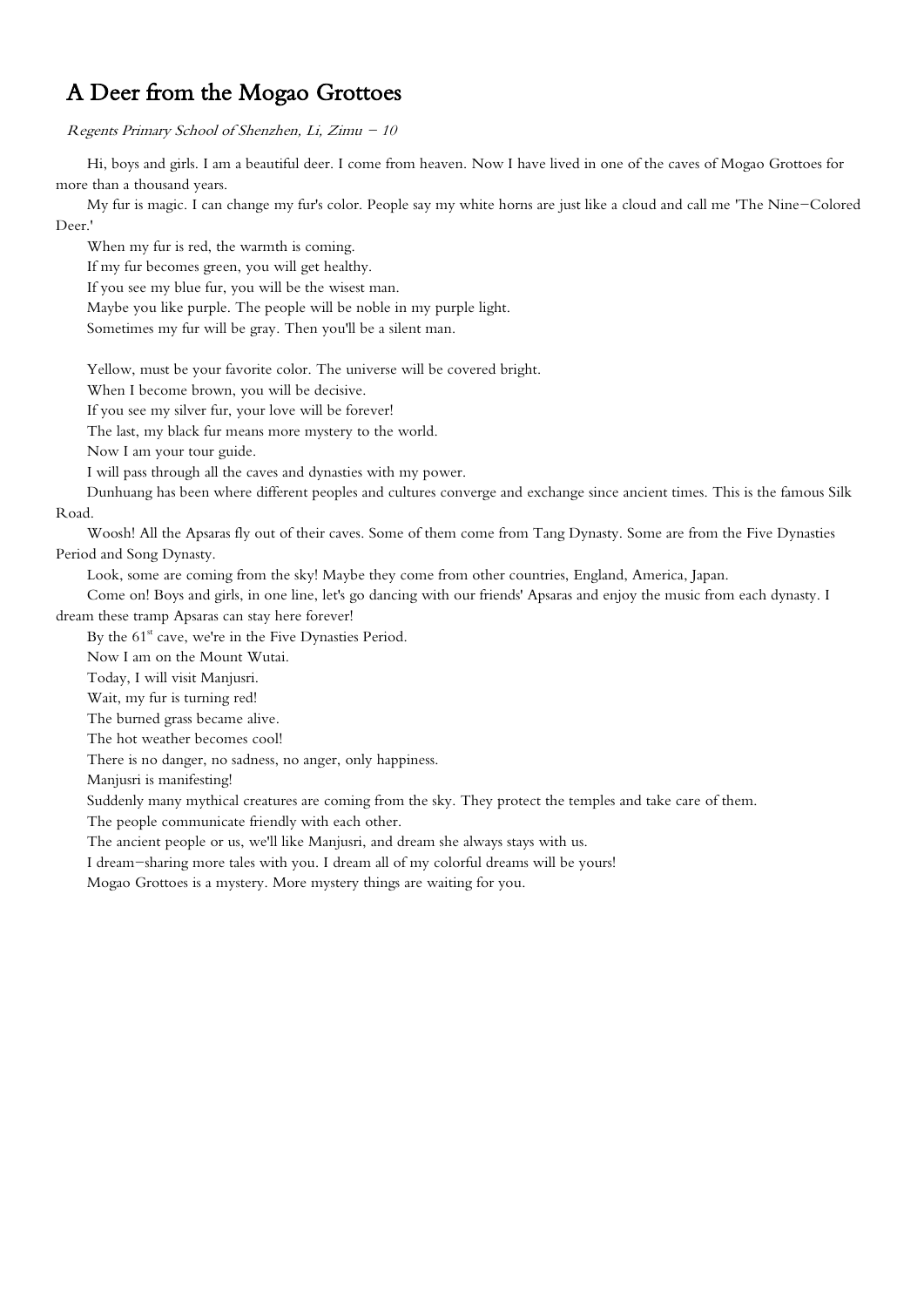# The Wonderful Mogao Grottoes

Regents Primary School of Shenzhen, Lin, Ya  $Qi - 11$ 

Mogao Grottoes A wonderful station on the Silk Road, In the deep of the desert, On the top of the Rattling Sand Mountain, Priceless treasure in Dunhuang City. More than 1000 years, snow and rain, More than 1000 years, wind and sand, She is still a forever a fairy tale, Thousands of buddas, Fabulous frescos and statues, Full of treasure.

Mogao Grottoes

She is like an old book with a long history. I want to read. She is like a glass fine of wine. I would like to taste. She is like beautiful music. I would like to hear. She is like the moon. I want to watch and ponder upon her. How divine thou art.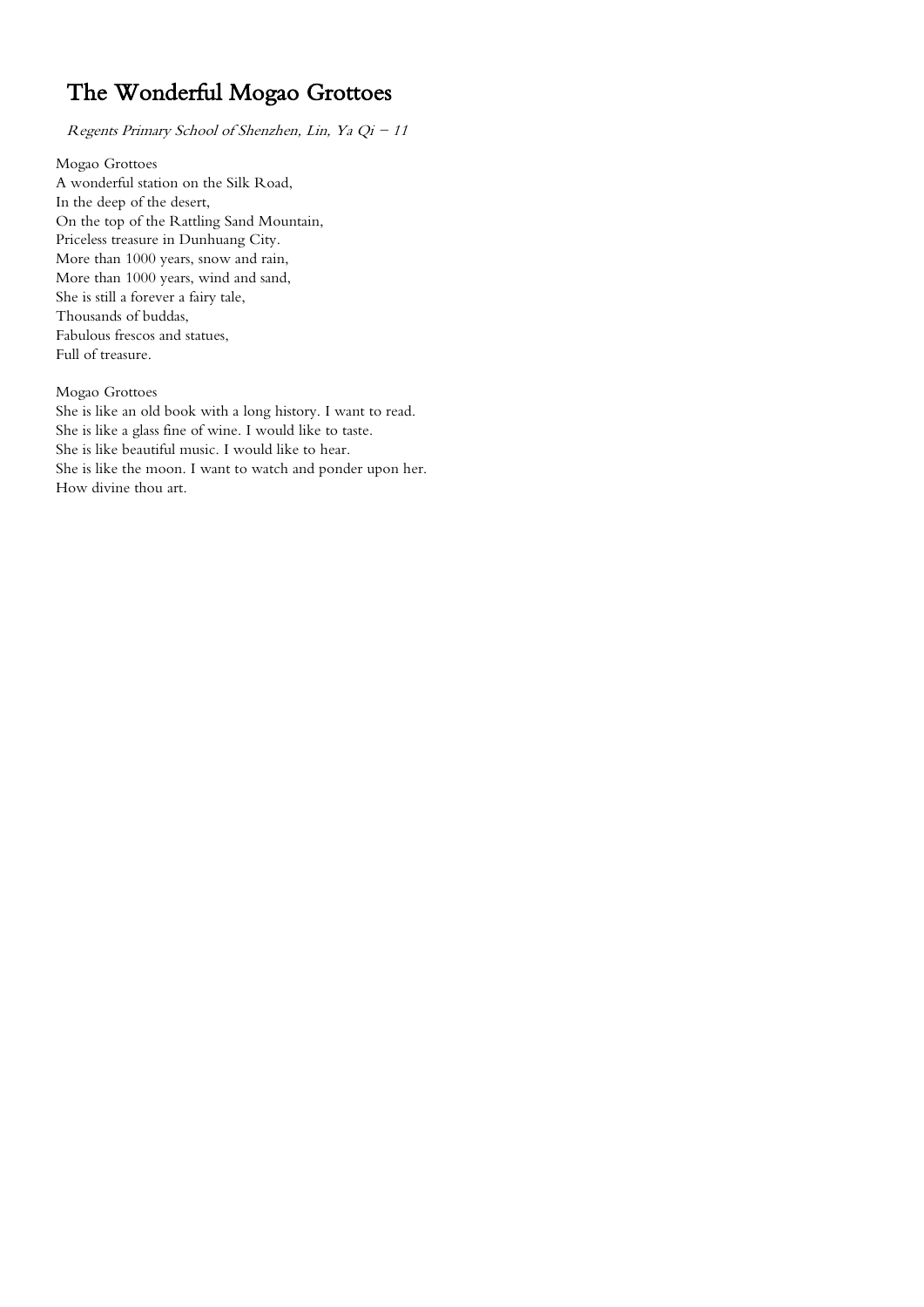# The Mogao Grottoes

Shanghai Singapore International School, Kuo, Yong Yan  $-10$ 

I found myself in my parent's rusty blue car. I heard pebbles crashing under the weight of the rusty blue car. The thunder knocked at my window. I heard waves lapping at the beach. Outside, the rain poured. I remember two days ago, my mom surprised my with news to go see the Mogao Grottoes. I nagged them for ages, begging, crying, until she finally gave in. I was excited, and we had set off. We traveled for ages, one, two, no, maybe three hours. I got bored on the car, asked my parents every five minutes, when will we be there, when will we be there, when will we be there. I got off the car, the glorious sunshine soaking in my wet braids. I ran straight to the entrance of the grotto, so big. Giant. I could hear laughter echoing inside the grotto. Curious. Nagged. Asked "Please?". They said "No, we cannot, there is COVID." We had to stay in a hotel. Hotel, bad. Grotto, sad. I cried, tears streaming down my face, daddy says, "tomorrow we will stay. I have to promise to make it up." I laughed. I cried through my laughter. "Take a stroll. Take a stroll, take a stroll. Mom laughed. I was bored. Flipped through many paintings of old artwork, laughed at the pictures. Once colorful, now brown as a puddle. Brown as dirt. Brown as in melted chocolate. Take a stroll, said mom, shooing me out the door. Stared at the door, "why?"

Outside nighttime. Moon bright, saw two cats. Said to them, "How I wish to visit the Grottoes, maybe you will help me?" Mew in response. I played them until dark, mom calling my name. Waved in farewell. Mew in return. "Goodbye," I whispered, "Make my wish come true."

Slept for two hours, tapping on the door. Opened the door, cats again. Petted them, played, and said goodbye, calico cat stopped me, purred, "Emily, come with us." Stopped. Turned around. What? Gray tabby whispered,"Let's visit the grotto." I whooped, not too loud, just enough. My wish come true. I flew with the cats, swooping, laughing, dizzy from the height. We saw the statue, we marveled and joked.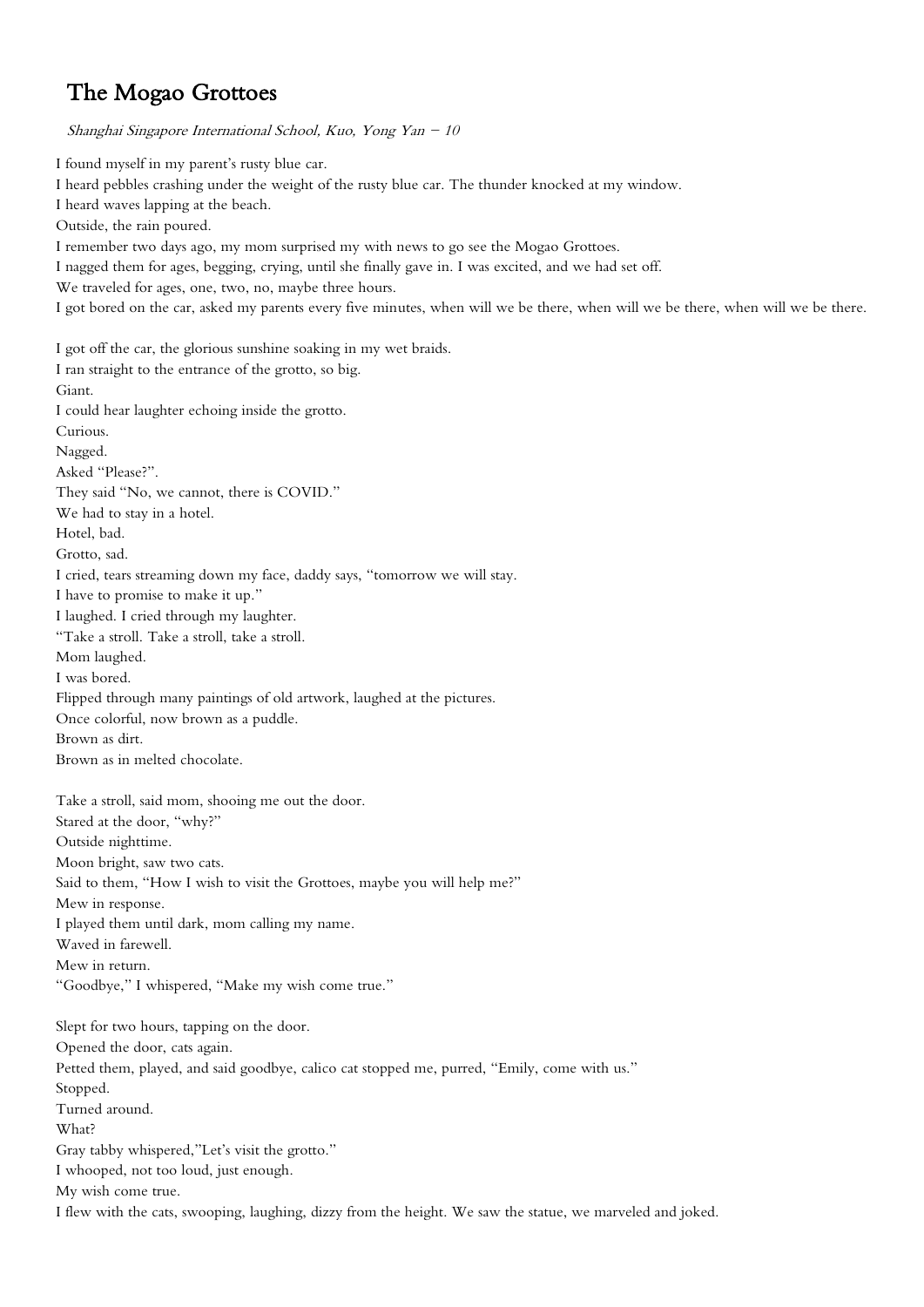Beside the statue was a sign.

Wang Yuanlu made the grotto, I repeated, many statues of gods, I knew the grotto was over 1600 long, and 492 caves still survive today, I told the cats, Calico and Tabby rolled on the ground. It looked familiar, where had I seen it, I don't know. Vivid statues, and exquisitely arranged lotus bricks, creating holy world of Buddhism.

Carved in 336, the first statues, dynasties of North Liang, North Wei, and many others.

I took one picture, knew that it remained over 45000 meter murals, they consult a mirror of China. I tickled Calico until she screamed, poked Tabby until he rolled over.

Fun.

Walked along, knew artistic content of the grottoes is very rich, knew, Mogao grottoes, State Council "recognized", key under state protection.

Knew, located on Eastern slope of Mingshashan, knew, the Thousand Buddha cave, Mogao grottoes, richest treasure of Buddhist art in the world. 30 kilometers joined altogether, so long, I had said, so long, so long, so long. Told a Buddhist story to Calico, Tabby dancing around me.

"Time to go home," I said, scooping up, petting, tails wagging.

He saw me, I tiptoed past.

"Safe," I said, wiping my forehead.

Calico and Tabby. They had said, "We will wait for you here, we are in number 217."

Scurried home, dad up, "Where have you been!"

Angry, sad. Needs a hug. I am sorry, I am sorry, I am sorry.

Mom stretched, I stretch, dad stretch.

"Emily, we can go to the Mogao grottoes today! there's Grotto today," Mom says, ticking me until I laughed through my serious face.

 We went to the grotto, mom and dad looking at the things I had seen before, I would not tell them where I had seen it, I went straight to number 217, I saw elegant apsaras, finally knew the dancing of Calico and Tabby.

They were no longer living cats, but now they were paintings on the wall, wiggling their hips, stretching their paws, legs kicking the air, so beautiful, and so elegant.

"Let's go home," I said, surprising dad. Go home, go home, go home, please.

On the car, when will we be there, when will we be there, when will we be there.

Silence dripped, falling asleep.

#### Mogao Grottoes

Shanghai Singapore International School, Lim, Siew Ming  $-9$ 

The Mogao Grottoes Temple of the people, As the big wind blows, All the water flows. In the huge rock, Everybody bows. So this is the Mogao Grottoes.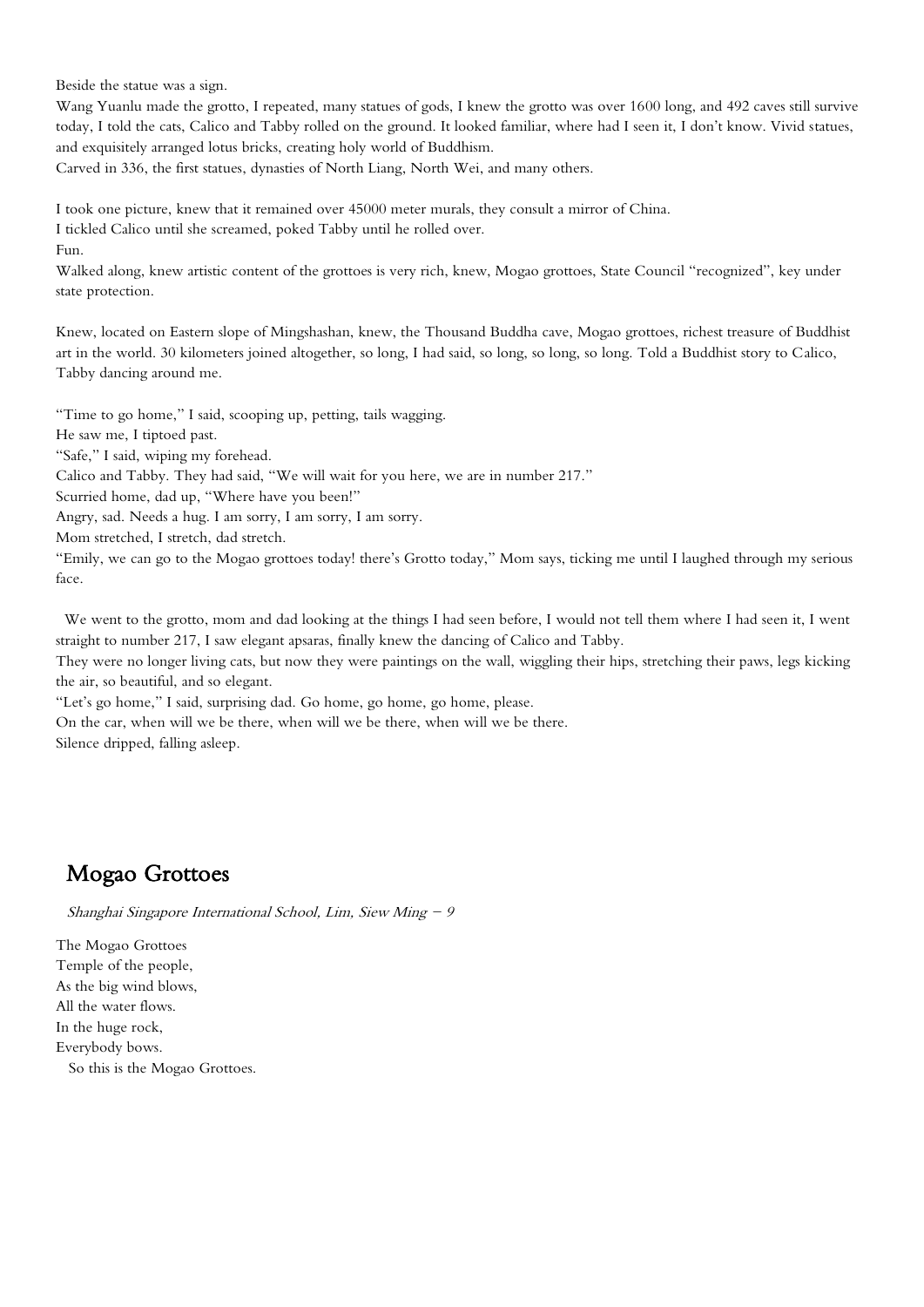# The Dream from the Past

Shanghai Singapore International School, Susanto, Stella Marcheline  $-10$ 

Listening to the desert wind along the Great Silk Road someone dreamed the presence of a thousand

So he led thousands monks, travelers, scholars Hand-in-hand they sculpt the dream

Mountain that was frozen, now is butter to slice and cut giving birth to caves dressed in murals, sutras tucked in their pockets

Gobi desert is no longer lonely, as it is lined with pilgrims who want to celebrate as if it were Spring in their orchard

This was the blessing from the dream for they have opened a door allowing the light inside

A millenium later, you walk in Mogao Grottoes and hope If you get lost maybe the dream will show you the way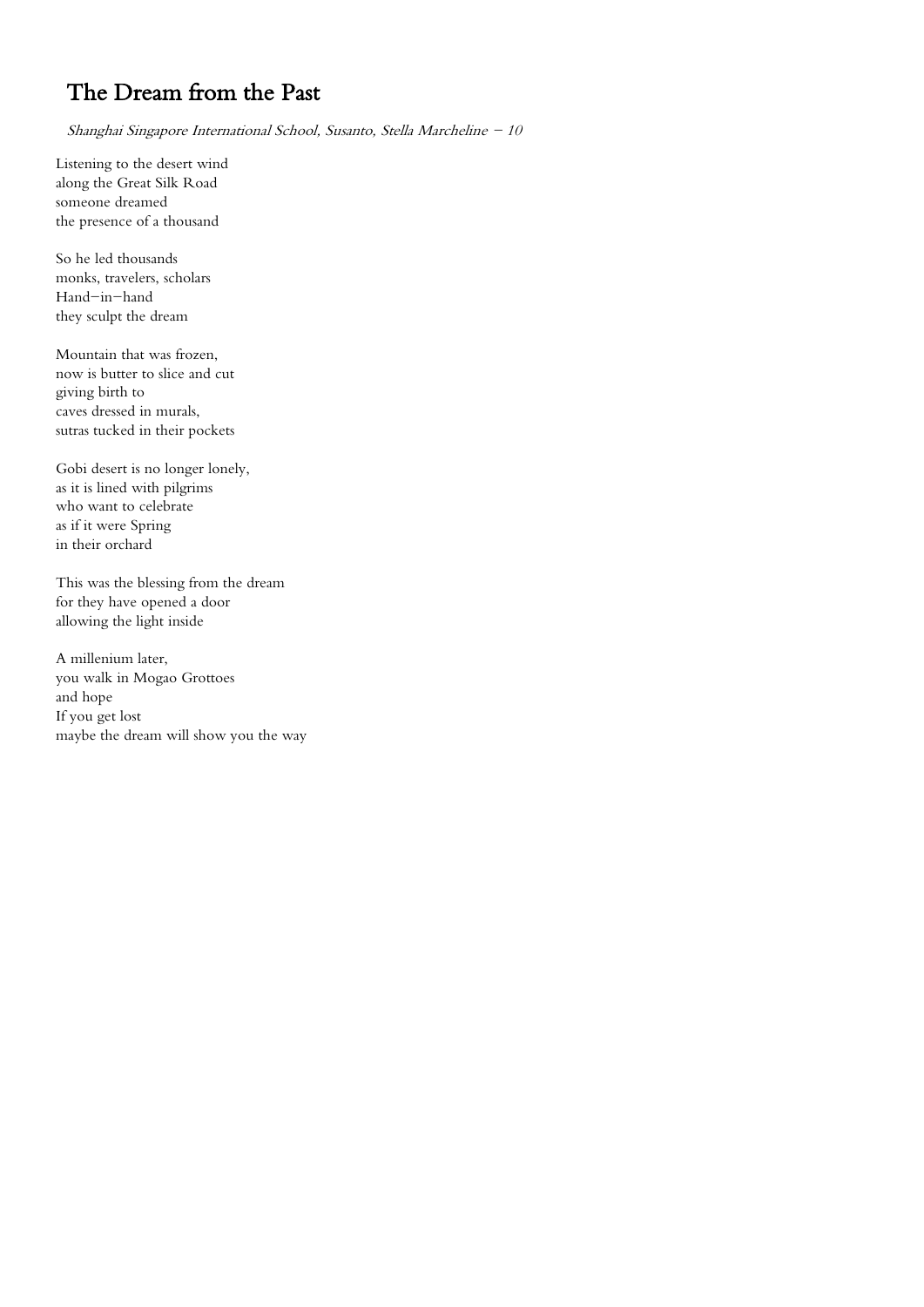# A Thousand Buddahs

Shrewsbury International School Hong Kong, Madan, Akshadha  $-10$ 

Along the ancient path the silk road goes, Stand a thousand buddha grottoes, Paintings, sculptures, so many to see, 492 caves in total there be.

More than one and a half millennia ago, Yuezun the monk created these grottoes to explore, Of a thousand Buddhas, he had a vision, To excavate these caves, he made the decision.

Vast temples carved from rock, At which many visitors stop to gawk, Grand balconies overlooking what lay beyond, The sight like the spell from a magic wand.

A sea of intricate paintings, Enveloping the walls and ceilings, Amongst the bare rock they are a picturesque pop, Realistic statues reaching the top.

Buddhas here, Buddhas there, Buddhas everywhere, Hidden from the sunlight's glare, Gasps of awe from tourists they bring, Laden with bangles and golden rings. To explore these caves would delight all, To see the elaborate Buddhas, big and small.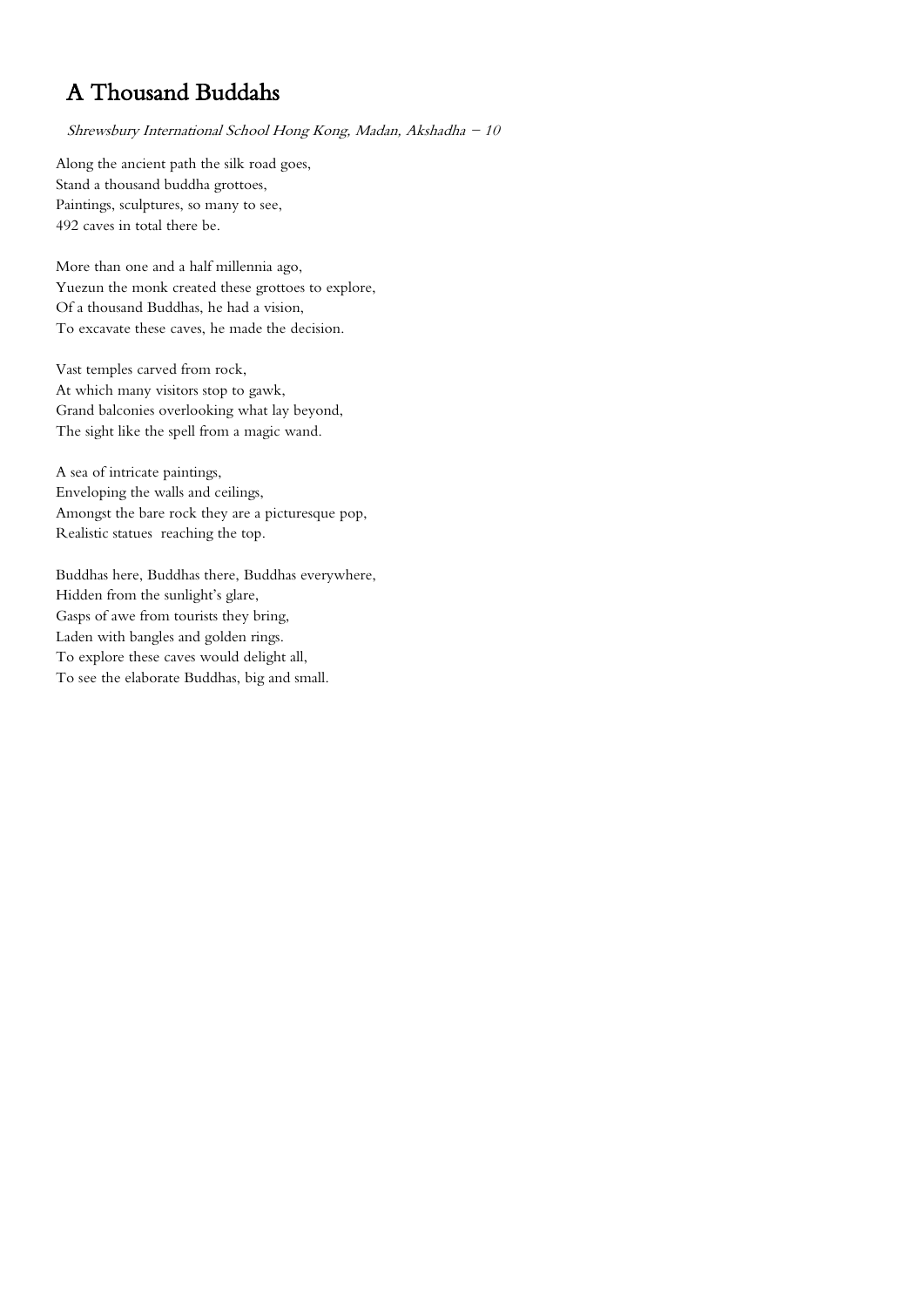#### New Tales From The Mogao Caves

St. Francis of Assisi's English Primary School, Fong, Hon Pok Hobart - 11

An oasis on the silk road Lays the Mogao Caves The more paintings you see The more you crave A Buddhist monk had a vision He had made a decision Got inspired And started building a cave

A second monk joined the first monk Then came another By the time of the Northern Liang A community of monks was founded They meditated From day to night The sacred art and statues What a beautiful sight

A thousand years later Other routes the travellers took Dunhuang Mogao Caves were forgotten Becoming no more than a dusty legend Scholar-explorers rediscovered That of breathtaking secrets The thousands of Buddhist architecture Filled with uniqueness

The clay statues constructed on a wooden frame Then padded with reed Modelled in clay And finished with paint The glorious statues of the giant Buddha However has a stone core Often attended with mythical creatures Looking at them, you could never be bored

> Texts produced by a woodblock print Like the oldest book And other early images There's plenty more in store Silk banners, altar hangings Wrapping for manuscripts and more So many different textiles

…There's just too much to explore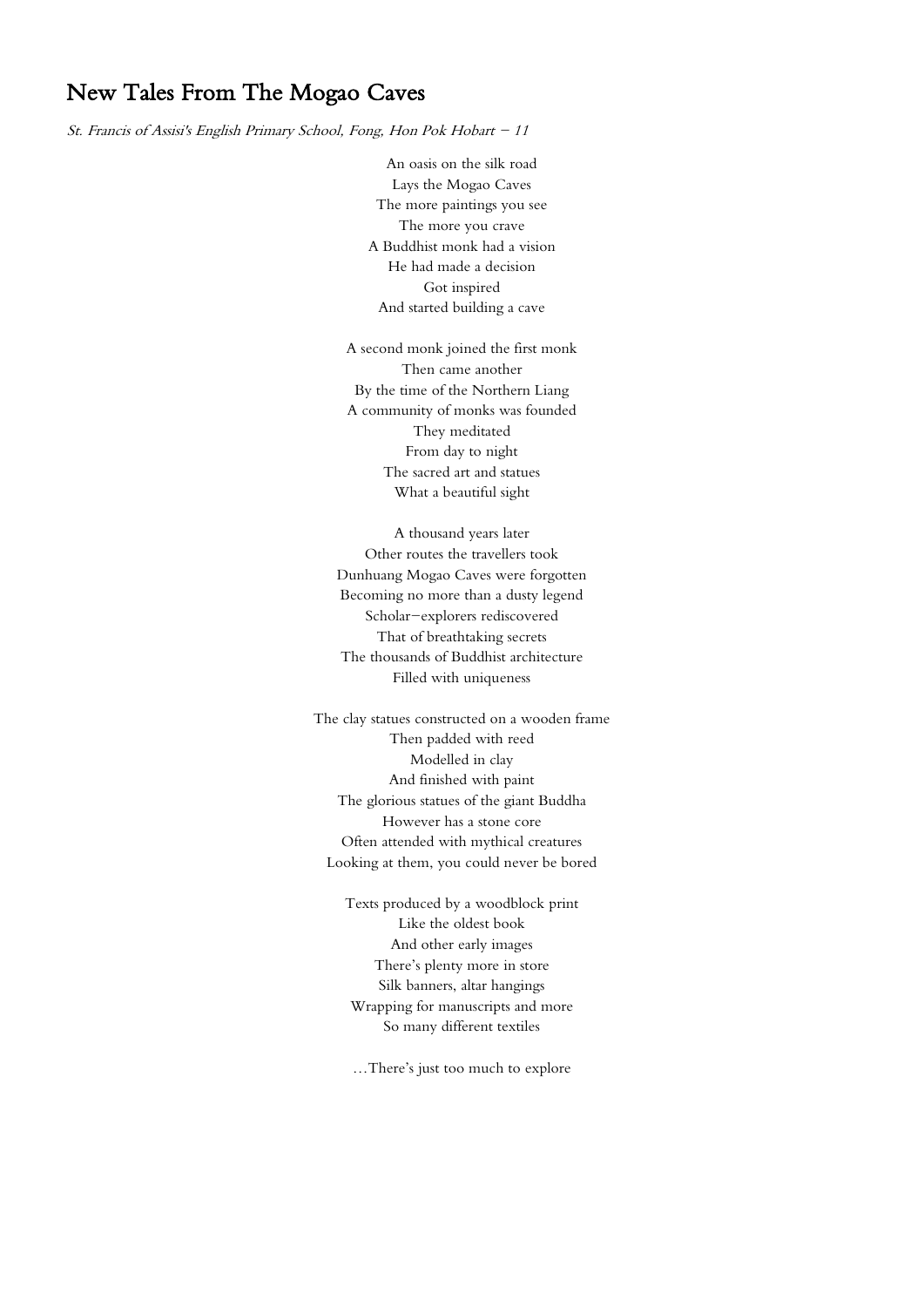## A Life Well Spent

St. Joseph's Primary School, Chan, Him Jonah - 10

My name is LeZun, an ordinary Buddhist monk with an extraordinary life. I feel very satisfied to have lived this fulfilling life, blessed by gods and deities. Let me tell you the thrilling story of my wonderful life.

I started off as a monk in my youth, going through the motion day in and day out, of praying, cleaning the temple, cooking for the monastery. However, I was feeling empty and getting bored of this mundane life. So I decided to seek enlightenment in the Western Paradise.

I travelled for days, weeks and even months. The terrain was rough and the journey lonely, eventually I got lost in the middle of the vast Gobi Desert. I was at the mercy of frosty chilling nights and scorching hot days. Perishing from thirst and exhaustion, I started to lose hope and faith in God. I thought, "Is there really a God in this world, does he actually care about me?"

Then suddenly I stumble upon an oasis with a fountain inside! 'Is this a sign that the gods are preserving my life?' I wondered. I took large gulps of the sweet cool waters from the fountain. With my strength revived and my faith renewed, I journeyed on, feeling grateful of this timely salvation.

Further on, to my utter amazement, my sight was blinded by a radiant light. I saw a beaming vision of the glorious golden Maitreya Buddha, looking at me with a tranquil smile, sitting on heavenly music, surrounded by a thousand more Buddhas bathing in glistening light. It was a sacred wonder!

What does this mean? What are the gods saying to me? Could it be that they are trying to send me a message through the vision? So I knelt on the spot and made a vow to the gods and I set to work upon the sandy mountains and the porous caves to recreate the vision sent to me.

I started hammering and chiselling the sandstone cliffs, Carving, moulding, painting, Constructing and adorning, Until I saw before me my vision carved in a grotto.

Without noticing, a big community grew in this place. It became a refuge for pilgrims, scholars and sojourners. And this place I met the gods gradually became a treasure trove of Buddhist art, sculptures and murals.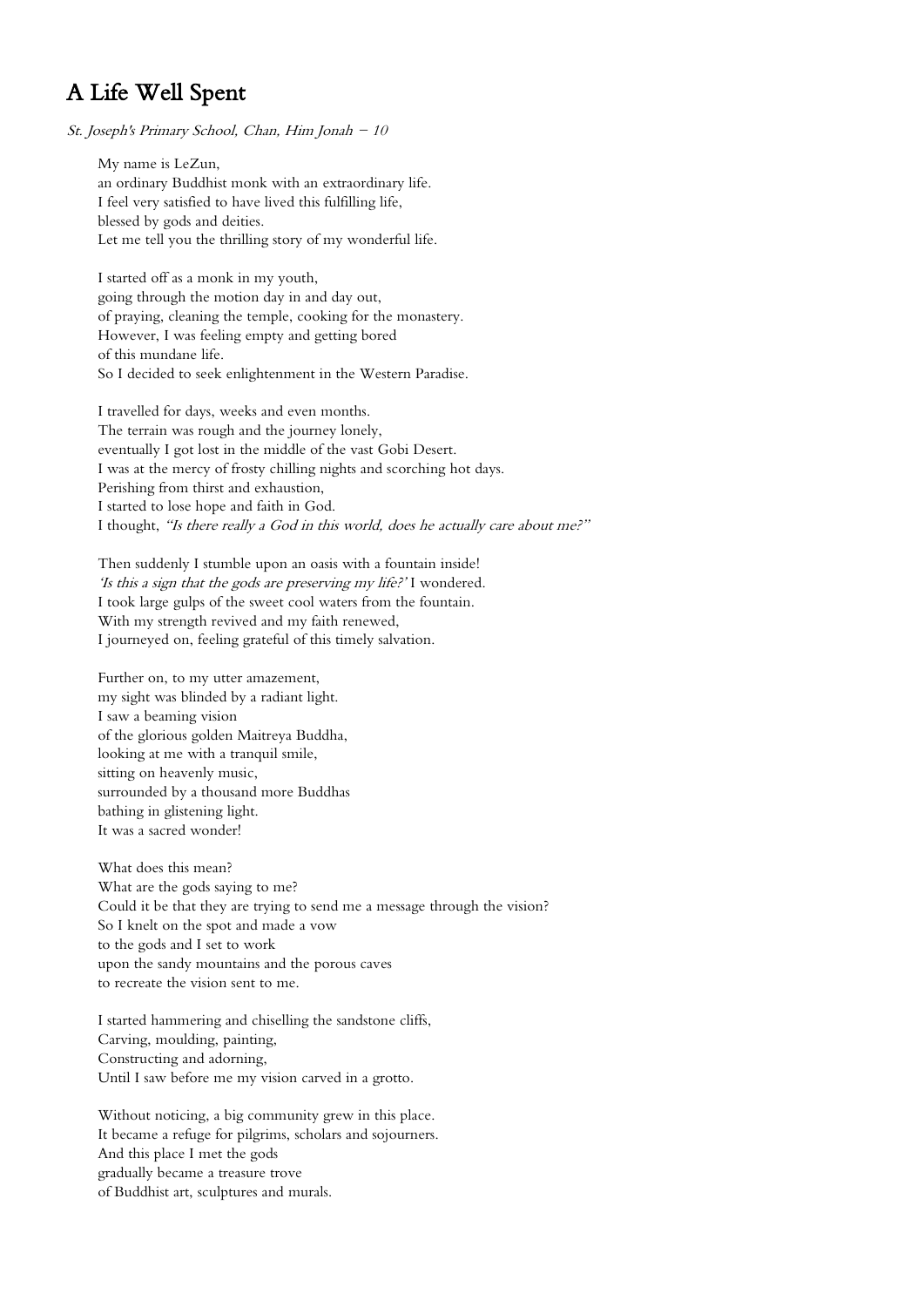This is my story, my life – a life touched and used by the gods, who gave me an earthly glimpse into otherworldly realms. Now in my old age, I am ready to greet my end with peace and travel to where the gods and I would once again meet.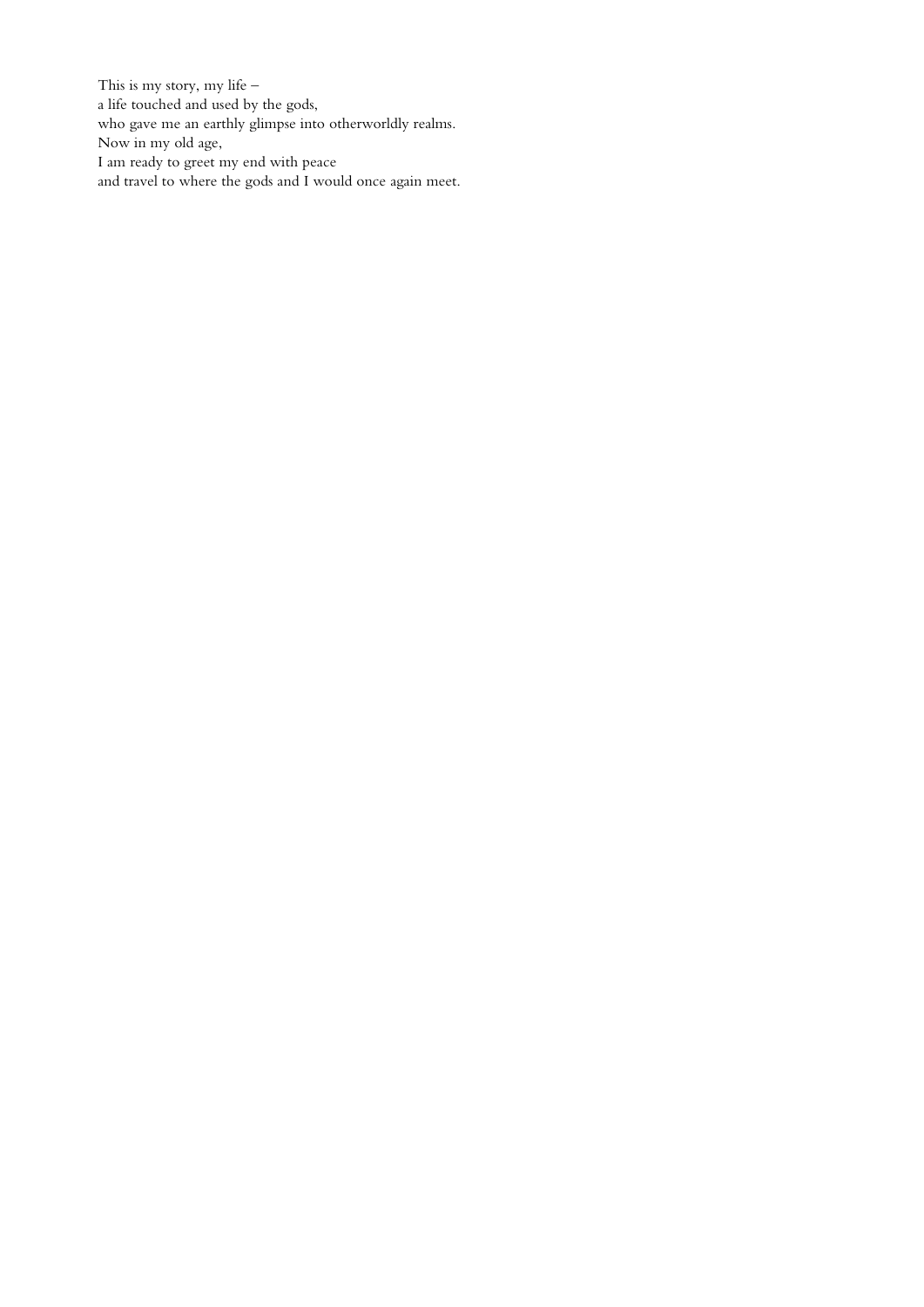## Caves of Wonder

St. Margaret's Co-educational English Secondary & Primary School, Kam, Matthew - 11

Caves of wonder.

Caves of beauty.

Caves of treasure.

In a barren desert, where silk meets spices, porcelain meets marble, where the famed silk path lays.

Hidden away and found again like a pearl in an ocean of sand.

Natural and rejuvenated wonders combine.

Gold in a desert, gems in a wasteland and historic wonders in caverns lost to time.

Towering statues, breath-taking paintings and spectacular pieces of art, wonderful splashes of colour, precise cuts of rock.

Where the West meets the East, where mosaic glass meets fine china.

Tucked away in a place of loneliness, is beauty!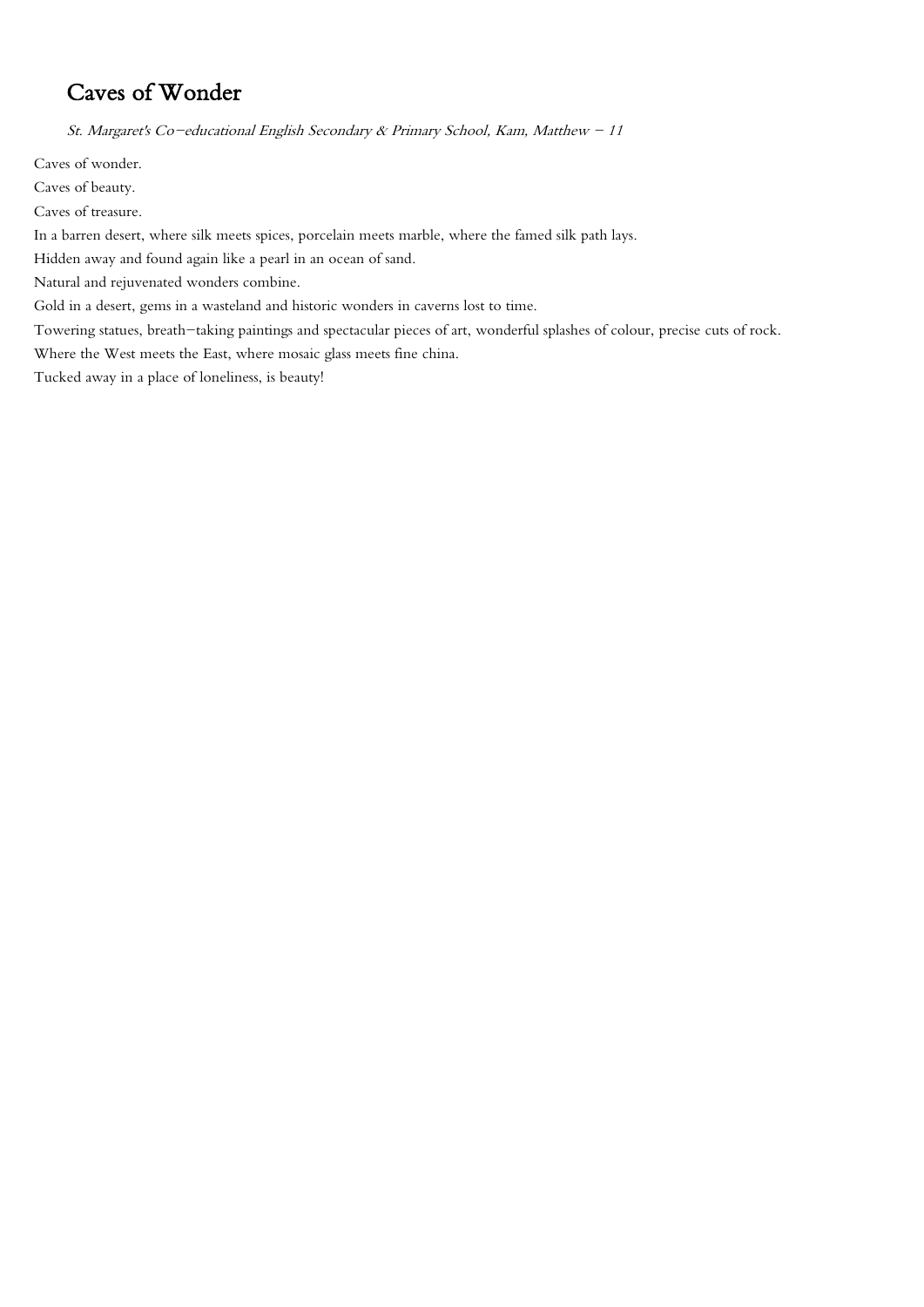## Caves of Wonder

St. Paul's Co-educational College Primary School, Chan, Amelia Joanna - 9

I long to see what splendor lies Within the Mogao caves. Art and sculptures that dazzle the eye? Or something our souls crave?

How did men from centuries past With nothing but bare hands. Carve these Buddhas tall and vast In a mountain of rock and sand?

Legend says a monk was on a mission, To search for paradise. As he rested, he had a vision, Where Buddhas filled the skies.

Inspired and touched by this scene divine, The monk worked non-stop. To recreate this glorious sublime, Alone on a mountain top.

Years went by and the caves were forgotten, As travelers took other routes. The monk and his art became a dusty legend, Whose existence were in doubt.

What secrets lie in these caves of wonder? Is there more than what meets the eye? Perhaps there is more to uncover, Deep, deep under the sky.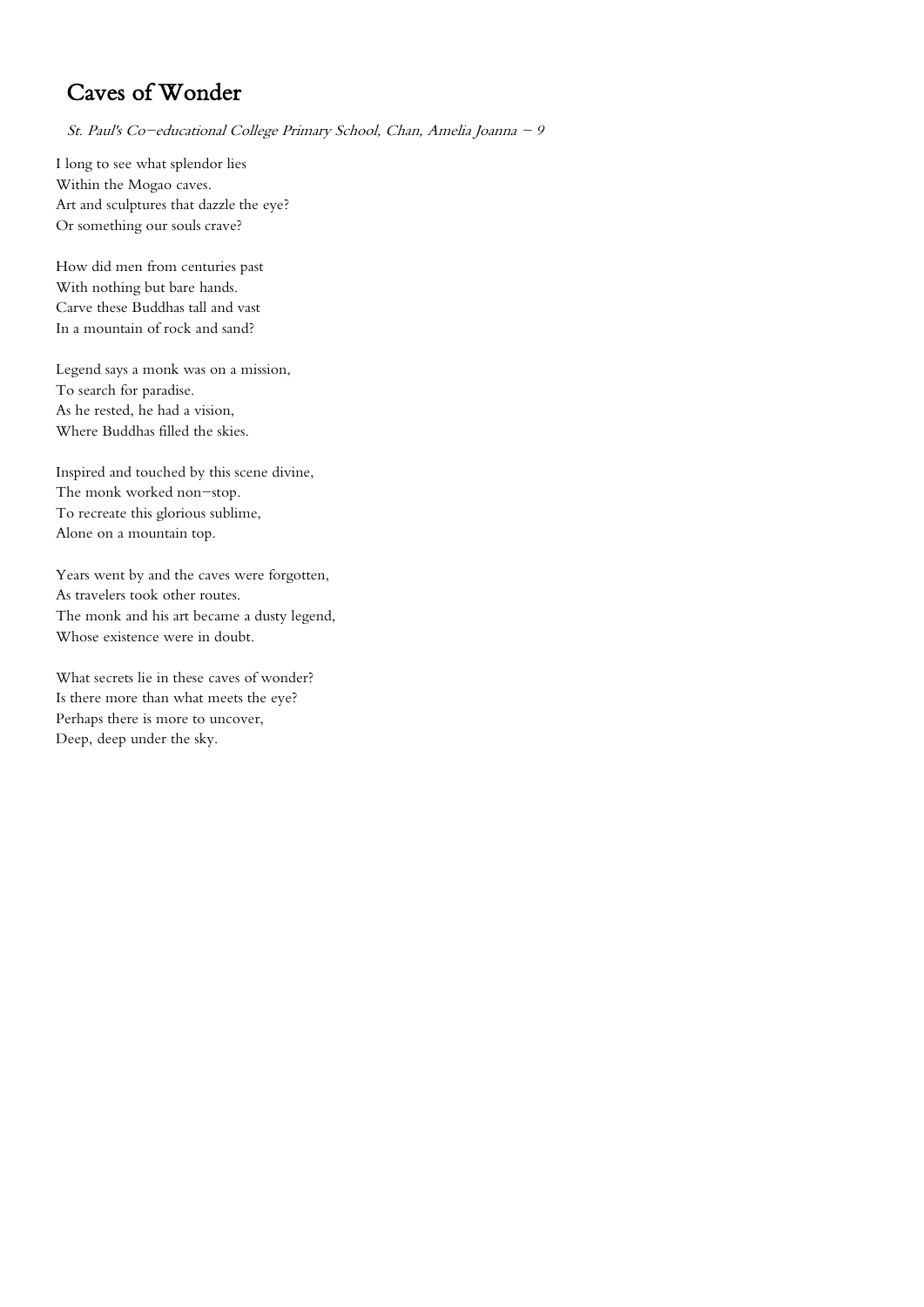## The Other Lives of Mogao

St. Paul's Co-educational College Primary School, Yeung, Sin - 11

I am an ancient ant, making my mark in tiny steps since time immemorial. I have lived in the Mogao caves for over a millennium and had the luck to meet and hear the tales of Master Hongbian echo through the walls as he talked about his dreams and wisdom through sketches on the cave walls and Buddhas with lively expressions to encapture the beauty and sadness of humanity.

I am an insignificant rock, sat here neglectfully since time immemorial. I have seen the uprise and downfalls of dynasties, the colossal statues glaring all day long at me in the dark eyes from all directions yearning to tell me secrets they hide yet their mouths are sealed shut despite their weathered faces telling all etched with history and the sinister side of humanity.

I am an archaic arachnid spinning webs in these caves since time immemorial. I have explored all the nooks in this mystical place sometimes it is dark and scary with violent secrets encased in the walls. Sometimes it is warm and loving, with compassion flowing through the air. hardening and softening time, layer after layer, just like my webs.

I am a statue living in the timeworn Mogao cave since time immemorial. I was once exquisite I represented the prosperity and accomplishments of humans. Dynasty after dynasty, I was collateral damage. I have seen the battles, the wars, and The lights vanished from the souls I could not tell the world my woes and suffering There is no part of me that is left unbruised internally, How long before will my facade hold up Will I last till Judgement day? Or will I fall in the hands who built me?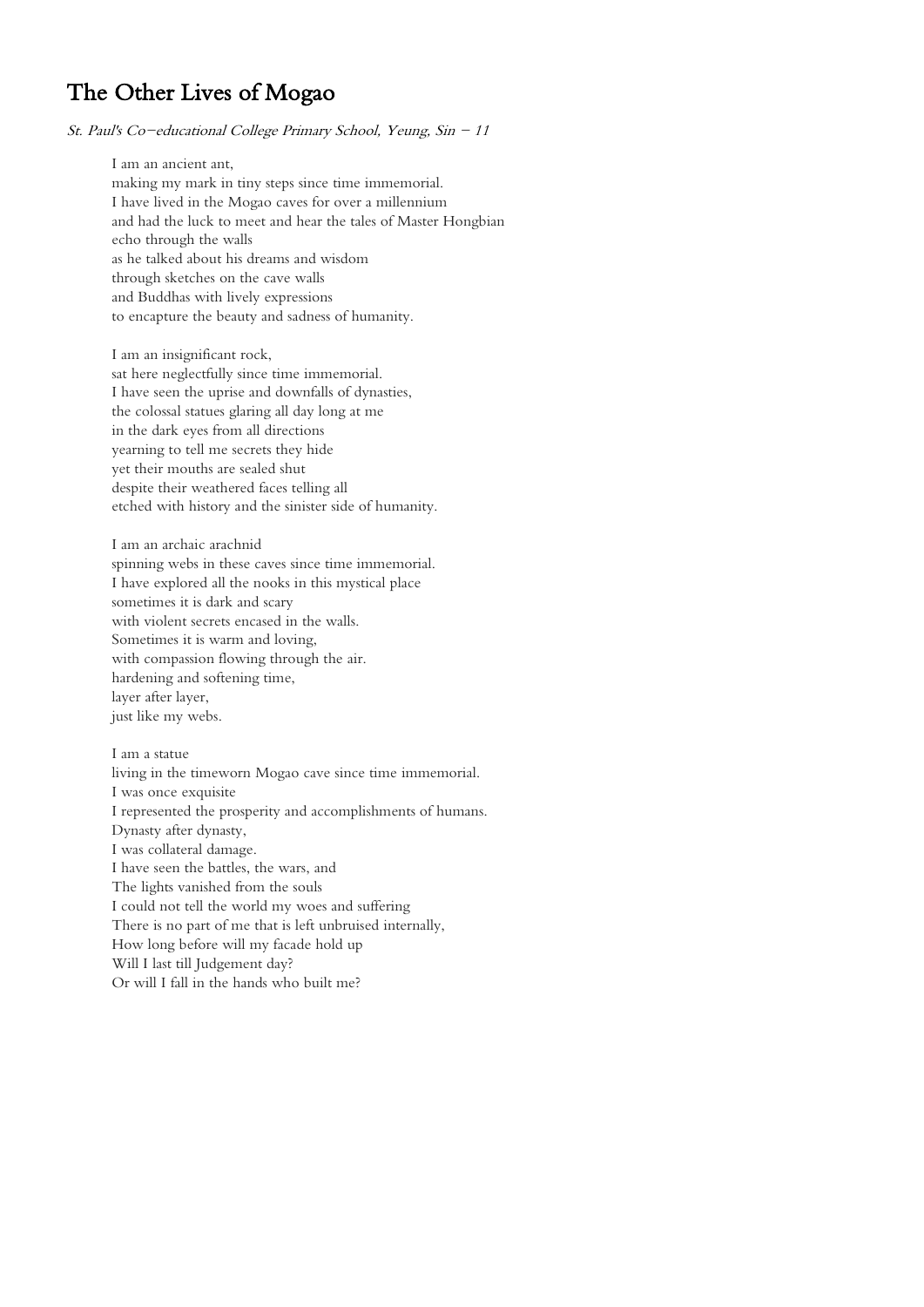#### Mirages at Mogaoku  $-$  Ukoagom Ta Segarim

Tak Sun School, Law, Yu Ching - 11

A wanderer Lost  $--$ Anno Domini a distant PAST Trenched in vast nothingness En route an endeavor Neither beaten nor alive As Singing Sand after sand Step after step Draws a blank for Months on end Draws a blank for Step after step As Singing Sand after sand Neither beaten nor alive En route an endeavor Trenched in vast nothingness Anno Domini a distance PAST  $Lost$   $-$ A wanderer A discoverer In awe  $--$ Upon the surreal PRESENT Stunned by mineral magnificence Delicate creations of thousand hands Buddhas and Sanskrit sutras As scrolls after scrolls Clay after clay Devotion narrated Millenia of alliances and wars Devotion narrated Clay after clay As scrolls after scrolls Buddhas and Sanskrit sutras Delicate creations of thousand hands Stunned by mineral magnificence Upon the surreal PRESENT In awe  $--$ A discover A scholar Transcends - Witnesses a farfetched FUTURE The worldly to the unworldly Paths to Nirvana in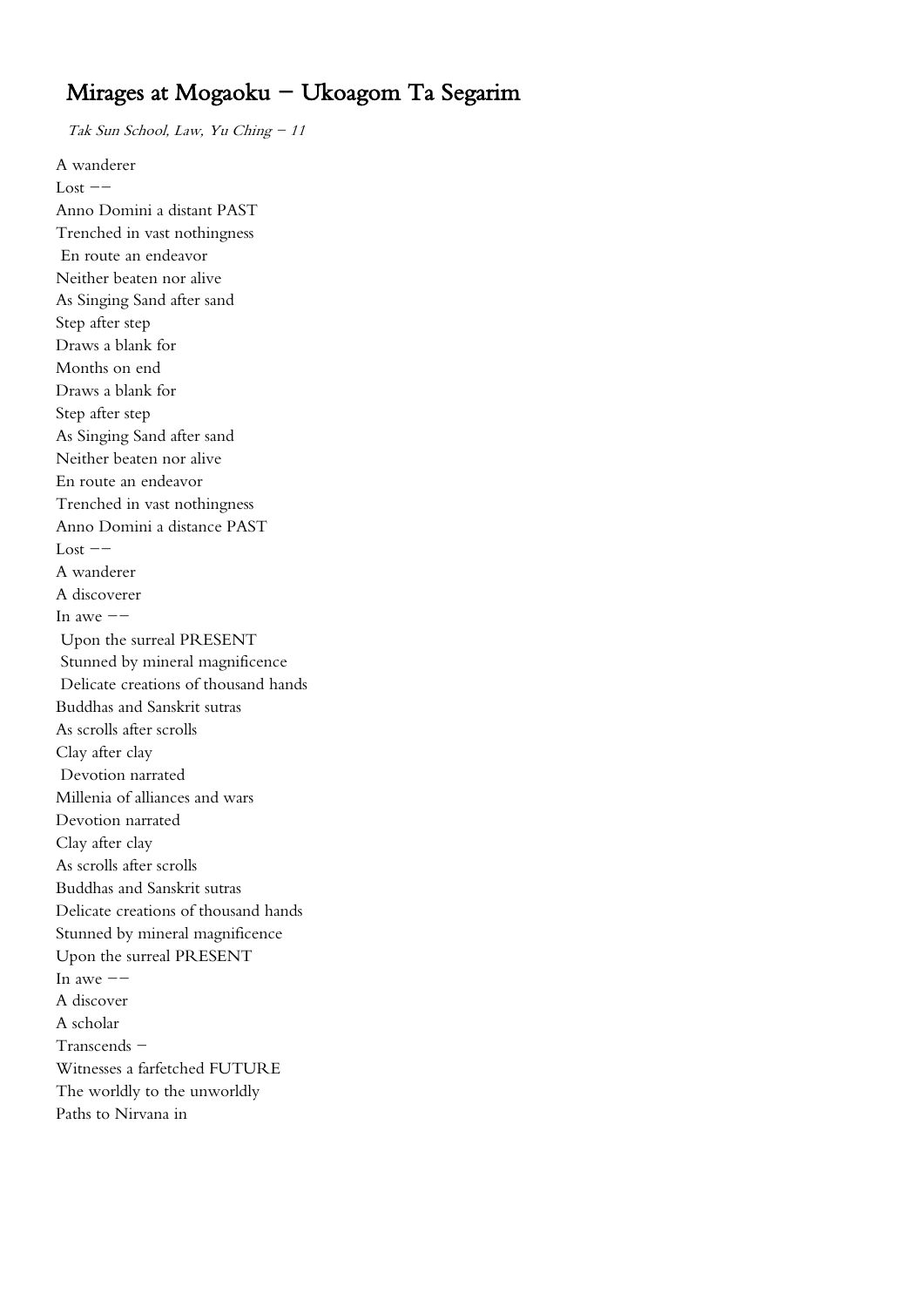# A GrottOde

The British International School Shanghai, Puxi Campus, Davies, Neo - 11

A century ago,

The Mogao Grotto,

Where everyone used to go.

One day the wind stopped blowing,

People stopped going,

The reason nobody knows.

Centuries later,

A merchant selling graters,

Discovered a grotto full of art.

The merchant played his part,

In a discovery so large,

Even aliens from the planet Marge,

Heard of the astounding news,

And came with their crews.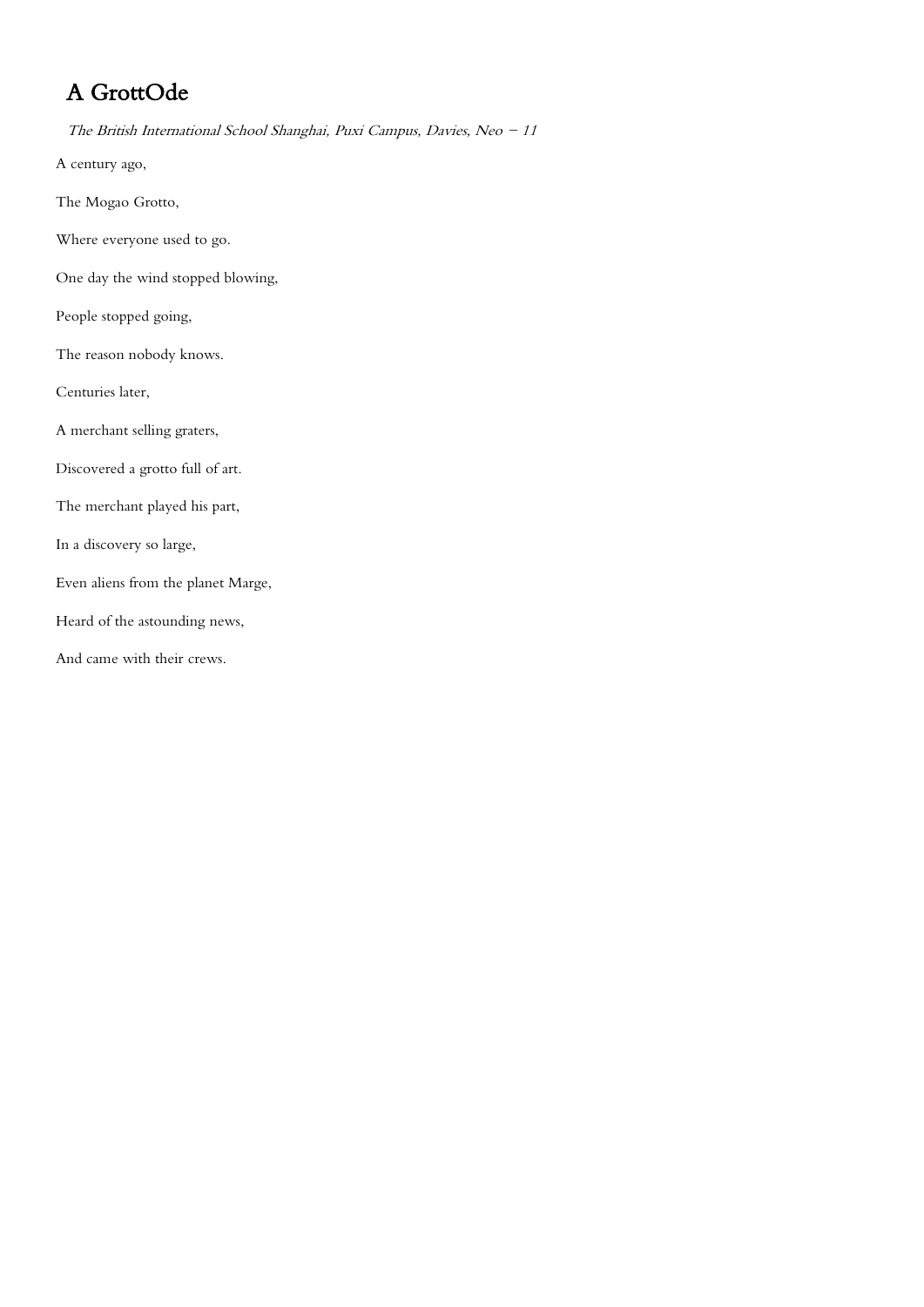## Mogao Grottoes

The British International School Shanghai, Puxi Campus, Lambert, Sienna - 9

Many years ago, There lived a monk, Who lived far away in a bunk.

He created the pictures we see, Yes he does, yes indeed, He inspires me and you too, And to give this to you!

The caves, oh the beautiful caves We see them today and every other day, The cave paintings as well also every day.

You can climb the mountains to see these, Yay, yay indeed, I saw them on the internet they look very pretty, Oh, the Mogao Grottoes you should go there soon.

The pictures are sent all over the place, In China they are found, Especially this place, You should really wish that you could go there.

So bye-bye I'm off there myself!!!!!!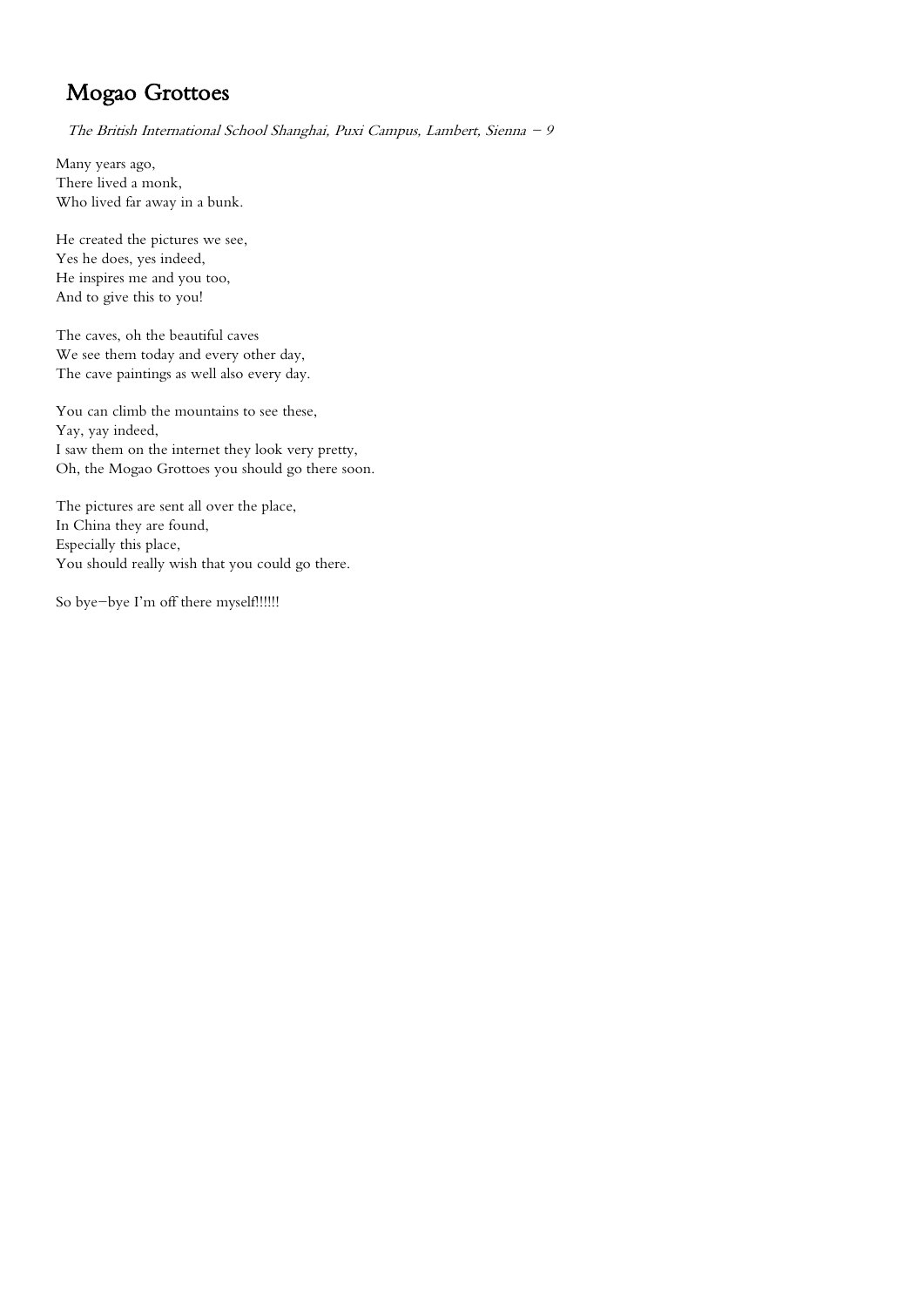## The Mogao Grottoes

The British International School Shanghai, Puxi Campus, Lew, Olivia - 11 Far away, in a sea of sand, Stood a temple of magic, Left behind. This large temple, Created by mankind, Once a home to travelers journeying On the ancient Silk Road. In the caves, The people drew and wrote their historical identity, Until that day came, When fate could not be changed, These timeless treasures, the Mogao Caves, Were forgotten, in the blink of an eye, After being drowned in a sea of sand, And sleeping for centuries, One day, in one minute, in one second, Wang Yuanlu found this cave of wonders, An artist's dreamland. And so, that's the story, Of the caves of a Thousand Buddhas, Now waiting… For you to explore.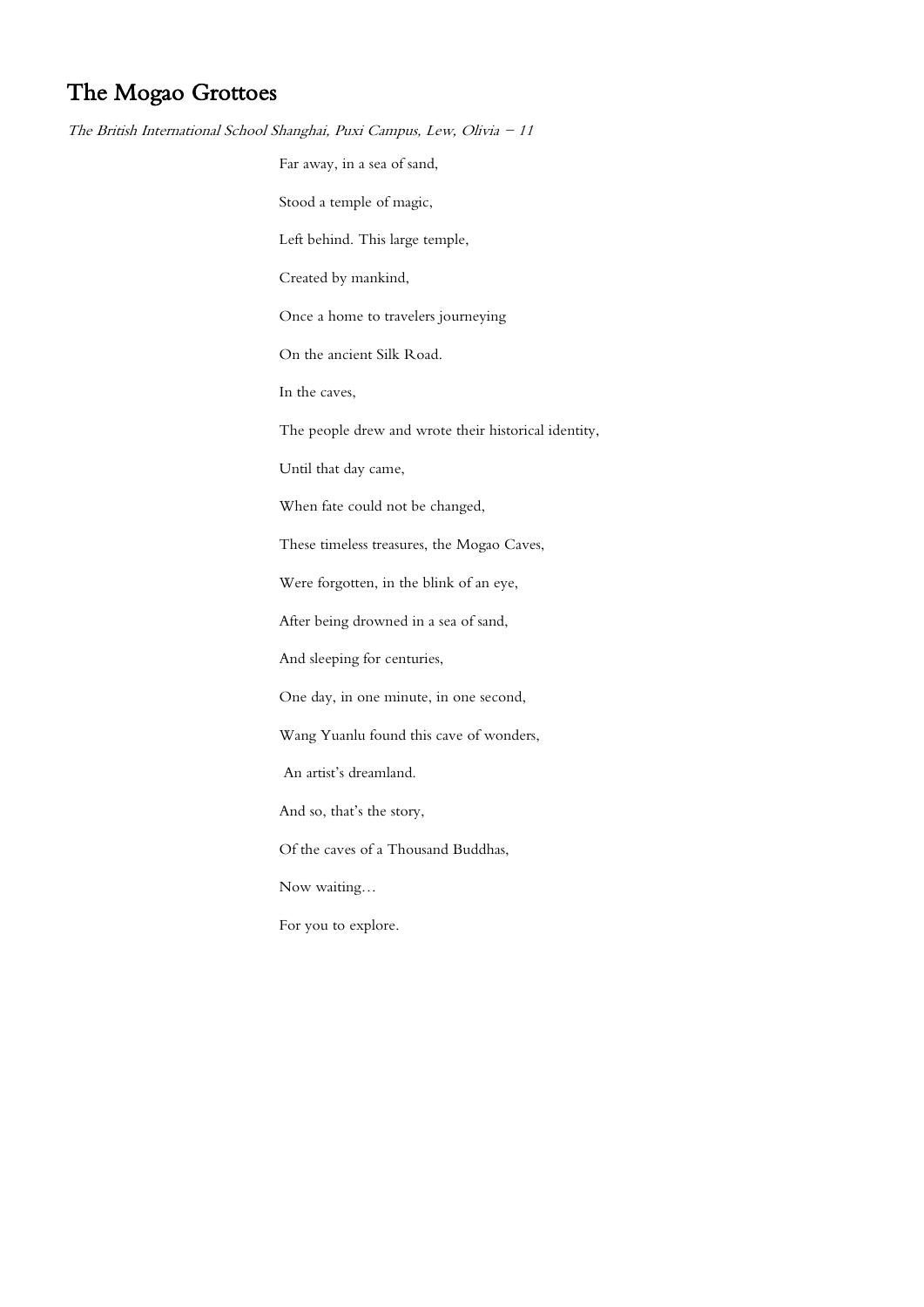## Cavern and Isolation

The Independent Schools Foundation Academy, Wong, Kwan Shun Charmaine  $-11$ 

Buses running past me every day, Welcoming new tourists and roamers, Visiting where I live.

Hot and sandy, Sun Burning every day, Desert, Cactus, Agaves, Halfmens, Camels, And buses.

Tourists, roamers, Come and go, Flags waving everywhere.

Locals, Visitors, Tourists. Everywhere around me.

Suddenly In a cave out of nowhere. Rocks above me, Treasures next to me, Scrolls withered on the nearby shelves. Artifacts of Silk, Ink, Diamond, Jade, and bone. A tunnel to the lost, The lost world of the past.